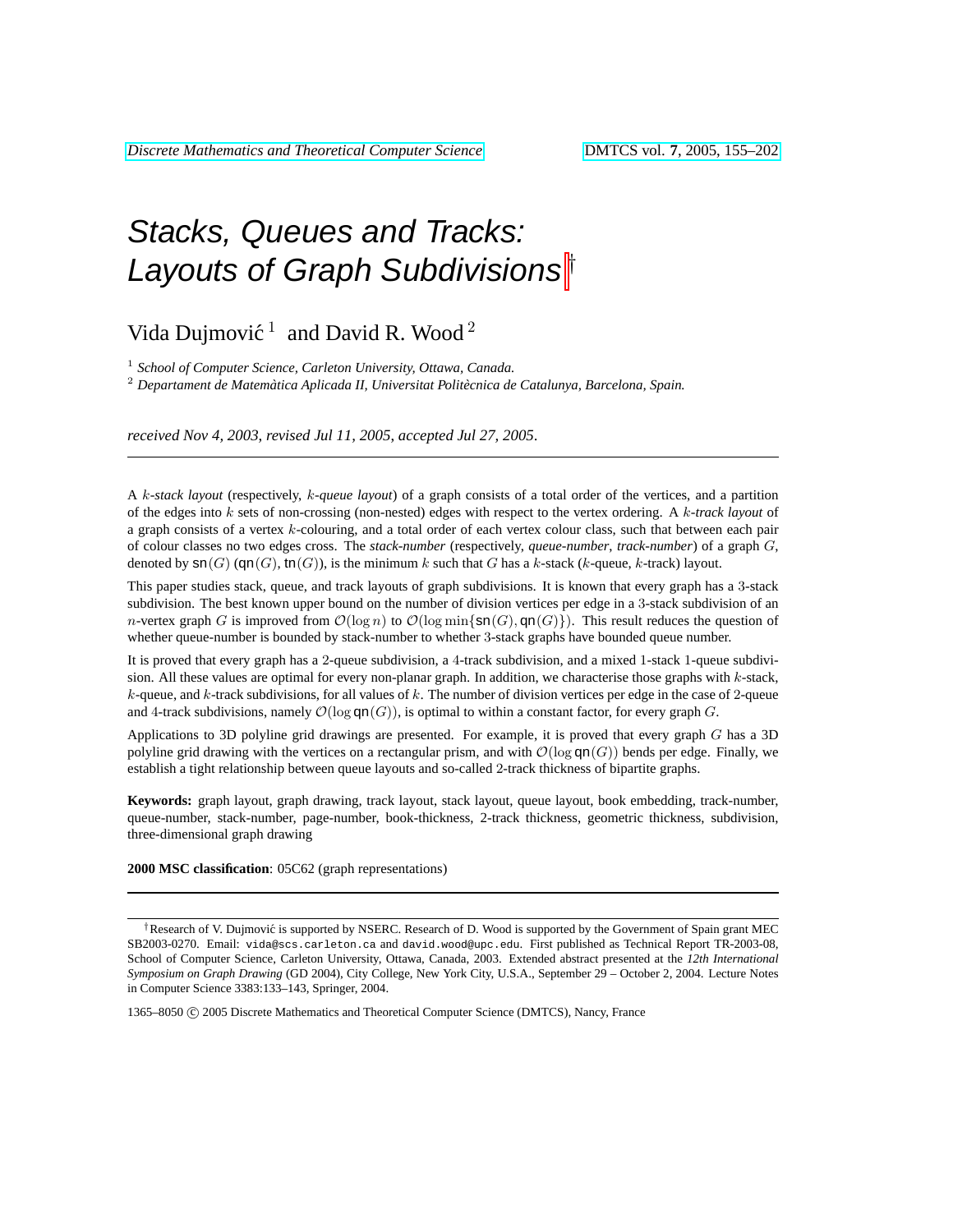### <span id="page-1-1"></span>1 Introduction

We consider undirected, finite, and simple graphs G with vertex set  $V(G)$  and edge set  $E(G)$ . The number of vertices and edges of G are respectively denoted by  $n = |V(G)|$  and  $m = |E(G)|$ . The subgraph of G induced by a set of vertices  $A \subseteq V(G)$  is denoted by  $G[A]$ . For all  $A, B \subseteq V(G)$  with  $A \cap B = \emptyset$ , we denote by  $G[A, B]$  the bipartite subgraph of G with vertex set  $A \cup B$  and edge set  $\{vw \in E(G): v \in A, w \in B\}$ . The spanning subgraph of G induced by a set of edges  $S \subseteq E(G)$  is denoted by  $G[S]$ .

A *subdivision* of a graph G is a graph obtained from G by replacing each edge  $vw \in E(G)$  by a path with at least one edge whose endpoints are v and w. Internal vertices on this path are called *division* vertices, while v and w are called *original* vertices. Let  $G'$ ,  $G''$  and  $G'''$  be the subdivisions of G with respectively one, two and three division vertices per edge. Throughout this paper, we implicitly use the fact that planarity and non-planarity is preserved by subdividing edges. A graph H is a *minor* of G if H is isomorphic to a graph obtained from a subgraph of  $G$  by contracting edges. A minor-closed class of graphs is *proper* if it is not the class of all graphs.

A *graph parameter* is a function  $\alpha$  that assigns to every graph G a non-negative integer  $\alpha(G)$ . Let G be a class of graphs. By  $\alpha(G)$  we denote the function  $f : \mathbb{N} \to \mathbb{N}$ , where  $f(n)$  is the maximum of  $\alpha(G)$ , taken over all *n*-vertex graphs  $G \in \mathcal{G}$ . We say  $\mathcal{G}$  has *bounded*  $\alpha$  if  $\alpha(\mathcal{G}) \in \mathcal{O}(1)$ . A graph parameter  $\alpha$  is *bounded by* a graph parameter  $\beta$  (for some class  $\mathcal{G}$ ), if there exists a *binding* function g such that  $\alpha(G) \leq g(\beta(G))$  for every graph G (in G). If  $\alpha$  is bounded by  $\beta$  (in G) and  $\beta$  is bounded by  $\alpha$  (in G) then  $\alpha$  and  $\beta$  are *tied* (in G). Clearly, if  $\alpha$  and  $\beta$  are tied then a graph family G has bounded  $\alpha$  if and only if G has bounded  $\beta$ . These notions were introduced by Gyárfás [\[51\]](#page-43-0) in relation to near-perfect graph families for which the chromatic number is bounded by the clique-number.

#### 1.1 Stack and Queue Layouts

An *ordering* of a set S is a total order  $\lt_{\sigma}$  on S. It will be convenient to interchange " $\sigma$ " and " $\lt_{\sigma}$ " when there is no ambiguity. For instance, we say S is *ordered by*  $\sigma$ . For some ordered set S, let  $\overleftarrow{S}$  denote the same set with the reverse ordering. A *vertex ordering* of a graph G is an ordering  $\sigma$  of the vertex set  $V(G)$ . At times, it will be convenient to express  $\sigma$  by the list  $(v_1, v_2, \ldots, v_n)$ , where  $v_i < \sigma v_j$  if and only if  $1 \leq i < j \leq n$ . Suppose that  $V_1, V_2, \ldots, V_k$  are disjoint sets of vertices, such that each  $V_i$  is ordered by  $\langle i, \text{Then } (V_1, V_2, \dots, V_k) \rangle$  denotes the vertex ordering  $\sigma$  such that  $v \leq \sigma w$  whenever  $v \in V_i$  and  $w \in V_j$ with  $i < j$ , or  $v \in V_i$ ,  $w \in V_i$ , and  $v < i$  w. We write  $V_1 <_{\sigma} V_2 <_{\sigma} \cdots <_{\sigma} V_k$ .

In a vertex ordering  $\sigma$  of a graph G, let  $L(e)$  and  $R(e)$  denote the endpoints of each edge  $e \in E(G)$  such that  $L(e) <_{\sigma} R(e)$ . Consider two edges  $e, f \in E(G)$  with no common endpoint such that  $L(e) <_{\sigma} L(f)$ . If  $L(e) <_{\sigma} L(f) <_{\sigma} R(e) <_{\sigma} R(f)$  then e and f *cross*, and if  $L(e) <_{\sigma} L(f) <_{\sigma} R(f) <_{\sigma} R(e)$  then e and f nest, and f is nested inside e. A *stack* (respectively, *queue*) is a set of edges  $E' \subseteq E(G)$  such that no two edges in  $E'$  cross (nest). Observe that when traversing the vertex ordering, edges in a stack (queue) appear in LIFO (FIFO) order—hence the names. A queue  $E'$  has a total order  $\preceq$ , called the *queue order*, such that

<span id="page-1-0"></span>
$$
\forall e, f \in E', \ e \preceq f \iff L(e) \leq_{\sigma} L(f) \text{ and } R(e) \leq_{\sigma} R(f) \ .
$$
 (1)

A k-stack (queue) *layout* of G consists of a vertex ordering  $\sigma$  of G and a partition  $\{E_\ell : 1 \leq \ell \leq k\}$ of  $E(G)$ , such that each  $E_{\ell}$  is a *stack* (*queue*) in  $\sigma$ . At times we write stack( $e$ ) =  $\ell$  (or queue $(e) = \ell$ ) if  $e \in E_{\ell}$ . Examples of 3-stack and 3-queue layouts of  $K_6$  are illustrated in Figure [1.](#page-2-0)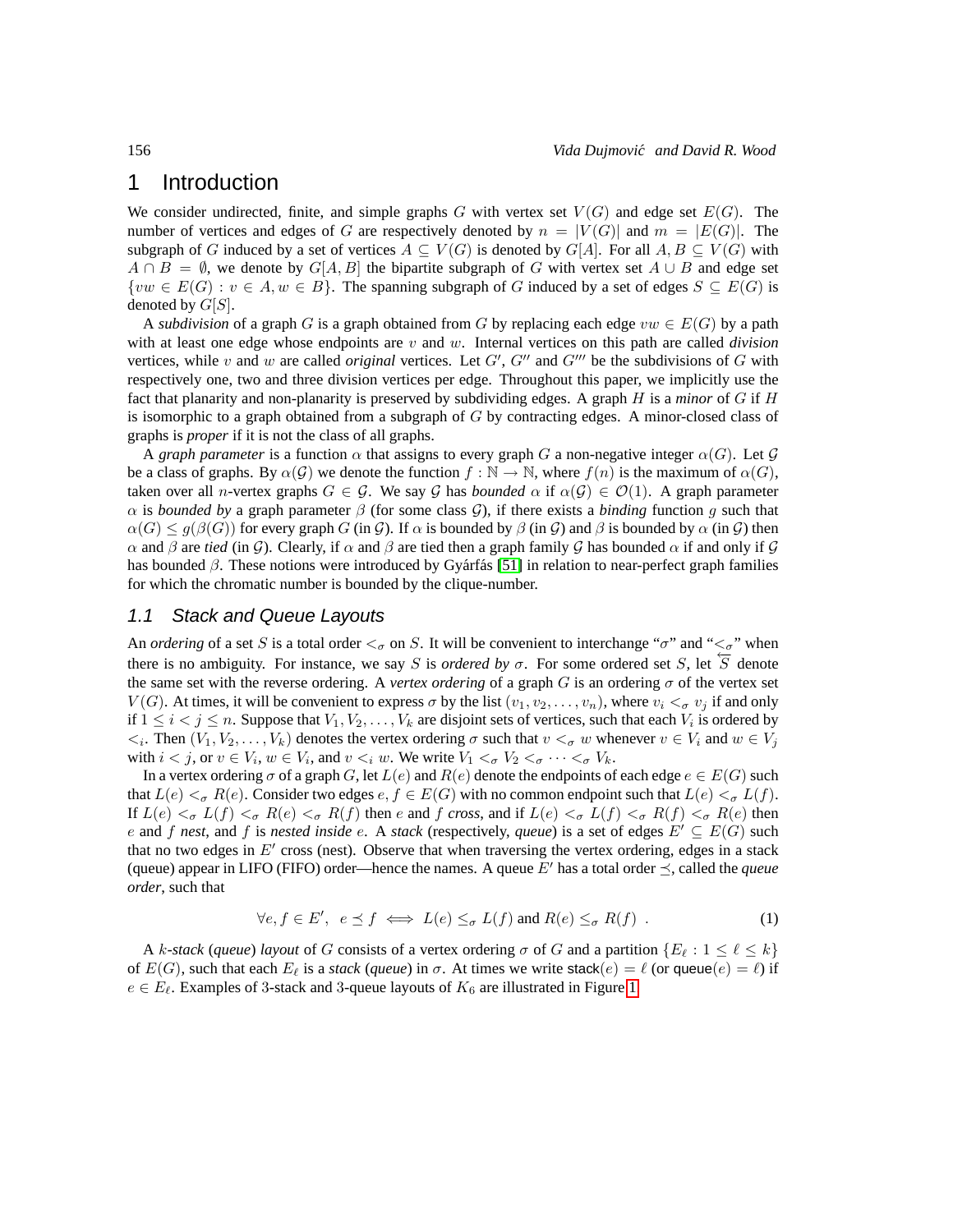

<span id="page-2-0"></span>**Fig. 1:** Layouts of  $K_6$ : (a) 3-stack, (b) 3-queue.

A graph admitting a k-stack (queue) layout is called a k-*stack* (*queue*) *graph*. The *stack-number* of a graph  $G$ , denoted by  $\text{sn}(G)$ , is the minimum k such that G is a k-stack graph. The *queue-number* of a graph G, denoted by  $qn(G)$ , is the minimum k such that G is a k-queue graph. By interpreting a queue layout as a partition of the edges into sets that satisfy [\(1\)](#page-1-0), the queue-number of a graph is a natural measure of its 'linearity'.

For a summary of applications and results regarding stack and queue layouts see our companion paper [\[29\]](#page-42-0). Despite a wealth of research on stack and queue layouts, the following fundamental questions of Heath *et al.* [\[56\]](#page-43-1) remain unanswered.

#### <span id="page-2-1"></span>**Open Problem 1. [\[56\]](#page-43-1)** *Is stack-number bounded by queue-number?*

#### <span id="page-2-3"></span>**Open Problem 2. [\[56\]](#page-43-1)** *Is queue-number bounded by stack-number?*

Suppose that stack-number is bounded by queue-number, but queue-number is not bounded by stacknumber. This would happen, for example, if there exists a constant s such that for every q there exists an s-stack graph with no  $q$ -queue layout. Then we would consider stacks to be more 'powerful' than queues, and vice versa.

Heath *et al.* [\[56\]](#page-43-1), in their study of the relationship between stack- and queue-number, restricted themselves to linear binding functions. For example, for stack-number to be bounded by queue-number meant that  $\text{sn}(G) \in \mathcal{O}(\text{gn}(G))$  for every graph G. Thus Heath *et al.* [\[56\]](#page-43-1) considered Open Problem [1](#page-2-1) to be solved in the negative by displaying an infinite class of graphs  $G$ , such that  $\text{sn}(G) \in \Omega(3^{\text{qn}}(G))$ . In our more liberal definition of a binding function, this result merely provides a lower bound on a potential binding function.

Depth-first search and breadth-first search can be thought of as the same algorithm, where depth-first search operates with a stack and breadth-first search operates with a queue. Thus stack and queue layouts of graphs are a means for measuring the relative power of depth-first search and breadth-first search. It is no coincidence that many algorithms for computing stack layouts use depth-first search [\[16,](#page-41-0) [47\]](#page-43-2), while breadth-first search is often used for computing queue layouts [\[27,](#page-41-1) [56,](#page-43-1) [86\]](#page-45-0). These ideas are made particularly concrete in the case of trees (see Lemmata [15](#page-14-0) and [16\)](#page-14-1).

#### 1.2 Stack and Queue Layouts of Subdivisions

<span id="page-2-2"></span>Stack and queue layouts of graph subdivisions are a central topic of this paper. The following fundamental result has been observed by many authors [\[7,](#page-40-0) [39,](#page-42-1) [70,](#page-44-0) [73\]](#page-44-1). The well known proof, which we include for completeness, can be traced to the seminal result by Atneosen [\[3\]](#page-40-1) that every graph has an embedding in a 3-page book. Kainen and Overbay [\[64\]](#page-44-2) state that, according to Jozef Przytycki, this result was also discovered by Holtz, a student of Reidemeister.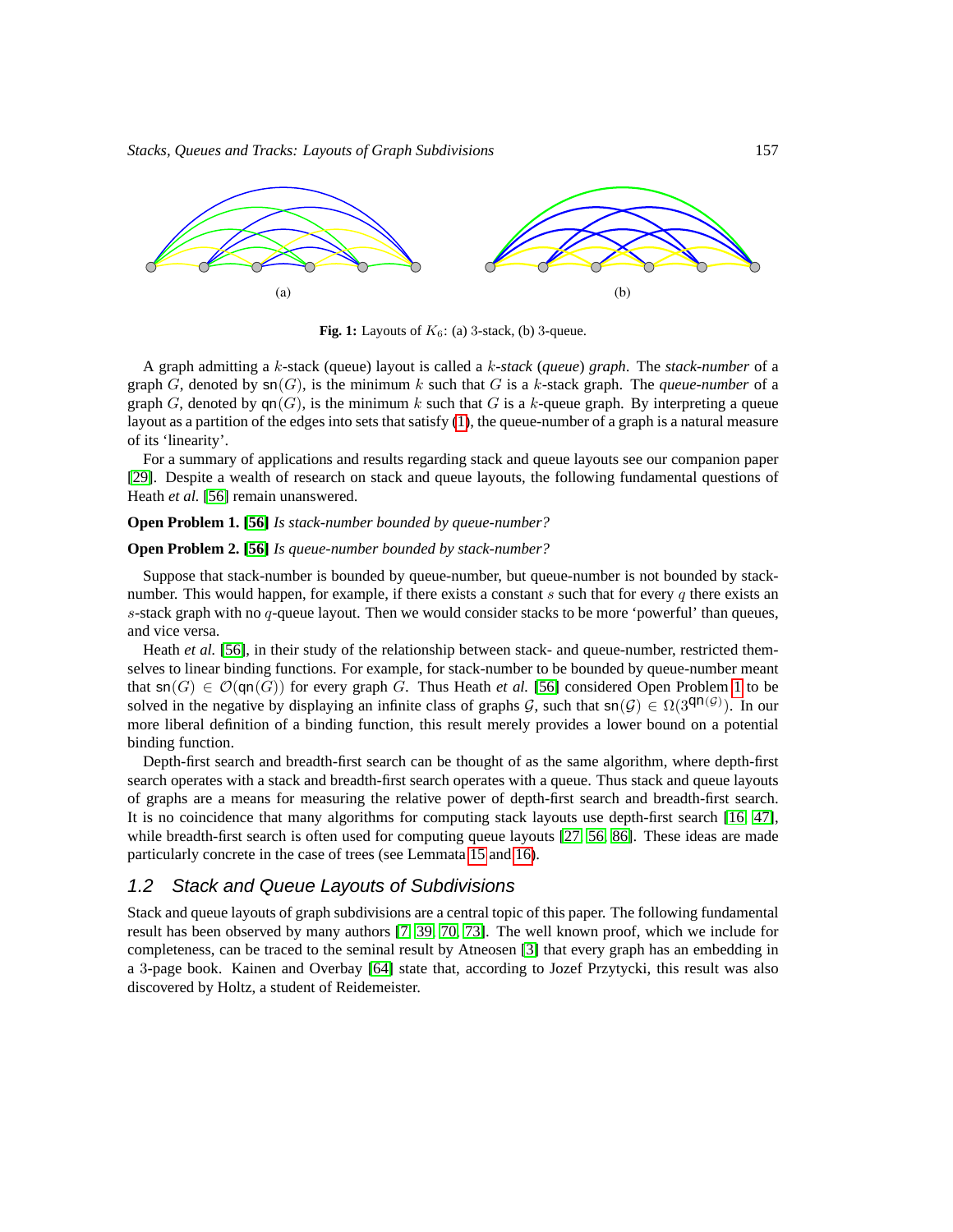#### **Theorem 1. [\[7,](#page-40-0) [39,](#page-42-1) [70,](#page-44-0) [73\]](#page-44-1)** *Every graph has a* 3*-stack subdivision.*

**Proof:** Let  $\sigma$  be an arbitrary vertex ordering of a given graph  $G$ . Consider the graph  $G''$  with each edge of G subdivided twice. For each vertex  $v \in V(G)$ , insert into  $\sigma$  the vertices  $\{x : vx \in E(G'')\}$  immediately to the right of v, and assign the edges  $E^* = \{vx : v \in V(G), vx \in E(G'')\}$  to the first stack. Clearly no two edges in  $E^*$  cross in  $\sigma$ . It remains to assign a subdivision of the matching  $E(G'') \setminus E^*$  to the remaining two stacks. This amounts to drawing a matching in the plane with no edge crossings such that the vertices are fixed to a line. Clearly this can be accomplished. An edge of  $E(G'') \setminus E^*$  is subdivided every time it crosses the line. Thus every graph has a 3-stack subdivision.  $\Box$ 

Note that 3-stack layouts are important in complexity theory [\[45,](#page-43-3) [46,](#page-43-4) [65\]](#page-44-3), and 3-stack layouts of knots and links, so called *Dynnikov diagrams*, have also recently been considered [\[18,](#page-41-2) [33,](#page-42-2) [34,](#page-42-3) [35,](#page-42-4) [36,](#page-42-5) [67,](#page-44-4) [76,](#page-45-1) [91\]](#page-46-0).

The proof of Theorem [1](#page-2-2) provides no bound on the number of division vertices. It is interesting to determine the minimum number of division vertices in a 3-stack subdivision of a given graph. The previously best known bounds are due to Enomoto and Miyauchi [\[39\]](#page-42-1), who proved that every graph has a 3-stack subdivision with  $\mathcal{O}(\log n)$  division vertices per edge. Moreover, a trade-off between the number of stacks and the number of division vertices per edge was observed. In particular, Enomoto and Miyauchi [\[71,](#page-44-5) [73\]](#page-44-1) proved that for all  $s \geq 3$ , every graph has an s-stack subdivision with  $\mathcal{O}(\log_{s-1} n)$  division vertices per edge, and Enomoto *et al.* [\[40\]](#page-42-6) proved that this bound is tight up to a constant factor for  $K_n$  (and some slightly more general families). Thus Enomoto *et al.* [\[40\]](#page-42-6) claimed that the  $\mathcal{O}(\log n)$  upper bound is 'es-sentially best possible'. Note that Miyauchi [\[72\]](#page-44-6) recently improved the upper bound to  $\mathcal{O}(\log_{s-1} n)$  for bipartite graphs with  $n$  vertices in the smaller bipartition.

We prove a refinement of the upper bound of Enomoto and Miyauchi [\[39\]](#page-42-1), in which the number of division vertices per edge depends on the stack-number or queue-number of the given graph. In particular, every graph G has a 3-stack subdivision with  $\mathcal{O}(\log \min\{\text{sn}(G), \text{qn}(G)\})$  division vertices per edge. Since  $\text{sn}(G)$  and  $\text{qn}(G)$  are both no more than n, our bound is at most the  $\mathcal{O}(\log n)$  bound of Enomoto and Miyauchi [\[39\]](#page-42-1) (ignoring constant factors). This result has a significant implication for Open Problem [2.](#page-2-3) Namely that queue-number is bounded by stack-number if and only if 3-stack graphs have bounded queuenumber (Theorem [8\)](#page-26-0). For this corollary to hold, it is essential that the number of division vertices per edge is some function of  $\text{sn}(G)$ , thus emphasising the significance of our bound in comparison with previous results. As described in Table [1,](#page-4-0) our result for 3-stack subdivisions generalises to s-stack subdivisions in a similar fashion to the result of Miyauchi [\[73\]](#page-44-1).

We prove an analogous result for queue layouts. In particular, every graph  $G$  has a 2-queue subdivision with  $\mathcal{O}(\log \textsf{qn}(G))$  division vertices per edge. Thus, at least for the representation of graph subdivisions, two queues suffice rather than three stacks. In this sense, queues are more powerful than stacks. Moreover, our bound on the number of division vertices per edge is optimal up to a constant factor for all graphs. Unfortunately, no such universal lower bound is known for stack layouts of subdivisions.

Stack and queue layouts are generalised through the notion of a *mixed* layout. Here each edge of a graph is assigned to a stack or to a queue, defined with respect to a common vertex ordering. We speak of an s*-stack* q*-queue mixed layout* and an s*-stack* q*-queue graph*. Part of the motivation for studying mixed stack and queue layouts is that they model the double-ended queue (dequeue) data structure, since a dequeue may be simulated by two stacks and one queue. Observe that the proof of Theorem [1](#page-2-2) implies that every graph has a 2-stack 1-queue subdivision, since the first stack is also a queue, whereas we prove that every graph has a 1-stack 1-queue subdivision.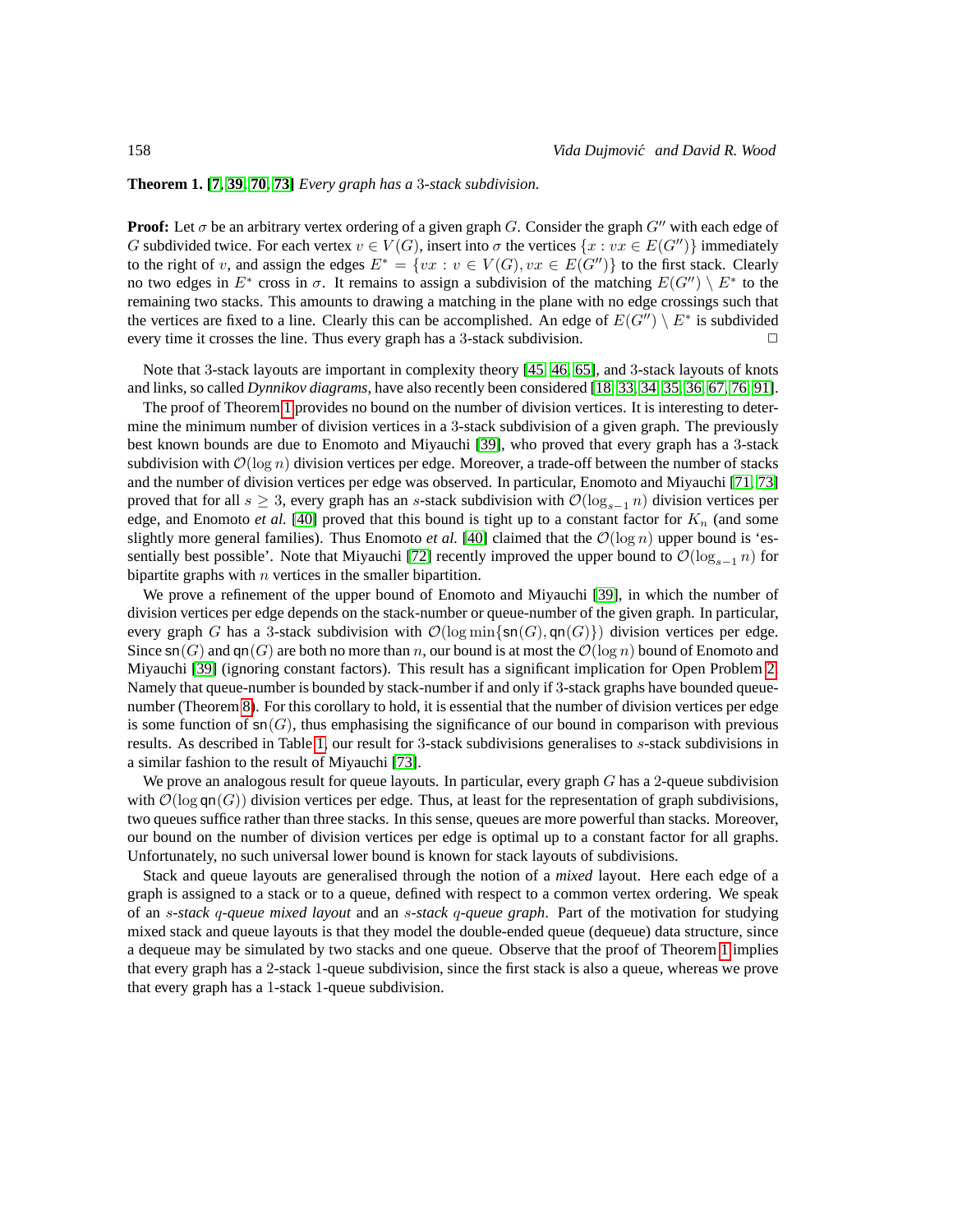| graph     | type of layout     |                      | # division vertices per edge                | reference          |
|-----------|--------------------|----------------------|---------------------------------------------|--------------------|
| arbitrary | s-stack            | (s > 3)              | $\mathcal{O}(\log_{s-1} \mathsf{sn}(G))$    | Theorem 7          |
| arbitrary | s-stack            | $(s \geq 3)$         | $\mathcal{O}(\log_{s-1} \mathsf{qn}(G))$    | Theorem 9          |
| planar    | 2-stack            |                      |                                             | [49, 66]; Lemma 31 |
| arbitrary | $q$ -queue         | $(q \geq 2)$         | $\Theta(\log_q \mathsf{qn}(G))$             | Theorems 4 and 5   |
| planar    | $1$ -queue         |                      | $n-2$                                       | Theorem 20         |
| arbitrary | s-stack q-queue    | $(s\geq 1, q\geq 1)$ | $\mathcal{O}(\log_{(s+q)q} \mathsf{sn}(G))$ | Theorem 11         |
| arbitrary | s-stack $q$ -queue | $(s\geq 1, q\geq 1)$ | $\mathcal{O}(\log_{(s+q)q} \mathsf{qn}(G))$ | Theorem 12         |
| planar    | 1-stack 1-queue    |                      |                                             | Lemma 34           |
| arbitrary | $(d+1,2)$ -track   | $(d \geq 2)$         | $\Theta(\log_d \mathsf{qn}(G))$             | Theorems 14 and 17 |
| arbitrary | $(d, 3)$ -track    | $(d \geq 2)$         | $\Theta(\log_d \mathsf{qn}(G))$             | Theorems 15 and 17 |
| arbitrary | $(d+2)$ -track     | $(d \geq 2)$         | $\Theta(\log_d \mathsf{qn}(G))$             | Theorems 16 and 17 |
| planar    | 3-track            |                      | $n-2$                                       | Theorem 21         |
|           |                    |                      |                                             |                    |

<span id="page-4-0"></span>**Tab. 1:** Layouts of a subdivision of a graph G.

#### <span id="page-4-2"></span>1.3 Track Layouts

A *vertex t*-*colouring* of a graph G is a partition  $\{V_i : 1 \le i \le t\}$  of  $V(G)$  such that for every edge  $vw \in E(G)$ , if  $v \in V_i$  and  $w \in V_j$  then  $i \neq j$ . Suppose that each colour class  $V_i$  is ordered by  $\lt_i$ . Then the ordered set  $(V_i, \le_i)$  is called a *track*, and  $\{(V_i, \le_i) : 1 \le i \le t\}$  is a *t-track assignment* of G. We say track $(v) = i$  when  $v \in V_i$ . To ease the notation we denote track assignments by  $\{V_i : 1 \le i \le t\}$  when the ordering on each colour class is implicit.

The *span* of an edge vw in a track assignment  $\{V_i : 1 \le i \le t\}$  is  $|i - j|$  where  $v \in V_i$  and  $w \in V_j$ . That there is a fixed ordering of the tracks in a track assignment is implicit in the definition of span.

An *X-crossing* in a track assignment consists of two edges vw and xy such that  $v \leq_i x$  and  $y \leq_j w$ , for distinct colours *i* and *j*. An *edge k*-*colouring* of *G* is simply a partition  $\{E_i : 1 \le i \le k\}$  of  $E(G)$ . An edge  $vw \in E_i$  is said to be *coloured* i, written  $col(vw) = i$ . A  $(k, t)$ -track layout of G consists of a t-track assignment of  $G$  and an edge  $k$ -colouring of  $G$  with no monochromatic X-crossing. A graph admitting a  $(k, t)$ -track layout is called a  $(k, t)$ -track graph. The minimum t such that a graph G is a  $(k, t)$ -track graph is denoted by tn<sub>k</sub> $(G)$ .

 $(1, t)$ -track layouts (that is, with no X-crossing) are of particular interest due to applications in three-dimensional graph drawing (see Section [5\)](#page-36-1). A  $(1, t)$ -track layout is called a *t-track layout*. A graph admitting a *t*-track layout is called a *t*-track graph. The *track-number* of  $G$  is tn<sub>1</sub>( $G$ ), simply denoted by tn(G). For a summary of bounds on the track-number see our companion paper [\[28\]](#page-41-3).

The following lemma highlights the fundamental relationship between track layouts, and queue and stack layouts. Its proof follows immediately from the definitions, and is illustrated in Figure [2](#page-5-0) for  $k = 1$ .

<span id="page-4-1"></span>**Lemma 1.** *Let* {A, B} *be a track assignment of a bipartite graph* G*. Then the following are equivalent:*

- (a)  $\{A, B\}$  *admits a*  $(k, 2)$ -track layout of G,
- (b) *the vertex ordering* (A, B) *admits a* k*-queue layout of* G*, and*

(c) *the vertex ordering*  $(A, \overleftarrow{B})$  *admits a k-stack layout of G.* ◯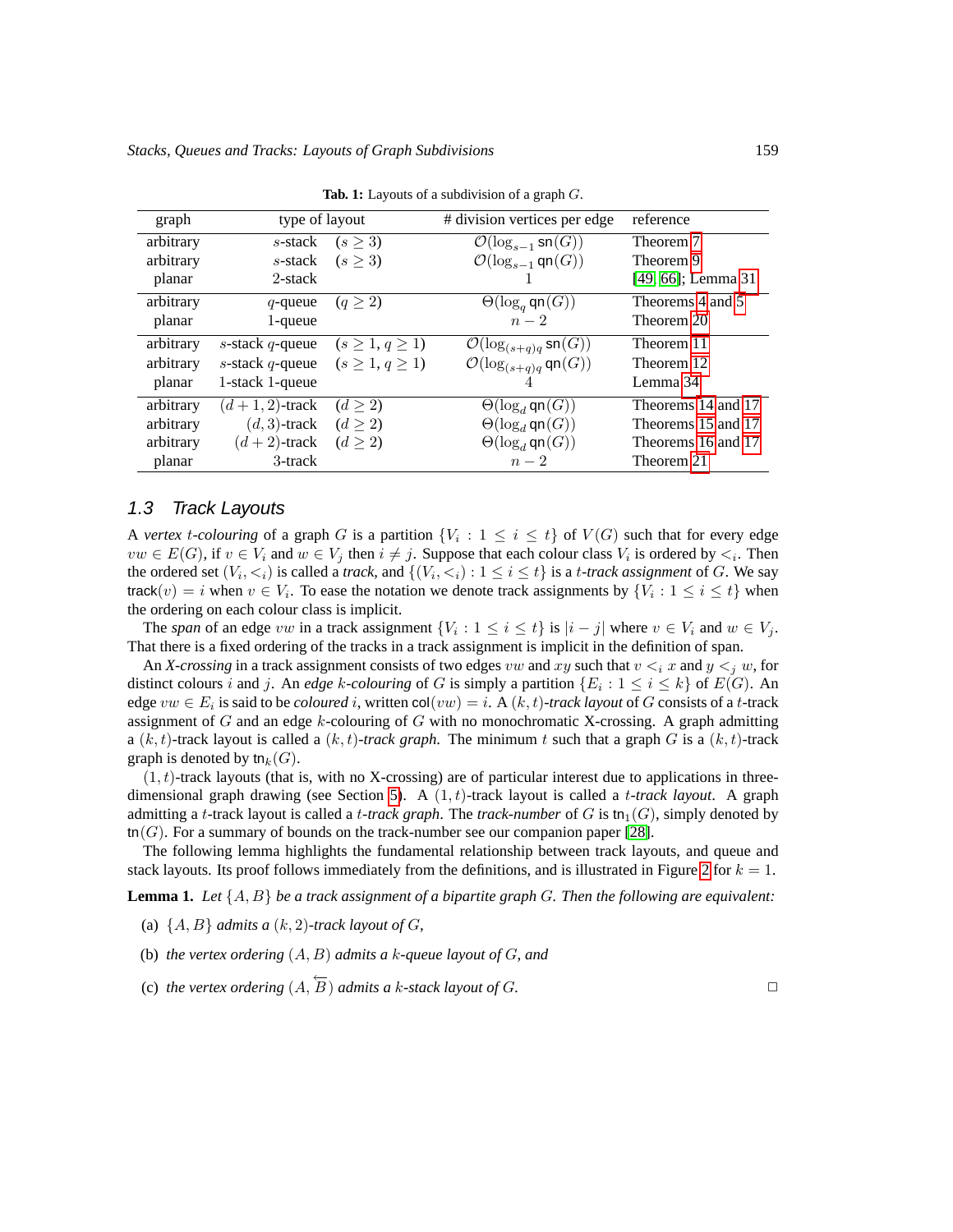

<span id="page-5-0"></span>**Fig. 2:** Layouts of a caterpillar: (a) 2-track, (b) 1-queue, (c) 1-stack.

The relationship between queue and track layouts in Lemma [1](#page-4-1) was extended by Dujmovic´ *et al.* [\[28\]](#page-41-3) who proved that queue-number and track-number are tied.

Our main result concerning track layouts highlights the trade-off between few tracks and few edge colours. We prove that every graph G has a subdivision D with  $\mathcal{O}(\log \mathsf{qn}(G))$  division vertices per edge, such that (a) D has a  $(1, 4)$ -track layout, (b) D has a  $(2, 3)$ -track layout, and (c) D has a  $(3, 2)$ -track layout. We shall see that all of these numeric values are best possible for any non-planar graph  $G$ . Moreover, the number of division vertices per edges is optimal, since any subdivision satisfying (a), (b) or (c) has an edge with  $\Omega(\log \mathsf{qn}(G))$  division vertices. For all  $d \geq 2$ , our results generalise to  $(1, d+2)$ -,  $(d, 3)$ -, and  $(d+1, 2)$ -track layouts as summarised in Table [1.](#page-4-0)

#### <span id="page-5-2"></span>1.4 Thickness and Topological Parameters

Let  $\alpha$  be a graph parameter. Let sub- $\alpha$  be the graph parameter defined by sub- $\alpha(G) = \alpha(G')$  for every graph G. We say  $\alpha$  is *topological* if  $\alpha$  and sub- $\alpha$  are tied. For example, chromatic number is not topological since  $G'$  is bipartite. On the other hand treewidth is topological. In fact, it is well known that the treewidth of a graph G equals the treewidth of every subdivision of  $G$  [\[23,](#page-41-4) Exercise 13, p. 278].

The *thickness* of a graph G, denoted by  $\theta(G)$ , is the minimum number of subgraphs in a partition of  $E(G)$  into planar subgraphs [\[63\]](#page-44-8). Thickness is not topological since  $\theta(G') \leq 2$ . Beineke [\[4\]](#page-40-2) attributes this observation to Tutte. The proof is straightforward. Let  $V(G) = \{v_1, v_2, \ldots, v_n\}$ . Denote by  $x_{i,j}$  the division vertex of each edge  $v_i v_j$  with  $i < j$ . Then  $\{v_i x_{i,j} : 1 \le i < j \le n\}$  and  $\{v_i x_{j,i} : 1 \le j < i \le n\}$ is a partition of  $E(G')$  in two (planar) forests.

The *geometric thickness* of a graph G, denoted by  $\theta(G)$ , is the minimum number of colours such that G can be drawn in the plane with edges as coloured straight-line segments, such that monochromatic edges do not cross  $[24, 63]$  $[24, 63]$ . Every graph G has such a drawing in the plane with an arbitrary set of preassigned vertex locations, and with  $\theta(G)$  edge colours [\[53,](#page-43-6) [81\]](#page-45-2). Thus, the key difference between geometric thickness and (graph-theoretic) thickness is that geometric thickness requires the edges to be drawn as straight line-segments, whereas thickness allows edges to bend arbitrarily. Eppstein [\[41\]](#page-42-7) proved that  $\overline{\theta}(G') \leq 2$  for every graph G. Thus geometric thickness is not topological.

Stack-number (or book-thickness) is equivalent to geometric thickness with the additional requirement that the vertices are in convex position [\[5\]](#page-40-3). Thus

<span id="page-5-1"></span>
$$
\forall \text{ graph } G, \ \theta(G) \le \overline{\theta}(G) \le \text{sn}(G) \ . \tag{2}
$$

Blankenship and Oporowski [\[7\]](#page-40-0), Enomoto and Miyauchi [\[39\]](#page-42-1), and Eppstein [\[41\]](#page-42-7) independently proved that  $sn(K_n)$  is bounded by  $sn(K'_n)$ . The proofs by Blankenship and Oporowski [\[7\]](#page-40-0) and Eppstein [\[41\]](#page-42-7) use essentially the same Ramsey-theoretic argument. Since  $\bar{\theta}(K'_n) = 2$ , Eppstein [\[41\]](#page-42-7) observed that stacknumber is not bounded by geometric thickness. Using a more elaborate Ramsey-theoretic argument,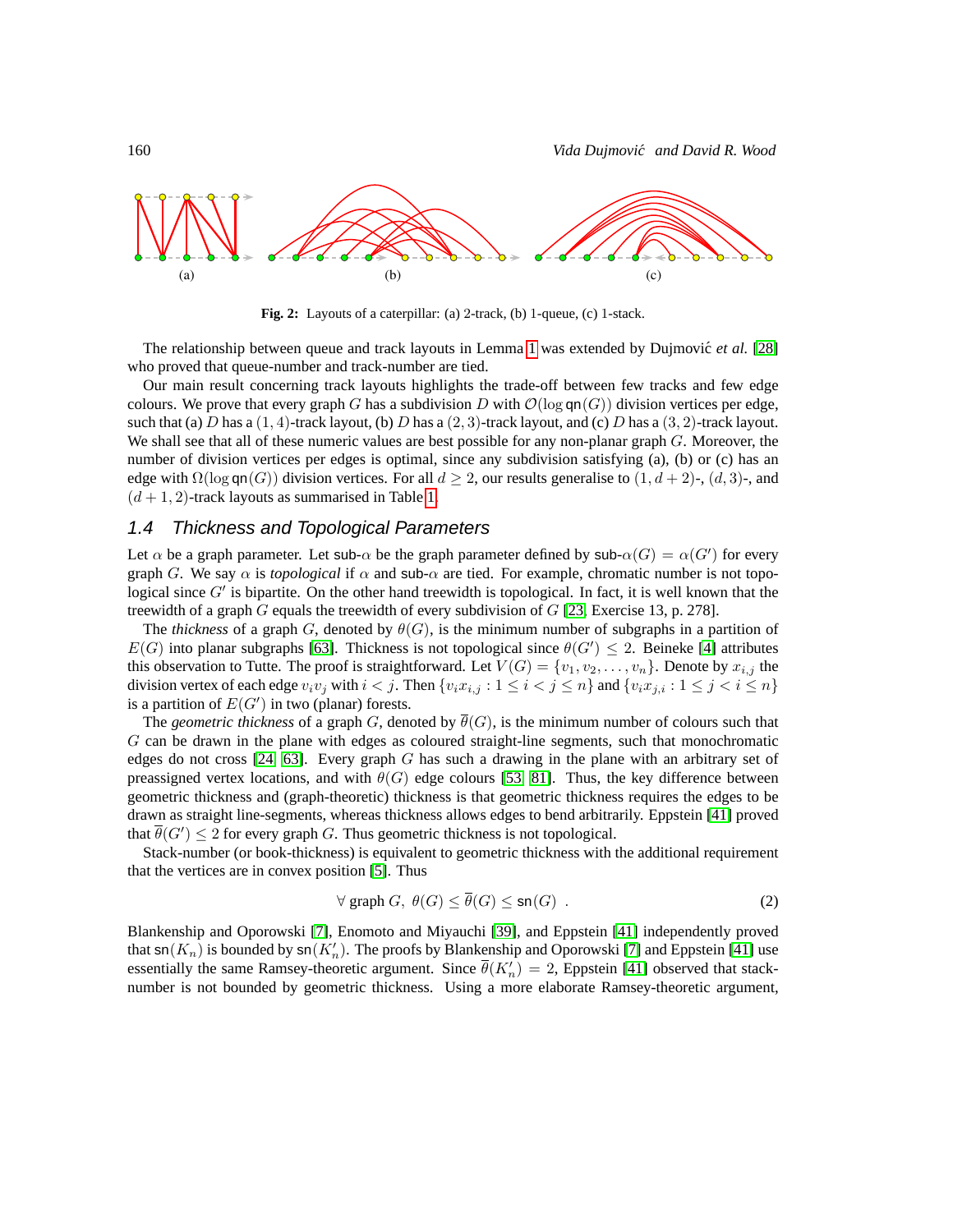Eppstein [\[41\]](#page-42-7) proved that geometric thickness is not bounded by thickness. In particular, for every t there exists a graph with thickness three and geometric thickness at least  $t$ . Blankenship and Oporowski [\[7\]](#page-40-0) conjecture that their result for complete graphs extends to all graphs.

<span id="page-6-0"></span>**Conjecture 1. [\[7\]](#page-40-0)** *There exists a function* f*, such that for every graph* G *and every subdivision* H *of* G *with at most one division vertex per edge, we have*  $\mathsf{sn}(G) \leq f(\mathsf{sn}(H)).$ 

In Lemma [13](#page-12-0) we prove that sub-sn is bounded by sn. Thus the truth of Conjecture [1](#page-6-0) would imply that stack-number is topological. Moreover, in Theorem [10](#page-27-1) we prove that if Conjecture [1](#page-6-0) is true then stack-number is bounded by queue-number, thus giving an affirmative solution to Open Problem [1.](#page-2-1) In Sections [2.1](#page-7-0) and [2.2](#page-11-0) we prove that both track-number and queue-number are topological.

We now relate queue-number to a new thickness parameter. Let the 2*-track thickness* of a bipartite graph G, denoted by  $\theta_2(G)$ , be the minimum k such that G has a  $(k, 2)$ -track layout. By [\(2\)](#page-5-1) and Lemma [1\(](#page-4-1)c),

 $\forall$  bipartite graphs  $G, \theta(G) \leq \overline{\theta}(G) \leq \text{sn}(G) \leq \theta_2(G)$ .

Let the 2-track sub-thickness of a graph G, denoted by sub- $\theta_2(G)$ , be the 2-track thickness of G'. This is well-defined since  $G'$  is bipartite. In Theorem [2](#page-8-0) we prove that queue-number is tied to 2-track thickness for bipartite graphs, and queue-number is tied to 2-track sub-thickness (for all graphs). The immediate implication for Open Problem [1](#page-2-1) is that stack-number is bounded by queue-number if and only if stack-number is bounded by 2-track sub-thickness. While it is an open problem whether stack number is bounded by track-number or by queue-number, in our companion paper [\[28\]](#page-41-3) we prove the weaker result that geometric thickness is bounded by track-number, which implies that geometric thickness is bounded by queue-number.

#### 1.5 Three-Dimensional Polyline Drawings

A *three-dimensional polyline grid drawing* of a graph, henceforth called a *3D polyline drawing*, represents the vertices by distinct points in  $\mathbb{Z}^3$  (called *gridpoints*), and represents each edge as a polyline between its endpoints with bends (if any) also at gridpoints, such that distinct edges only intersect at common endpoints, and each edge only intersects a vertex that is an endpoint of that edge. A 3D polyline drawing with at most b bends per edge is called a *3D* b*-bend drawing*. A 3D 0-bend drawing is called a *3D straightline drawing*. Of course, a 3D b-bend drawing of a graph G is precisely a 3D straight-line drawing of a subdivision of  $G$  with at most  $b$  division vertices per edge.

In contrast to the case in the plane, it is well known that every graph has a 3D straight-line drawing. We therefore are interested in optimising certain measures of the aesthetic quality of such drawings. The *bounding box* of a 3D polyline drawing is the minimum axis-aligned box containing the drawing. If the bounding box has side lengths  $X - 1$ ,  $Y - 1$  and  $Z - 1$ , then we speak of an  $X \times Y \times Z$  polyline drawing with *volume*  $X \cdot Y \cdot Z$ . That is, the volume of a 3D polyline drawing is the number of gridpoints in the bounding box. This definition is formulated so that two-dimensional drawings have positive volume.

This paper initiates the study of upper bounds on the volume and number of bends per edge in arbitrary 3D polyline drawings. (Three-dimensional polyline graphs drawings with orthogonal edges have been previously studied; see [\[38,](#page-42-8) [100\]](#page-46-1) for example.) The volume of 3D straight-line drawings has been widely studied [\[10,](#page-40-4) [13,](#page-40-5) [17,](#page-41-6) [20,](#page-41-7) [21,](#page-41-8) [22,](#page-41-9) [27,](#page-41-1) [30,](#page-42-9) [44,](#page-43-7) [55,](#page-43-8) [80,](#page-45-3) [84\]](#page-45-4). Three-dimensional graph drawings in which the vertices are allowed real coordinates have also been investigated [\[12,](#page-40-6) [14,](#page-41-10) [15,](#page-41-11) [19,](#page-41-12) [37,](#page-42-10) [48,](#page-43-9) [58,](#page-43-10) [59,](#page-43-11) [60,](#page-44-9) [61,](#page-44-10) [62,](#page-44-11) [74,](#page-44-12) [79\]](#page-45-5). Aesthetic criteria besides volume that have been considered include symmetry [\[58,](#page-43-10) [59,](#page-43-11) [60,](#page-44-9) [61,](#page-44-10) [62\]](#page-44-11),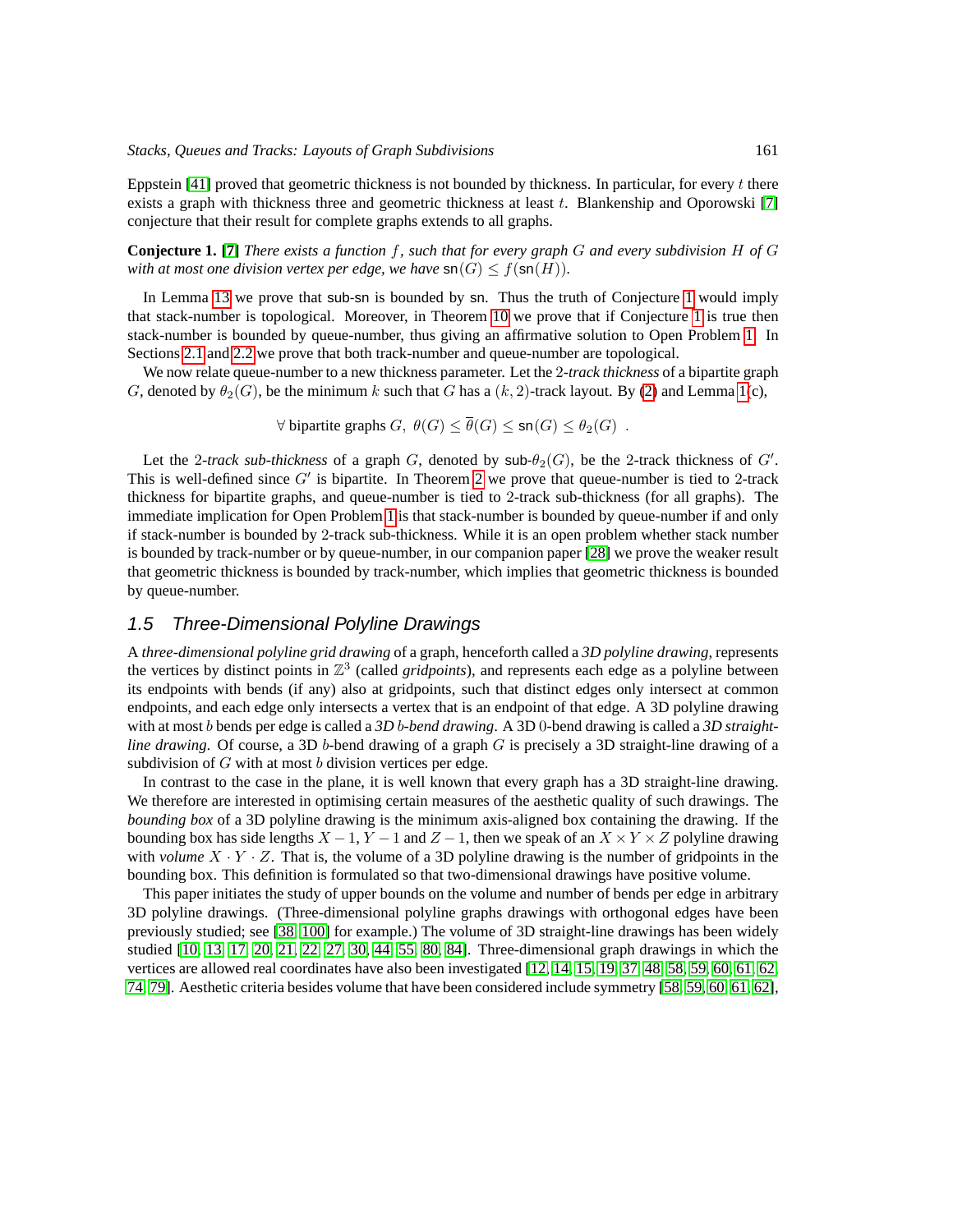aspect ratio [\[15,](#page-41-11) [48\]](#page-43-9), angular resolution [\[15,](#page-41-11) [48\]](#page-43-9), edge-separation [\[15,](#page-41-11) [48\]](#page-43-9), and convexity [\[14,](#page-41-10) [15,](#page-41-11) [37\]](#page-42-10). Three-dimensional graph drawing has applications in software visualisation [\[31,](#page-42-11) [82,](#page-45-6) [94,](#page-46-2) [95,](#page-46-3) [96,](#page-46-4) [97\]](#page-46-5) and VLSI circuit layout [\[1,](#page-40-7) [2,](#page-40-8) [68, 68,](#page-44-13) [78,](#page-45-7) [85,](#page-45-8) [87,](#page-45-9) [90,](#page-46-6) [99\]](#page-46-7) for example.

Table [2](#page-7-1) summarises the best known upper bounds on the volume and bends per edge in 3D polyline drawings, including those established in this paper. In general, there is a tradeoff between few bends and small volume in such drawings, which is evident in Table [2.](#page-7-1) Our upper bound of  $\mathcal{O}(m \log q)$  is within a factor of  $\mathcal{O}(\log q)$  of being optimal for all q-queue graphs, since Bose *et al.* [\[10\]](#page-40-4) proved that 3D polyline drawings have at least  $\frac{1}{8}(n+m)$  volume.

| graph family                       | bends per edge        | volume                       | reference              |
|------------------------------------|-----------------------|------------------------------|------------------------|
| arbitrary                          |                       | $\mathcal{O}(n^3)$           | Cohen et al. $[17]$    |
| arbitrary                          | 0                     | $\mathcal{O}(m^{4/3}n)$      | Dujmović and Wood [30] |
| maximum degree $\Delta$            | 0                     | $\mathcal{O}(\Delta mn)$     | Dujmović and Wood [30] |
| bounded maximum degree             | 0                     | $\mathcal{O}(m^{1/2}n)$      | Dujmović and Wood [30] |
| bounded chromatic number           | 0                     | $\mathcal{O}(n^2)$           | Pach et al. [80]       |
| bounded chromatic number           | 0                     | $\mathcal{O}(m^{2/3}n)$      | Dujmović and Wood [30] |
| $H$ -minor free ( $H$ fixed)       | 0                     | $\mathcal{O}(n^{3/2})$       | Dujmović and Wood [30] |
| bounded treewidth                  | 0                     | $\mathcal{O}(n)$             | Dujmović et al. [27]   |
| $c$ -colourable $q$ -queue         |                       | O(cqm)                       | Theorem 24             |
| arbitrary                          |                       | $\mathcal{O}(nm)$            | Theorem 25             |
| $q$ -queue                         | 2                     | $\mathcal{O}(qn)$            | Theorem 26             |
| q-queue (constant $\epsilon > 0$ ) | $\mathcal{O}(1)$      | $\mathcal{O}(mq^{\epsilon})$ | Theorem 27             |
| $q$ -queue                         | $\mathcal{O}(\log q)$ | $\mathcal{O}(m \log q)$      | Theorem 28             |

<span id="page-7-1"></span>**Tab. 2:** Volume of 3D polyline drawings of graphs with n vertices and  $m \ge n$  edges.

### 1.6 Organisation

This paper is organised as follows. Section [2](#page-7-2) presents results regarding queue, stack and track layouts of the subdivisions  $G'$  and  $G''$ . Section [3](#page-13-0) presents most of our main results discussed above. In Section [3.2](#page-14-2) we review known results concerning stack and queue layouts of trees, and prove a useful lemma about mixed stack and queue layouts of trees. Section [4](#page-33-1) considers layouts of subdivisions of planar graphs. Finally, in Section [5](#page-36-1) we present applications in three-dimensional polyline graph drawing.

### <span id="page-7-2"></span>2 Small Subdivisions

In this section we consider layouts of  $G'$  and  $G''$ , the subdivisions of a graph  $G$  with one and two division vertices per edge, respectively.

#### <span id="page-7-0"></span>2.1 Track Layouts

<span id="page-7-3"></span>**Lemma 2.** For every q-queue graph G, the subdivision G' has a  $(q + 1, 2)$ -track layout. That is, 2-track *sub-thickness is bounded by queue-number. In particular,*  $\mathsf{sub-}\theta_2(G) \leq \mathsf{qn}(G) + 1$ .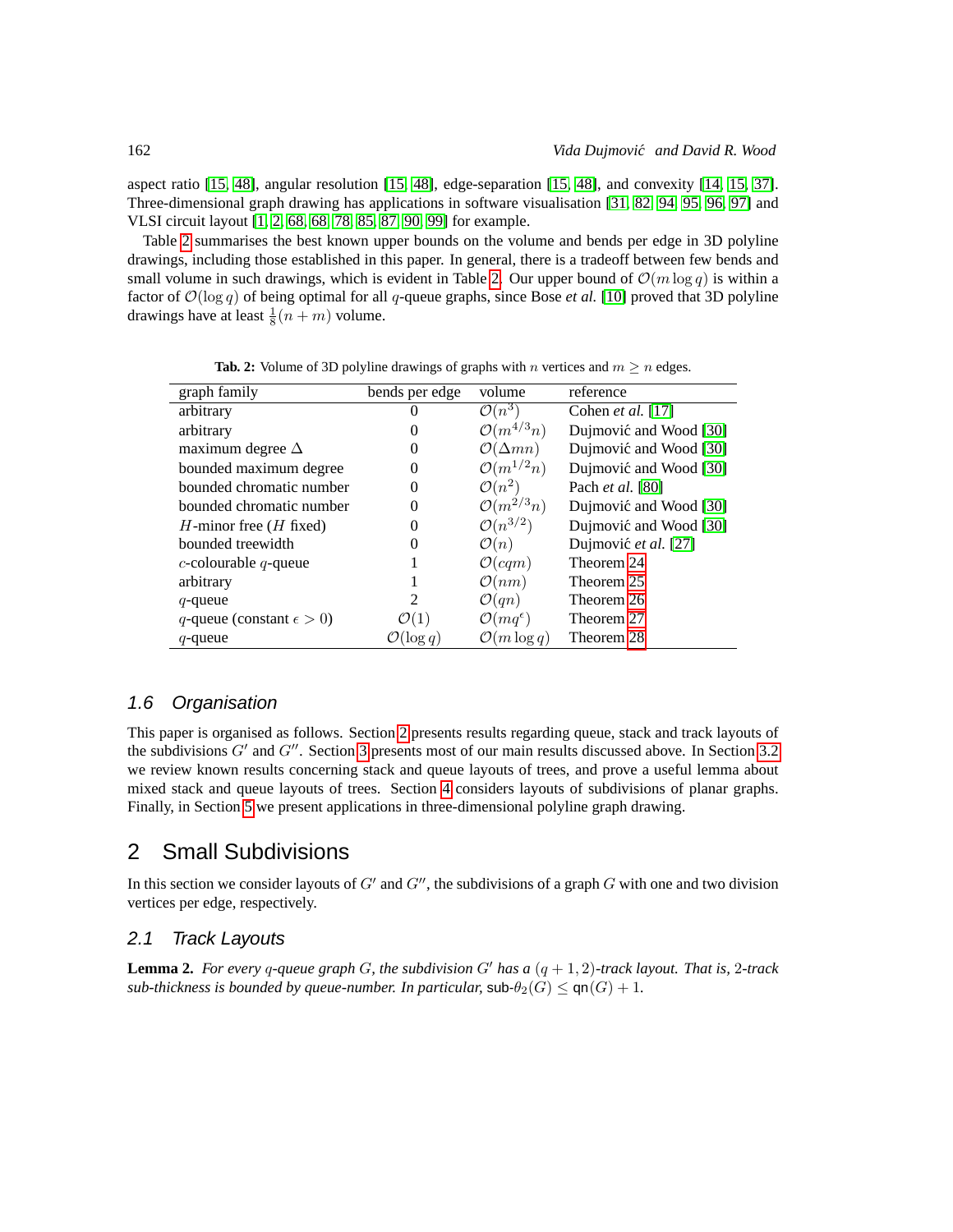**Proof:** Let  $\sigma$  be the vertex ordering in a q-queue layout of G with queues  $\{E_\ell : 1 \leq \ell \leq q\}$ . Recall that  $L(e)$  and  $R(e)$  denote the left and right endpoints in  $\sigma$  of each edge e. Let  $X(e)$  denote the division vertex of e in G'. Let  $\prec$  be the total order on  $\{X(e) : e \in E(G)\}$  such that  $X(e) \prec X(f)$  whenever  $L(e) <_{\sigma} L(f)$ , or  $L(e) = L(f)$  and  $R(e) <_{\sigma} R(f)$ . Consider  $(V(G), \sigma)$  and  $(\{X(e) : e \in E(G)\}\, \prec)$ to define a 2-track assignment of G'. Colour the edges of G' as follows. For all edges  $e \in E_{\ell}$ , let  $col(L(e)X(e)) = 0$  and  $col(X(e)R(e)) = \ell$ . Since in  $\prec$ , division vertices are ordered primarily by the left endpoint of the corresponding edge, no two edges  $L(e)X(e)$  and  $L(f)X(f)$  form an X-crossing. Suppose  $e' = X(e)R(e)$  and  $f' = X(f)R(f)$  form an X-crossing. Without loss of generality  $R(e) <_{\sigma} R(f)$  and  $X(f) \prec X(e)$ . By construction  $L(f) \prec_{\sigma} L(e)$ , and e is nested inside f in  $\sigma$ . Thus e and f are in distinct queues, and  $col(e') \neq col(f')$ . Hence there is no monochromatic X-crossing. The number of edge colours is  $q + 1$ . Therefore we have a  $(q + 1, 2)$ -track layout of G'. .  $\Box$ 

Lemma [2](#page-7-3) is best possible in the following (weak) sense. Let  $G$  be a 2-queue subdivision of a non-planar graph, which exists by Theorem [4](#page-22-0) below. If G' has a  $(k, 2)$ -track layout, then  $k \geq 3$  since G' is non-planar, and by Theorem [22](#page-35-2) below, only planar graphs have  $(2, 2)$ -track layouts. In Lemma [3](#page-8-1) below we prove a complimentary result to Lemma [2.](#page-7-3)

<span id="page-8-1"></span>**Lemma 3.** *Queue-number is bounded by 2-track sub-thickness. In particular, if*  $\text{sub-}\theta_2(G) \leq k$  *for some graph G*, *then*  $\mathsf{qn}(G) \leq \frac{1}{2}k(k+1)$ *.* 

**Proof:** Clearly we can assume that  $G$  is connected. Thus in the given  $(k, 2)$ -track layout of  $G'$ , the vertices of G are on one track and the division vertices are on the other track. Let  $\sigma$  be the ordering of the original vertices of G on the first track, and let  $\pi$  be the ordering of the division vertices on the second track. Let  $1 \leq \text{col}(e) \leq k$  be the colour assigned to each edge e of G'. Consider  $V(G)$  to be ordered by  $\sigma$ . Partition the edges of G into queues as follows. For each edge  $vw \in E(G)$  subdivided by vertex x in G', let queue(vw) = {col(vx), col(wx)}. We now prove that this defines a queue layout of G. Say vw is nested inside ab in  $\sigma$ . Without loss of generality  $a <_{\sigma} v <_{\sigma} w <_{\sigma} b$ . Let vw be divided by x in G', and let ab be divided by c in G'. First suppose that  $x <_{\pi} c$  in the second track. Then each of xw and xv form an X-crossing with ac. Thus  $col(xw) \neq col(ac)$  and  $col(xv) \neq col(ac)$ . Hence queue $(vw) \neq$  queue $(ab)$ . Now suppose  $c < \pi x$  in the second track. Then bc forms an X-crossing with each of xw and xv. Thus  $col(bc) \neq col(xw)$  and  $col(bc) \neq col(xv)$ . Hence queue $(vw) \neq$  queue $(ab)$ . The number of queues in the queue layout of G is  $\binom{k}{k} + k = \frac{1}{k}(k+1)$ . queue layout of G is  $\binom{k}{2} + k = \frac{1}{2}k(k+1)$ .

The observant reader will notice parallels between the above proof and that of the Erdös-Szekeres Theorem [\[42\]](#page-42-12) regarding increasing and decreasing subsequences. In fact, the Erdös-Szekeres Theorem in conjunction with Lemma [23](#page-19-0) below can prove Lemma [3](#page-8-1) with the slightly weaker bound of  $\mathsf{qn}(G) \leq k^2$ .

<span id="page-8-0"></span>**Theorem 2.** *Queue-number is tied to* 2*-track thickness for bipartite graphs, and queue-number is tied to* 2*-track sub-thickness (for all graphs).*

**Proof:** The first claim is proved in our companion paper [\[28\]](#page-41-3). The second claim follows from Lemmata [2](#page-7-3) and [3.](#page-8-1)  $\Box$ 

<span id="page-8-2"></span>**Lemma 4.** *Every* c*-colourable* q*-queue graph* G *satisfies:*

(a)  $\text{tn}_2(G') \le q+1$ , (b)  $\text{tn}(G') \le c(q+1)$ , and (c)  $\text{tn}(G'') \le q+2$ .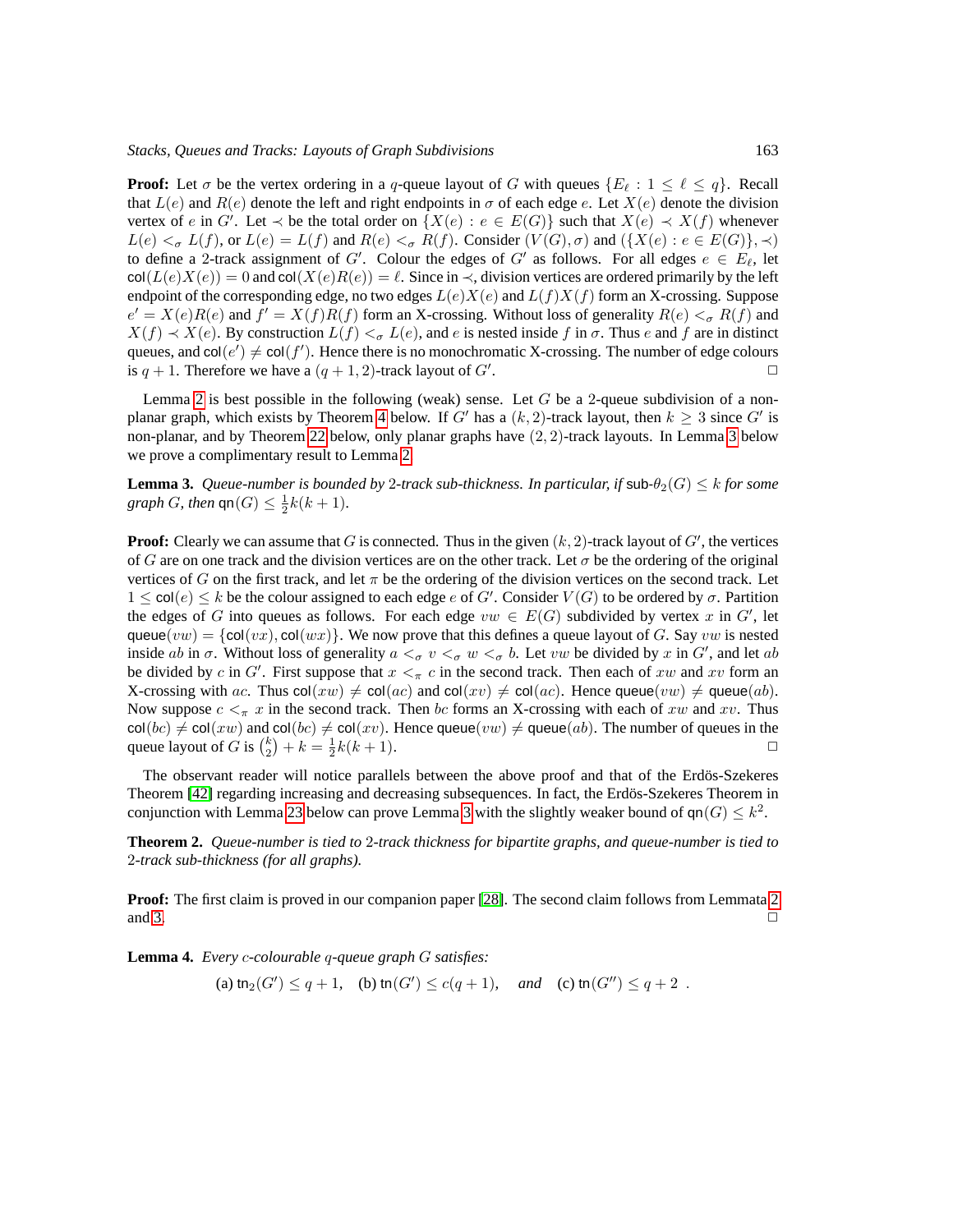**Proof:** Let  $\sigma$  be the vertex ordering in a q-queue layout of G with queues  $\{E_\ell : 1 \leq \ell \leq q\}$ . Let  $X(e)$ denote the division vertex of e in G'. Let  $X_{\ell} = \{X(e) : e \in E_{\ell}\}\$  for each  $1 \leq \ell \leq q$ . Let  $\lt_{\ell}$  denote the queue order of each  $E_\ell$ . Consider  $\lt_\ell$  to also order  $X_\ell$ . That is, for all edges  $e, f \in E_\ell$ ,

<span id="page-9-0"></span>
$$
X(e) \leq_{\ell} X(f) \iff L(e) \leq_{\sigma} L(f) \text{ and } R(e) \leq_{\sigma} R(f) . \tag{3}
$$

First we prove (a). The set  $\{(X_\ell, \langle \ell \rangle : 1 \leq \ell \leq q\} \cup \{(V(G), \sigma)\}\)$  defines a  $(q + 1)$ -track assignment of G'. Colour edges  $L(e)X(e)$  of G' blue, and colour edges  $R(e)X(e)$  of G' red. We claim that there is no monochromatic X-crossing. All edges of  $G'$  are between a vertex of  $G$  and a division vertex. Thus an X-crossing must involve two division vertices on the same track. Consider two edges  $e$  and  $f$  with  $X(e) \leq \ell X(f)$  for some  $1 \leq \ell \leq q$ . By [\(3\)](#page-9-0), each of the pairs of edges  $\{L(e)X(e), L(f)X(f)\}$  and  ${R(e)X(e), R(f)X(f)}$  do not form an X-crossing. For each pair of edges  ${L(e)X(e), R(f)X(f)}$  and  ${Re(z)X(e), L(f)X(f)}$  the edges are coloured differently. Thus there is no monochromatic X-crossing and we have a  $(2, q + 1)$ -track layout of  $G'$ .

Now we prove (b). Let  $\{V_i : 1 \le i \le c\}$  be a vertex c-colouring of G. Let  $X_{i,\ell} = \{X(e) :$  $e \in E_{\ell}, L(e) \in V_i$  for all  $1 \leq \ell \leq q$  and  $1 \leq i \leq c$ . Thus  $\{(X_{i,\ell}, \lt_{\ell}) : 1 \leq i \leq c, 1 \leq \ell \leq \ell\}$  $q\} \cup \{(V_i, <_\sigma): 1 \leq i \leq c\}$  defines a  $(qc + c)$ -track assignment of G'. Consider division vertices  $X(e), X(f) \in X_{i,\ell}$  such that  $X(e) \leq \ell X(f)$ . By [\(3\)](#page-9-0),  $L(e) \leq L(f)$  in the ordering on  $V_i$ . Thus the pair of edges  $\{L(e)X(e), L(f)X(f)\}\$  do not form an X-crossing. Since both  $R(e)$  and  $R(f)$  are not in  $V_i$ , the pairs of edges  $\{L(e)X(e), R(f)X(f)\}\$  and  $\{R(e)X(e), L(f)X(f)\}\$  do not form an X-crossing. If both  $R(e)$  and  $R(f)$  are in the same colour class  $V_i$ , then  $R(e) \leq i R(f)$  by [\(3\)](#page-9-0), and the pair of edges  ${R(e)X(e), R(f)X(f)}$  do not form an X-crossing. Thus we have a  $(qc + c)$ -track layout of G'.

Finally we prove (c). Let  $(L(e), X(e), Y(e), R(e))$  be the path replacing each edge e in G''. The first track consists of  $\{V(G), \sigma\}$ . The second track consists of  $\{X(e) : e \in E(G)\}$ , ordered so that  $X(e) < X(f)$  whenever  $L(e) <_{\sigma} L(f)$ , or  $L(e) = L(f)$  and  $R(e) <_{\sigma} R(f)$ . Edges between the first and second track are of the form  $L(e)X(e)$ . Since vertices  $X(e)$  in the second track are primarily ordered by  $L(e)$ , there is no X-crossing between the first and second track. Now define and order  $Y_{\ell}$  as with  $X_{\ell}$ . Then  $(Y_\ell, \langle \xi \rangle : 1 \leq \ell \leq q$  comprises the final q tracks. An X-crossing involving vertices on these tracks can only be between pairs of edges  $\{X(e)Y(e), X(f)Y(f)\}$  or  $\{Y(e)R(e), Y(f)R(f)\}$ , where e and f are in the same queue. By [\(3\)](#page-9-0), such pairs of edges do not form an X-crossing. Thus we have  $(q + 2)$ -track layout of  $G''$ . . ✷

We now describe how to produce a track layout of  $G'$  given a track layout of a graph  $G$ . We will need the following result from our companion paper [\[28\]](#page-41-3).

<span id="page-9-1"></span>**Lemma 5. [\[28\]](#page-41-3)** *Queue-number is bounded by track-number. In particular, every* (k, t)*-track graph with maximum span* s (≤ t − 1) *has a* ks*-queue layout.*

<span id="page-9-2"></span>**Lemma 6.** *Let* G *be a*  $(k, t)$ -track graph with maximum span  $s \leq t - 1$ *). Then* 

(a)  $\textrm{tn}_{ks+1}(G') \leq 2$ , (b)  $\textrm{tn}_k(G') \leq 2t - 1$ , and (c)  $\textrm{tn}(G') \leq k(t-1) + t$ .

**Proof:** Let  $\{V_i : 1 \leq i \leq t\}$  be a  $(k, t)$ -track layout of G with span s. Let  $\{E_\ell : 1 \leq \ell \leq k\}$  be the corresponding edge-colouring. By Lemma [5,](#page-9-1)  $G$  has a  $ks$ -queue layout. By Lemma [4\(](#page-8-2)a),  $G'$  has a  $(ks + 1, 2)$ -track layout. This proves part (a).

For each edge vw of  $G$ , let both edges in  $G'$  corresponding to vw be coloured by the colour assigned to vw. Now we prove part (b). For each  $1 \le i \le t-1$ , let  $X_i \subseteq V(G') \setminus V(G)$  be the set consisting of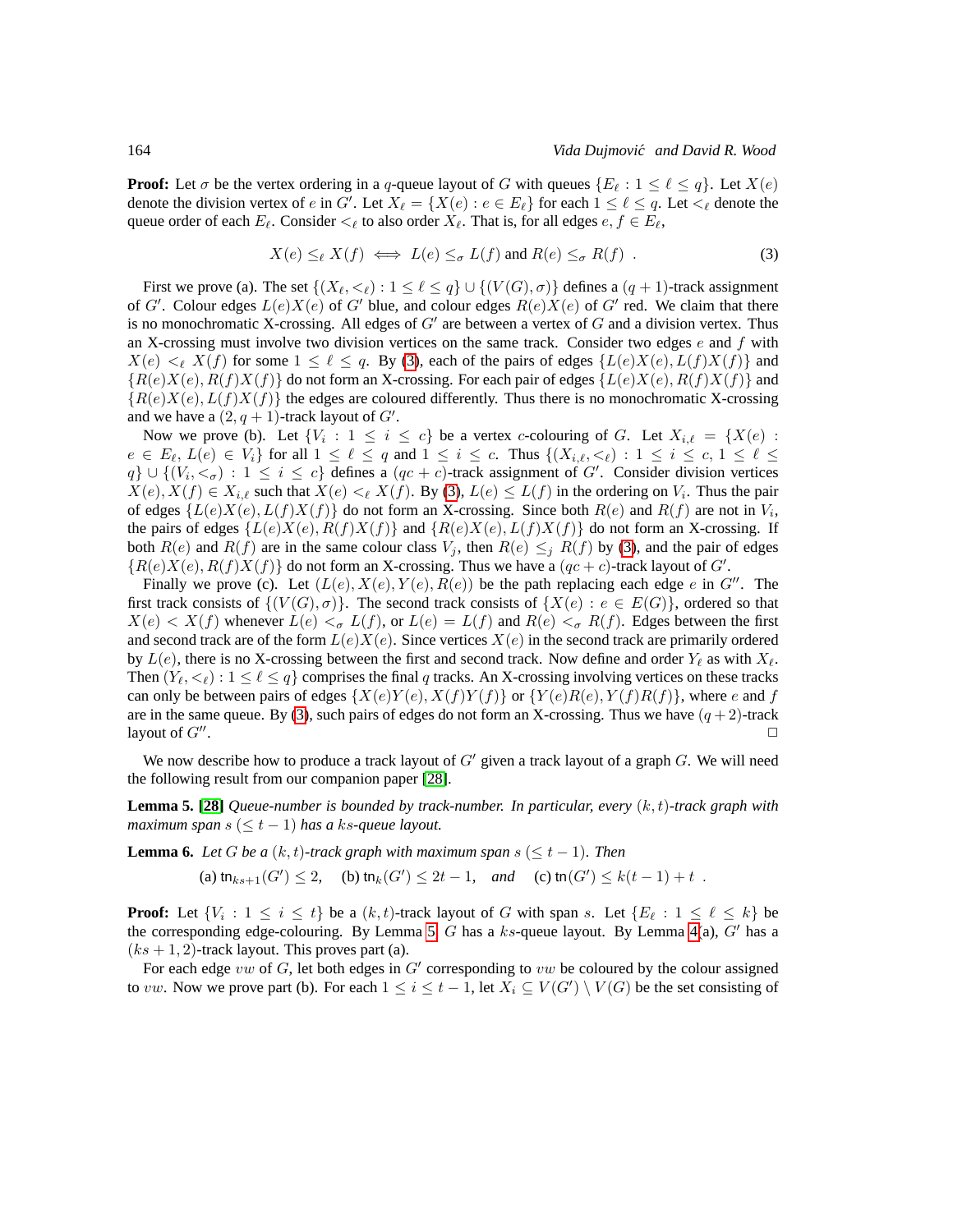

**Fig. 3:** Illustration for Lemma [4\(](#page-8-2)c).

the division vertices of edges  $vw \in E(G)$  such that  $v \in V_i$ ,  $w \in V_j$ , and  $i < j$ . Order the vertices in  $X_i$ with respect to the order of the corresponding vertices in  $V_i$ , breaking ties by the order in some  $V_j$  where applicable. Clearly there is no monochromatic X-crossing, where vertices of  $G \setminus G'$  remain in the given track layout. The number of tracks is  $2t - 1$ .

Finally we prove part (c). For each  $1 \le i \le t-1$  and  $1 \le \ell \le k$ , let  $X_{i,\ell} \subseteq X_i$  be the set consisting of the division vertices of edges  $vw \in E_\ell$  such that  $v \in V_i$ ,  $w \in V_j$ , and  $i < j$ . Order each  $X_{i,\ell}$  as in  $X_i$ . All edges of G' incident to a vertex in  $X_{i,\ell}$  are monochromatic. Thus there is no X-crossing regardless of the edge colours. The number of tracks is  $t + k(t - 1)$ .

We now describe how to produce a track layout of a graph  $G$  given a track layout of  $G'$ .

<span id="page-10-1"></span>**Lemma 7.** If a graph G is vertex c-colourable and G' has a  $(k, t)$ -track layout, then G has a  $(tk^2, ct)$ *track layout.*

**Proof:** Let  $\{V_i : 1 \le i \le c\}$  be a vertex *c*-colouring of *G*, and for each vertex  $v \in V(G)$ , let  $col(v) = i$ where  $v \in V_i$ . Let  $\{(W_j, \leq_j) : 1 \leq j \leq t\}$  be a  $(k, t)$ -track layout of  $G'$  with edge colouring  $\{E_\ell : 1 \leq t\}$  $\ell \leq k$ . Let  $V_{i,j} = V_i \cap W_j$  for each  $1 \leq i \leq c$  and  $1 \leq j \leq t$ . Then  $\{(V_{i,j}, \leq j): 1 \leq i \leq c, 1 \leq j \leq t\}$  is a track assignment of G. We now colour each edge vw of G. Without loss of generality  $col(v) < col(w)$ . Let x be the division vertex of vw in G', and say  $x \in W_j$ ,  $vx \in E_{\ell_1}$ , and  $wx \in E_{\ell_2}$ . Then colour *vw* by the ordered triple  $(j, \ell_1, \ell_2)$ . Note that the number of edge colours is  $tk^2$ . We claim that there is no monochromatic X-crossing in the track assignment of  $G$ . Suppose for the sake of contradiction, that there are monochromatic edges vw and  $pq$  in G that form an X-crossing. Without loss of generality,  $col(v) = col(p) < col(w) = col(q)$ , and in the given track layout of  $G'$ ,  $v <_{j_1} p$  and  $q <_{j_2} w$  for some  $1 \leq j_1, j_2 \leq t$ . Let x and y be the division vertices of vw and pq, respectively. Since vw and pq are monochromatic, x and y are in the same track  $W_{j_3}$ . If  $x <_{j_3} y$  then wx and qy form a monochromatic X-crossing in the given track layout, and if  $y \leq_{j_3} x$  then vx and py form a monochromatic X-crossing in the given track layout. In both cases we have the desired contradiction. Thus there is no monochromatic X-crossing in the track assignment of G, and we have a  $(tk^2, ct)$ -track layout of G.

<span id="page-10-0"></span>**Lemma 8.** *For every graph G*, *if*  $\text{tn}(G') \leq t$  *then G is vertex*  $t(2t - 1)$ *-colourable.*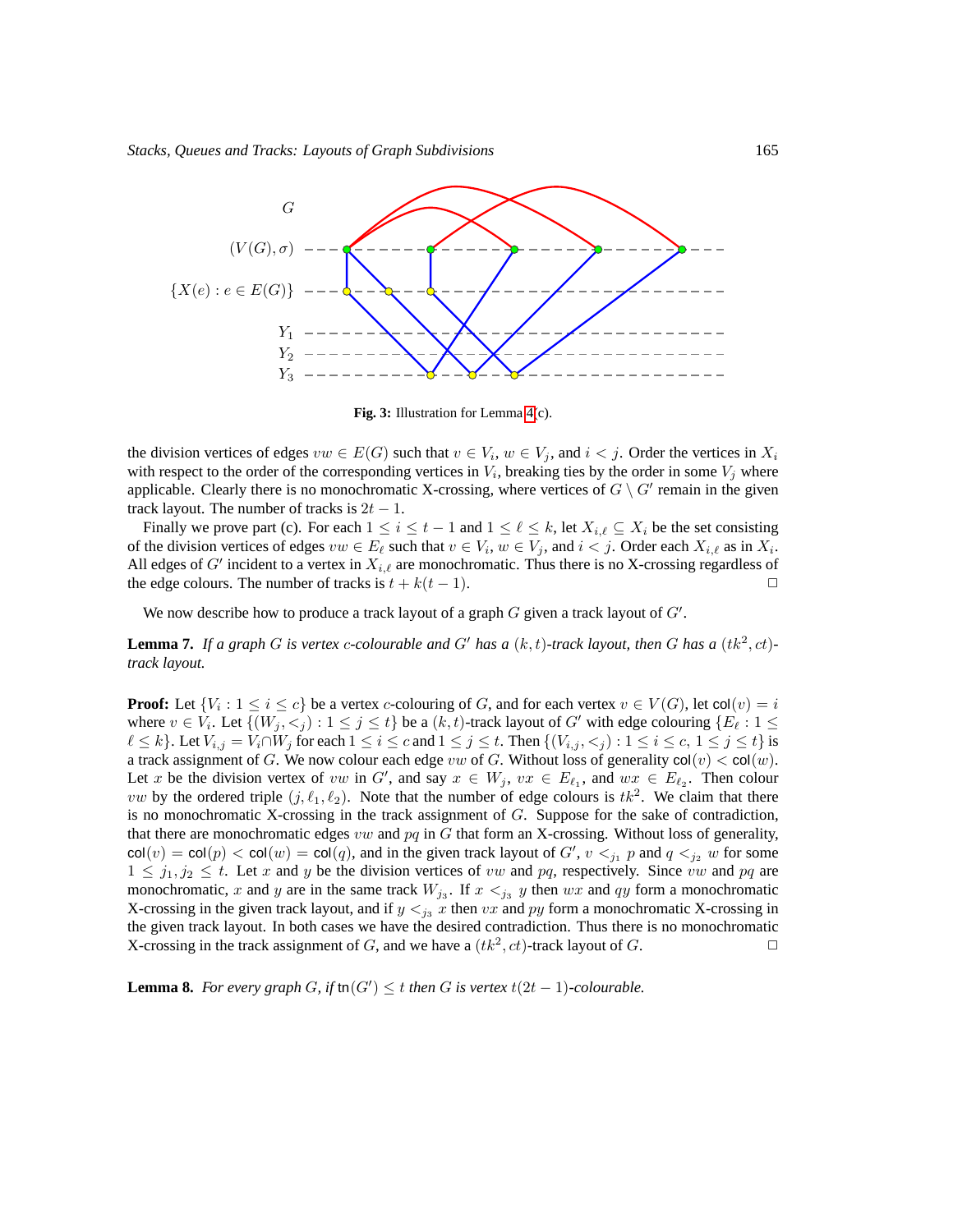**Proof:** Consider a t-track layout of G'. For  $1 \leq i \leq t$ , let  $V_i$  be the set of original vertices of G on the *i*-th track. Let  $G_i$  be the subgraph of G induced by  $V_i$ . Let  $E_{i,j}$  be the set of edges vw of G for which  $v, w \in V_i$  and the division vertex of  $vw$  is in the j-th track of  $G'(1 \leq j \leq t, j \neq i)$ . Each vertex in  $V_i$  is incident to at most two edges in  $E_{i,j}$ , as otherwise there would be an X-crossing in the track layout of G'. Thus  $G_i$  has maximum degree at most  $2(t-1)$ . Hence  $G_i$  is  $(2t-1)$ -colourable, and G is  $t(2t - 1)$ -colourable.

**Theorem 3.** *Track-number is topological. In particular, every graph* G *satisfies*

$$
\operatorname{tn}(G') \leq 2\operatorname{tn}(G)-1 \enspace,
$$

*and if*  $\text{tn}(G') \leq t$  *then* 

$$
\operatorname{tn}(G) \le (2t-1)t^2 \cdot 4^{\binom{t}{2}((2t-1)t^2-1)}.
$$

**Proof:** The first claim is Lemma [6\(](#page-9-2)c) with  $k = 1$ . Now suppose that tn $(G') \leq t$ . By Lemma [8,](#page-10-0) G is  $t(2t-1)$ -colourable. By Lemma [7](#page-10-1) with  $k = 1$  and  $c = t(2t-1)$ , G has a  $(t, t^2(2t-1))$ -track layout. In our companion paper [\[28\]](#page-41-3), we proved that a  $(k', t')$ -track layout of a graph G can be refined to an (edge-monochromatic)  $t' \cdot 4^{\binom{k'}{2}(t'-1)}$ -track layout of G. The lemma follows by applying this result with  $k' = t$  and  $t' = t^2$  $(2t-1).$ 

#### <span id="page-11-0"></span>2.2 Queue Layouts

In this section we study the relationship between the queue-number of a graph  $G$  and the queue-number of G′ . First note that Lemmata [2](#page-7-3) and [5](#page-9-1) imply the following.

<span id="page-11-1"></span>**Lemma 9.** *The subdivision* G' *of a q-queue graph* G *has a*  $(q + 1)$ *-queue layout.* 

We have the following converse result.

<span id="page-11-2"></span>**Lemma 10.** *For every graph* G*, if* G′ *has a* q*-queue layout with vertex ordering* σ*, then* σ *restricted to*  $V(G)$  *admits a*  $q(2q + 1)$ *-queue layout of G.* 

**Proof:** Let  $X$  be the set of division vertices of  $G'$ . In our companion paper [\[28\]](#page-41-3), we prove that for every vertex colouring  $\{V_i : 1 \le i \le c\}$  of a q-queue graph H, there is a  $(2q, c)$ -track layout of H with tracks  ${V_i : 1 \le i \le c}$ . Now apply this result to G'. The vertex sets  $V(G)$  and X define a vertex 2-colouring of G'. Thus G' has a  $(2q, 2)$ -track layout with tracks  $(V(G), \sigma)$  and  $(X, \sigma)$ . That is, sub- $\theta_2(G) \leq 2q$ . By Lemma [3,](#page-8-1)  $\sigma$  restricted to  $V(G)$  admits a  $q(2q + 1)$ -queue layout of  $G$ .

Lemmata [9](#page-11-1) and [10](#page-11-2) imply that queue-number is topological, as mentioned in Section [1.4.](#page-5-2) We now prove a slightly more general result than Lemma [10](#page-11-2) that will be used in Section [3.5.](#page-22-1) Here we start with a subdivision with at most one division vertex per edge rather than exactly one division vertex per edge.

<span id="page-11-3"></span>**Lemma 11.** *Let* D *be a* q*-queue subdivision of a graph* G *with at most one division vertex per edge. Then* G has a  $2q(q + 1)$ -queue layout.

**Proof:** Let  $\sigma$  be the vertex ordering in a q-queue layout of D. Let A be the set of edges of G that are subdivided in D, and let B the set of edges of G that are not subdivided in D. By Lemma [10,](#page-11-2)  $G[A]$  has a  $q(2q + 1)$ -queue layout with vertex ordering  $\sigma$ . By assumption,  $G[B]$  has a q-queue layout with vertex ordering  $\sigma$ . Thus G has a 2 $q(q + 1)$ -queue layout with vertex ordering  $\sigma$ .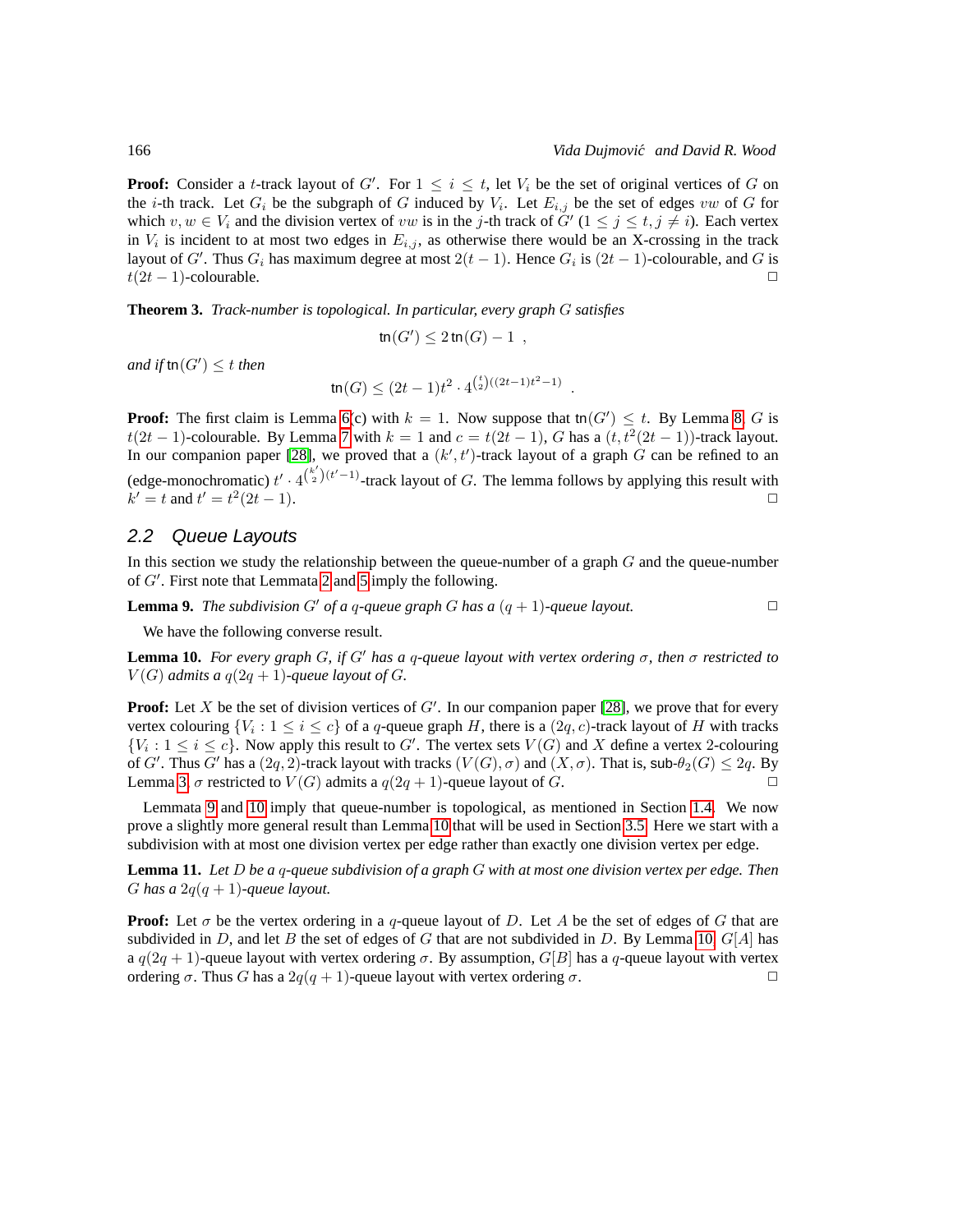#### 2.3 Stack Layouts

We now describe how to produce a stack layout of  $G'$  from a queue, stack or track layout of  $G$ . By Lemmata [1\(](#page-4-1)c) and [2](#page-7-3) we have:

**Lemma 12.** *The subdivision*  $G'$  *of a q-queue graph*  $G$  *has a*  $(q + 1)$ *-stack layout. That is,*  $\mathsf{sn}(G') \leq$  $\mathsf{qn}(G) + 1.$ 

<span id="page-12-0"></span>**Lemma 13.** *The subdivision*  $G'$  *of an s-stack graph*  $G$  *has an*  $(s + 1)$ *-stack layout. That is,*  $\mathsf{sn}(G') \leq$  $\mathsf{sn}(G) + 1.$ 

**Proof:** Consider an s-stack layout of G with vertex ordering  $\sigma$ . Denote the division vertex of e in G' by  $X(e)$ . We now create a stack layout of G'. For each vertex v of G, let  $e_1, e_2, \ldots, e_d$  be all the edges incident to v such that each  $L(e_i) = v$ , and  $R(e_d) < \sigma R(e_{d-1}) < \sigma \cdots < \sigma R(e_1)$ . Add the division vertices  $X(e_1), X(e_2), \ldots, X(e_d)$  immediately to the right of v in this order. Clearly for all edges e and f of G, the edges  $L(e)X(e)$  and  $L(f)X(f)$  of G' do not cross. Thus all these 'left' edges can be assigned to a single stack. Each 'right' edge  $X(e)R(e)$  of G' inherits the stack assigned to e in G. Clearly no two right edges in the same stack cross. Thus  $G'$  has a  $(s + 1)$ -stack layout.

**Lemma 14.** *Let* G *be a*  $(k, t)$ *-track graph with maximum span*  $s \leq t - 1$ *. Then the subdivision* G' *of* G *with one division vertex per edge has an*  $s(k + 1)$ -stack layout.

**Proof:** Let  $\{(V_i, \langle i \rangle : 1 \leq i \leq t\})$  be a  $(k, t)$ -track layout of G with maximum span s, and with edge colouring  $\{E_\ell : 1 \leq \ell \leq k\}$ . Denote by  $L(e)$  and  $R(e)$  the endpoints of each edge e of G where  $L(e) \in V_i$ and  $R(e) \in V_i$  with  $i < j$ . Denote by  $X(e)$  the division vertex in G' of e. For each  $1 \le i \le t - 1$  and  $1 \leq \alpha \leq s$ , let

$$
X_{i,\alpha} = \{ X(e) : e \in E(G), L(e) \in V_i, R(e) \in V_{i+\alpha} \} .
$$

Since the maximum span is s, every division vertex of G' is in some  $X_{i,\alpha}$ . Order each  $X_{i,\alpha}$  such that for all  $X(e), X(f) \in X_{i,\alpha}$ , we have  $X(e) < X(f)$  whenever  $L(f) < i L(e)$ , or  $L(e) = L(f)$  and  $R(f) <_{i+\alpha} R(e)$ . Let  $\sigma$  be the vertex ordering of  $G'$  defined by

$$
(V_1, X_{1,s}, X_{1,s-1}, \ldots, X_{1,1}; V_2, X_{2,s}, X_{2,s-1}, \ldots, X_{2,1}; \ldots; V_t) .
$$

Note that  $L(e) <_{\sigma} X(e) <_{\sigma} R(e)$  for every edge e of G. For all  $1 \leq \alpha \leq s$  let

$$
E_{\alpha} = \{ L(e)X(e) : L(e) \in V_i, X(e) \in X_{i,\alpha} \} .
$$

For all  $1 \leq \ell \leq k$  and  $0 \leq \beta \leq s - 1$ , let

$$
E_{\ell,\beta} = \{ X(e)R(e) : e \in E_{\ell}, L(e) \in V_i, i \equiv \beta \pmod{s} \} .
$$

This partitions the edges of G' into  $s(k + 1)$  sets. We claim that no two edges in a single set cross in  $\sigma$ . Consider two edges *e* and *f* of *G*. Say  $L(e) \in V_{i_1}$  and  $L(f) \in V_{i_2}$ .

Consider edges  $L(e)X(e)$  and  $L(f)X(f)$  both in some  $E_\alpha$ . Without loss of generality  $i_1 \leq i_2$ , and if  $L(e) = L(f)$  then  $R(e) <_{\sigma} R(f)$ . If  $i_1 < i_2$  then  $L(e) <_{\sigma} X(e) <_{\sigma} L(f) <_{\sigma} X(f)$ , and  $L(e)X(e)$ and  $L(f)X(f)$  do not cross. If  $i_1 = i_2$  then without loss of generality  $L(e) \leq_{\sigma} L(f)$ . Since  $L(e)X(e)$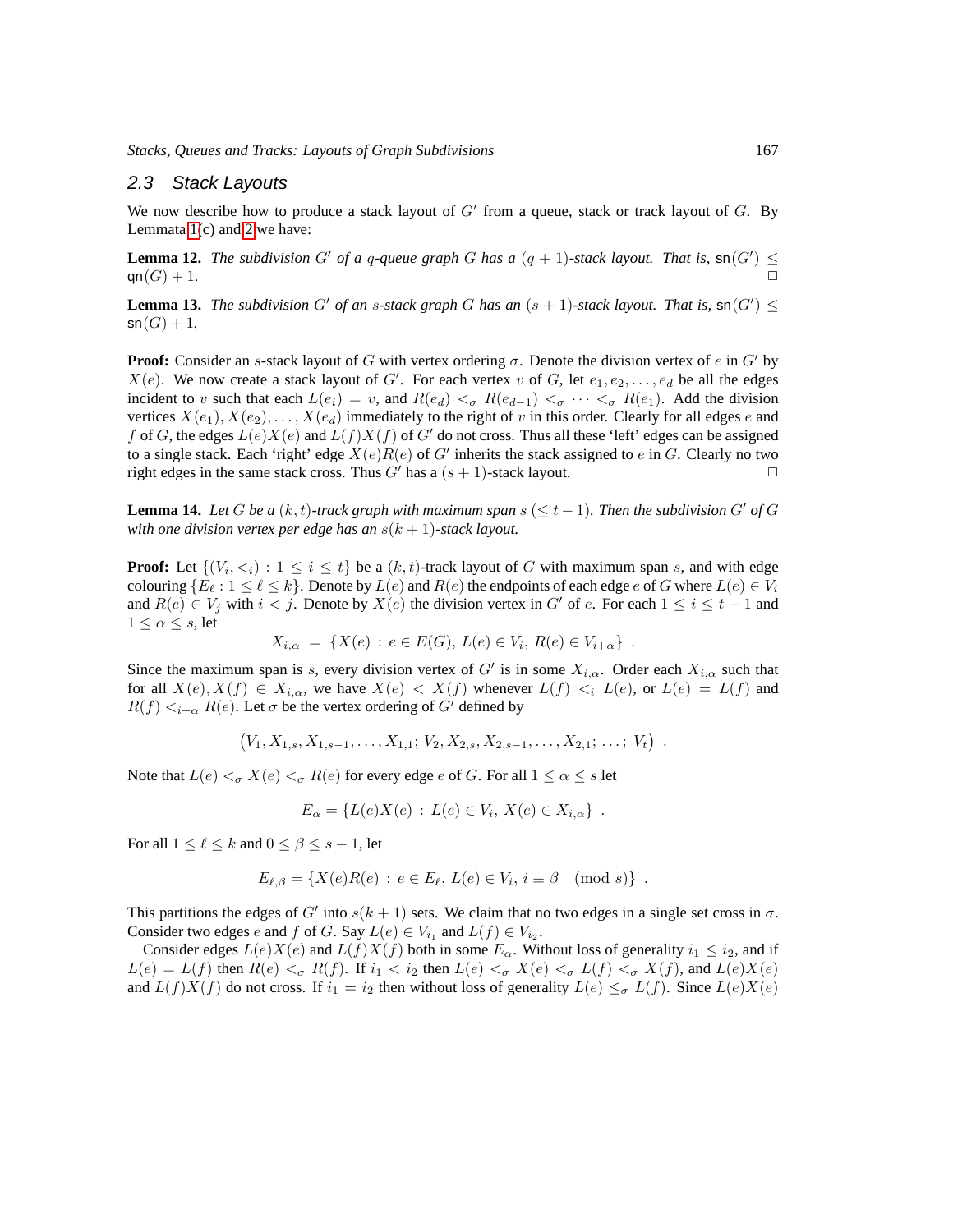and  $L(f)X(f)$  are in  $E_\alpha$ , both  $X(e)$  and  $X(f)$  are in  $X_{i_1,\alpha}$ . Thus  $L(e) \leq_{\sigma} L(f) <_{\sigma} X(f) <_{\sigma} X(e)$ , and  $L(f)X(f)$  does not cross  $L(e)X(e)$ . Thus each set  $E_\alpha$  is a valid stack in  $\sigma$ .

Now suppose the edges  $X(e)R(e)$  and  $X(f)R(f)$  cross in  $\sigma$ . Without loss of generality  $X(e) <_{\sigma}$  $X(f) <_{\sigma} R(e) <_{\sigma} R(f)$ . Say  $R(e) \in V_{i_3}$  and  $R(f) \in V_{i_4}$ . Then  $i_1 \leq i_2 < i_3 \leq i_4$ . If  $i_1 < i_2$  then  $i_2 - i_1 < i_3 - i_1 \leq s$ . Thus  $i_1 \neq i_2 \pmod{s}$ , and  $X(e)R(e)$  and  $X(f)R(f)$  are not in the same  $E_{\ell,\beta}$ . Now suppose  $i_1 = i_2$ . Since  $X(e) <_{\sigma} X(f)$ , we have  $i_3 = i_4$  and  $L(f) \leq_{i_1} L(e)$ . If  $L(f) = L(e)$ then, since  $X(e) <_{\sigma} X(f)$  we have  $R(f) <_{i3} R(e)$ , and thus  $R(f) <_{\sigma} R(e)$ , a contradiction. If  $L(f) <_{i_1} L(e)$  then  $R(e) <_{i_3} R(f)$  since  $R(e) <_{\sigma} R(f)$ . That is, e and f form an X-crossing in the track layout, and are thus coloured differently. Hence  $X(e)R(e)$  and  $X(f)R(f)$  are not in the same  $E_{\ell,\beta}$ .

Thus each  $E_{\alpha}$  and each  $E_{\ell,\beta}$  is a valid stack, and G' has a  $s(k+1)$ -stack layout.

### <span id="page-13-0"></span>3 Big Subdivisions

In this section we prove the main results introduced in Section [1.](#page-1-1) That is, every graph G has a 3-stack subdivision, a 2-queue subdivision, a mixed 1-stack 1-queue subdivision, and a 4-track subdivision. In each case the number of division vertices per edge is  $\mathcal{O}(\log \text{sn}(G))$  or  $\mathcal{O}(\log \text{gn}(G))$ . First of all we introduce the notion of a  $(k, H)$ -layout.

#### 3.1  $(k, H)$ -Layouts

Let G and H be graphs. H is called a *host graph*, and its vertices are called *nodes*. An H*-partition of* G is a partition  $\{H_x \subseteq V(G) : x \in V(H)\}$  of  $V(G)$  into *bags* indexed by the nodes of H such that for all edges  $vw \in E(G)$  either:

- $\exists$  node  $x \in V(H)$  such that both  $v, w \in H_x$  (*vw* is called an *intrabag edge mapped* to x), or
- $\exists$  edge  $xy \in E(H)$  such that  $v \in H_x$  and  $w \in H_y$  (*vw* is called an *interbag edge mapped* to xy).

Tree-partitions, that is a T-partition for some tree T, have been widely studied [\[9,](#page-40-9) [25,](#page-41-13) [26,](#page-41-14) [52,](#page-43-12) [88\]](#page-45-10), and were instrumental in the result by Dujmović *et al.* [\[27\]](#page-41-1) that track-number and queue-number are bounded by treewidth.

To obtain our main results for layouts of subdivisions we employ the following general structure. A  $(k, H)$ *-layout of* G is a pair  $({E_1, E_2, ..., E_k}, { (H_x, \lt_x) : x \in V(H) }$  such that:

- $-IH_x \subseteq V(G)$ :  $x \in V(H)$  is an H-partition of G.
- $\forall$  nodes  $x \in V(H)$ ,  $\lt_x$  is a total order on  $H_x$ .
- {E1, . . . , Ek} is a colouring of the interbag edges such that there is no monochromatic *X-crossing*, where an X-crossing consists of a pair of interbag edges vw and pq such that for some edge  $xy \in$  $E(H)$ ,  $v <_{x} p$  and  $q <_{y} w$ .

For each edge  $xy \in E(H)$ , let  $k_{xy}$  denote the number of colours used in the edge colouring of the interbag edges of G that are mapped to xy. For each node  $x \in V(H)$ , let  $s_x$  denote the minimum number of stacks such that  $\lt_x$  admits an  $s_x$ -stack layout of  $G[H_x]$ , and let  $q_x$  denote the minimum number of queues such that  $\lt_x$  admits a  $q_x$ -queue layout of  $G[H_x]$ .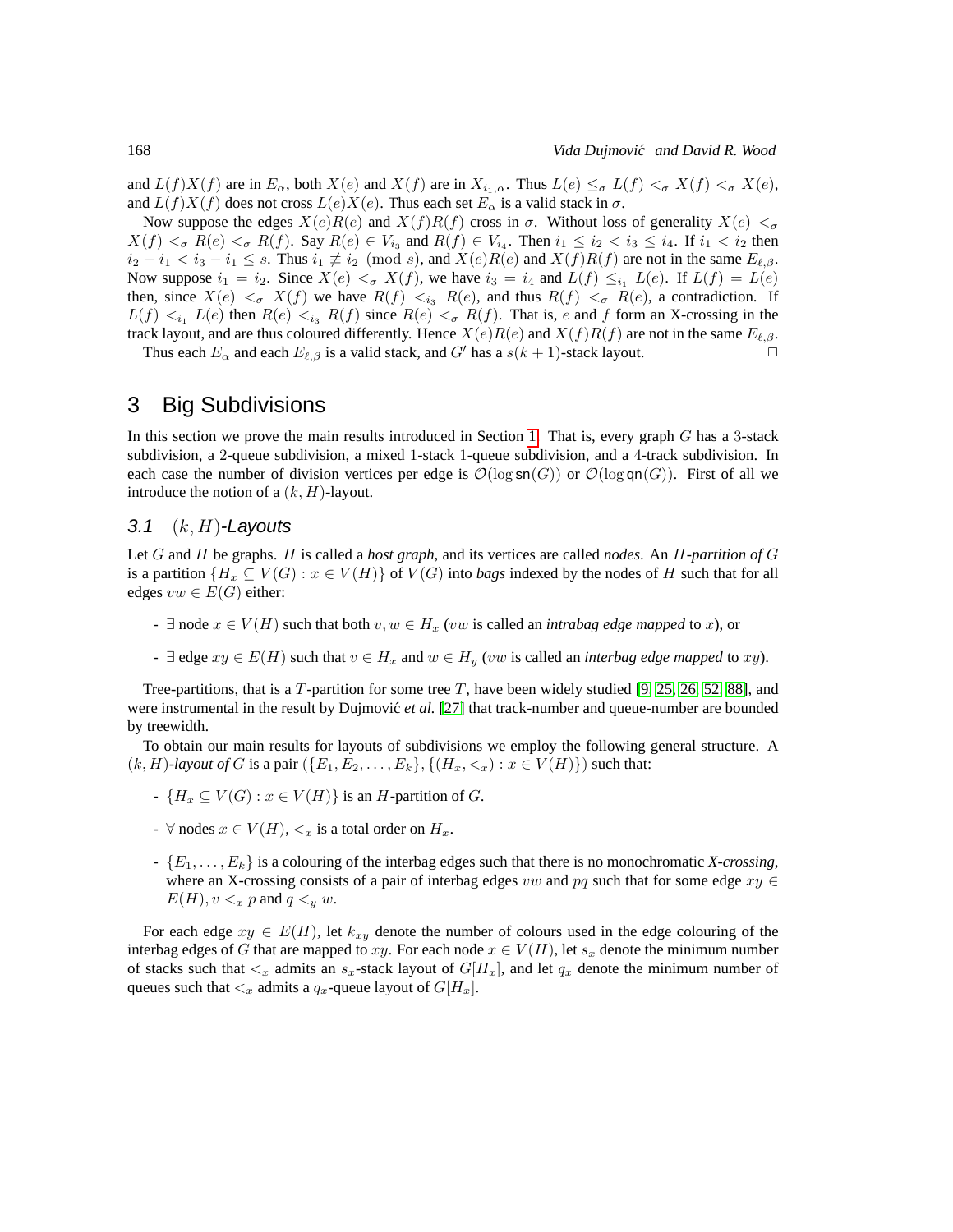#### *Stacks, Queues and Tracks: Layouts of Graph Subdivisions* 169

 $A(k, H)$ -layout with no intrabag edges is called a  $(k, H)$ -track layout. A  $(1, H)$ -track layout is called an H-track layout. Observe that a  $(k, K_t)$ -track layout is simply a  $(k, t)$ -track layout as defined in Section [1.3.](#page-4-2)

Our main results are proved using the following strategy. First a particular host tree  $T$  (or tree-like graph T) is defined. The vertices of our graph G are mapped to the root of T, and each edge vw of G is mapped to some node of T. At each non-root node of T on the path from the root to the node that  $vw$  is mapped to, we add two division vertices to *vw*. This process produces a  $(k, T)$ -layout of a subdivision D of G, and is described in Section [3.3.](#page-16-0) Then a stack, queue, mixed or track-layout of T is determined, as described in Section [3.2.](#page-14-2) Then in Section [3.4](#page-19-1) we describe how to transform a given layout of  $T$  into the desired layout of  $D$ . This process is then carried out for queue, stack, mixed, and track layouts in Sections [3.5–](#page-22-1)[3.8.](#page-29-0)

#### <span id="page-14-2"></span>3.2 Layouts of Trees

Let T be a rooted tree. The vertices of T are called *nodes*, and we assume that the edges are oriented away from the root node  $r$ . This will be the case for the remainder of this paper. A node in  $T$  with no outgoing edge is a *leaf* in T. As is standard, when referring to the edge of a directed graph, xy means an edge oriented from x to y. The *depth* of a node  $x \in V(T)$  is the distance from r to x in T, and is denoted by depth(x). The *height* of T is the maximum depth of a node in T. Let deg(x), deg<sup>-</sup>(x), and deg<sup>+</sup>(x) denote the degree, indegree, and outdegree of each node  $x \in V(T)$ . We denote by  $\rho(x)$  the parent node of each non-root node  $x \in V(T)$ . A vertex ordering  $\sigma$  of T is *breadth-first* if for all nodes  $x, y \in V(T)$ ,  $x <_{\sigma} y$  whenever depth $(x) <$  depth $(y)$ , or depth $(x) =$  depth $(y)$  and  $\rho(x) <_{\sigma} \rho(y)$ .

<span id="page-14-0"></span>**Lemma 15. [\[57\]](#page-43-13)** *A breadth-first vertex ordering of a tree* T *admits a* 1*-queue layout of* T*.*

**Proof:** Since the depths of adjacent nodes differ by exactly one, and the nodes are ordered by nondecreasing depth, the endpoints of a nested pair of edges must be at consecutive depths. By construction, such a pair of edges are not nested, as illustrated in Figure [4.](#page-14-3)  $\Box$ 



<span id="page-14-3"></span>**Fig. 4:** 1-queue layout of a complete binary tree.

A *depth-first* vertex ordering  $\sigma$  of a rooted tree T is defined recursively as follows. Let r be the root node of T with child nodes  $x_1, x_2, ..., x_d$ . Let  $T_i$  be the subtree rooted at  $x_i, 1 \le i \le d$ . Then  $\sigma$  is defined by  $\sigma(T) = (r, \sigma(T_1), \sigma(T_2), \ldots, \sigma(T_d)).$ 

<span id="page-14-1"></span>**Lemma 16.** [\[16\]](#page-41-0) A depth-first vertex ordering  $\sigma$  of a tree  $T$  admits a 1-stack layout of  $T$ .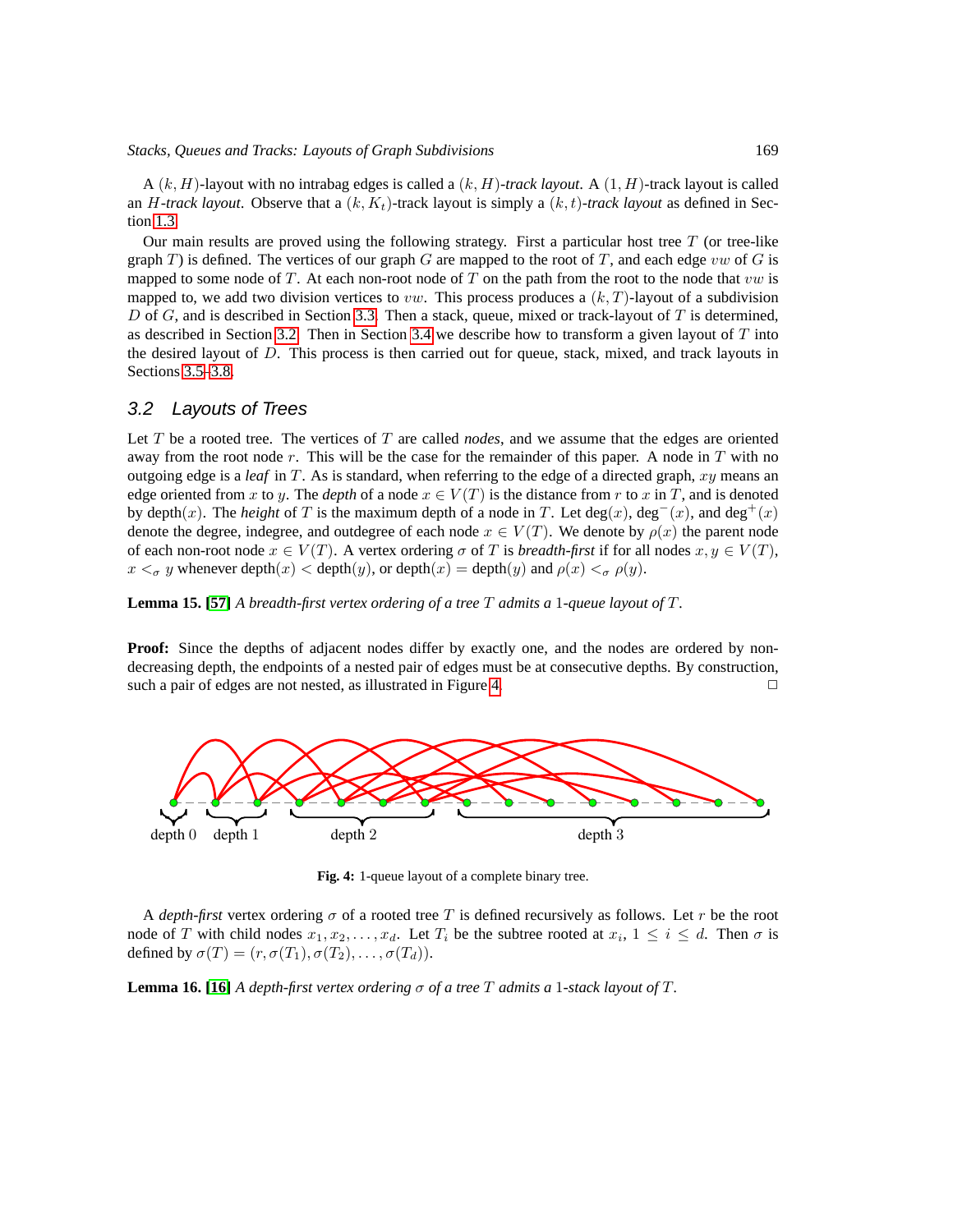**Proof:** For the sake of contradiction, suppose that a pair of edges vw and xy cross in  $\sigma$ . Without loss of generality  $v <_{\sigma} x <_{\sigma} w <_{\sigma} y$ . Since w is a child of v and  $v <_{\sigma} x <_{\sigma} w$ , we have that x (and y) are in some subtree  $T_i$  rooted at a child  $v_i$  of v. Since  $x <_{\sigma} w$  we have  $V(T_i) <_{\sigma} w$ . Since  $y \in V(T_i)$ , we have  $y <_{\sigma} w$ , which is the desired contradiction. Thus no two edges cross in  $\sigma$ , as illustrated in Figure 5.  $y <_{\sigma} w$ , which is the desired contradiction. Thus no two edges cross in  $\sigma$ , as illustrated in Figure [5.](#page-15-0)



<span id="page-15-0"></span>**Fig. 5:** 1-stack layout of a complete binary tree.

The next lemma is the starting point for our results on mixed layouts in Section [3.7.](#page-27-2) An edge 2 colouring of a tree T with colours red and black is *good*, if for each node  $x \in V(T)$  with an incoming red edge, no other edge incident to x is red. A vertex ordering of a directed graph is *topological* if all edges are directed from left to right.

<span id="page-15-1"></span>**Lemma 17.** *Let* T *be a rooted tree with a good edge* 2*-colouring. Then* T *has a topological vertex ordering in which the red edges form a stack, and the black edges form a queue.*

**Proof:** Let h be the height of T. For each  $0 \leq d \leq h$ , let  $V_d$  be the set of nodes of T at depth d. For each  $1 \leq d \leq h$ , let  $R_d$  and  $B_d$  denote the sets of nodes in  $V_d$  with an incoming red and black edge, respectively. Let  $\sigma$  be the vertex ordering  $(V_0, R_1, B_1, R_2, B_2, \ldots, R_h, B_h)$  of T, where for each  $1 \le d \le h$ , the nodes in  $B_d$  are ordered with respect to the order of their parents (in  $V_{d-1}$ ), and the nodes in  $R_d$  are in reverse order to that of their parents (in  $V_{d-1}$ ). More precisely, for all  $v, w \in B_d$  we have  $v <_{\sigma} w$  whenever  $\rho(v) <_{\sigma} \rho(w)$ , and for all  $v, w \in R_d$  we have  $v <_{\sigma} w$  whenever  $\rho(w) <_{\sigma} \rho(v)$ .

Since the depths of adjacent nodes differ by exactly one, and the nodes are ordered by non-decreasing depth, the endpoints of a nested pair of edges must be at consecutive depths. By construction, such a pair of black edges are not nested. Hence the black edges form a queue.

Suppose, for the sake of contradiction, that the red edges  $vw$  and  $pq$  cross. Without loss of generality  $v <_{\sigma} p <_{\sigma} w <_{\sigma} q$ . Then depth $(v) \leq$  depth $(p) \leq$  depth $(w)$ . Since depth $(w) =$  depth $(v) + 1$ , either depth $(p) = \text{depth}(v)$  or depth $(p) = \text{depth}(v) + 1$ . First suppose that  $\text{depth}(p) = \text{depth}(v)$ . Then  $depth(q) = depth(w)$ . Since both q and w have incoming red edges,  $q <_{\sigma} w$  by construction. This is a contradiction. Now suppose that depth $(p) = \text{depth}(v) + 1$ . Then depth $(p) = \text{depth}(w)$ . Let  $d = \text{depth}(p)$ . Since p has an outgoing red edge pq, the incoming edge at p is black, and  $p \in B_d$ . Now  $w \in R_d$  since w has an incoming red edge vw. Since  $R_d <_{\sigma} B_d$ , we have  $w <_{\sigma} p$ , which is the desired contradiction. Thus no two red edges cross, and hence the red edges form a stack.  $\Box$ 

<span id="page-15-2"></span>The next result is implicit in the work of Felsner *et al.* [\[44\]](#page-43-7).

**Lemma 18. [\[44\]](#page-43-7)** *Every rooted tree* T *has an* (*edge-monochromatic*) *track layout in which every edge has span one.*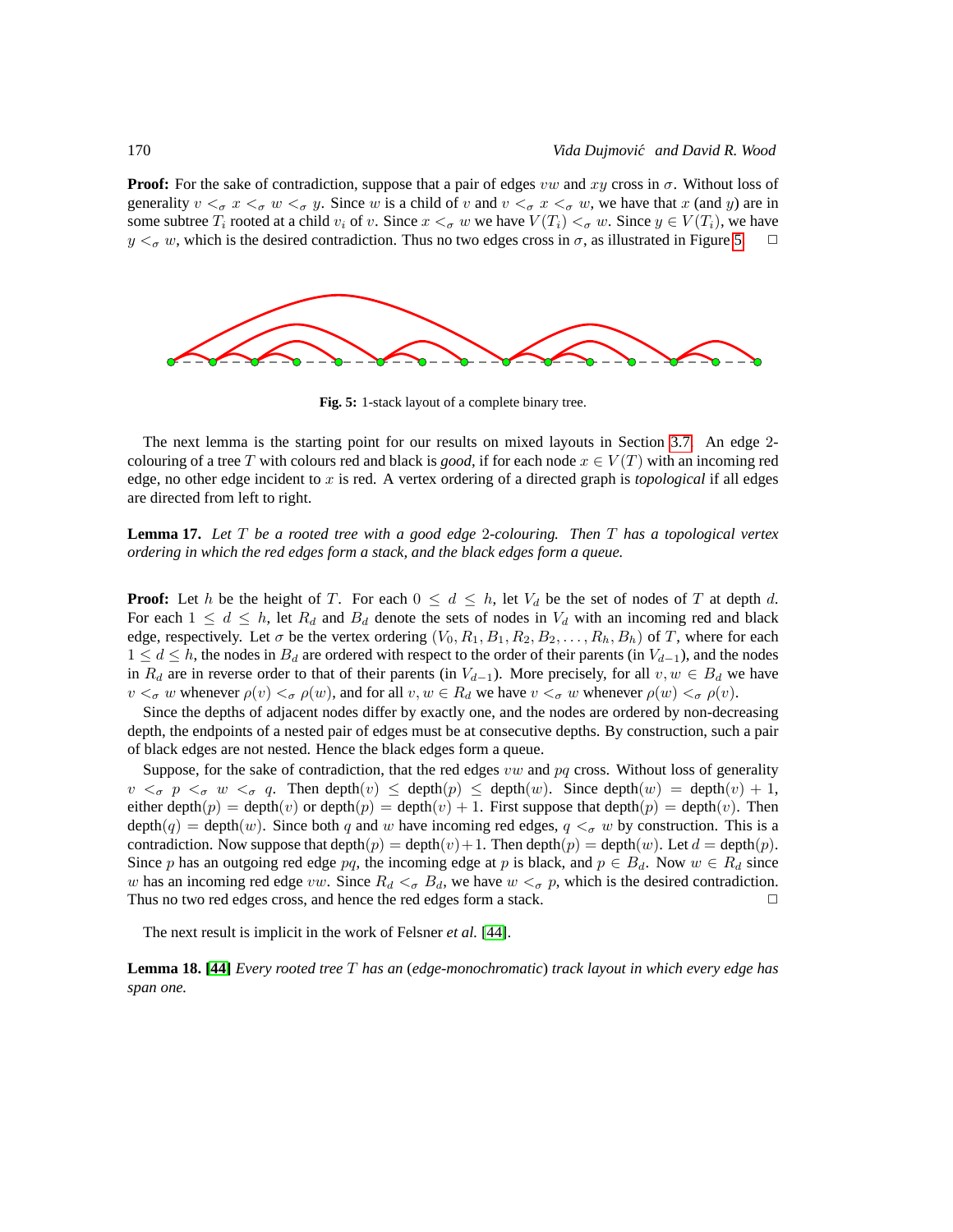**Proof:** Let  $\sigma$  be a breadth-first vertex ordering of T starting at the root. Let  $V_d$  be the set of nodes at depth d. It is easily seen that there are no X-crossings in the track layout  $\{(V_d, \sigma) : d \geq 0\}$ . Clearly every edge has span one, as illustrated in Figure [6.](#page-16-1)



<span id="page-16-1"></span>**Fig. 6:** Track layout of a complete binary tree with every edge having span 1.

#### <span id="page-16-0"></span>3.3  $(k, T)$ -Layouts

<span id="page-16-2"></span>**Lemma 19.** Let T be the tree comprised of a root node r and  $d \geq 1$  leaves  $v_1, v_2, \ldots, v_d$  adjacent to r. *Suppose that the nodes of* T are labelled with non-negative integers  $l(r)$ ,  $l(v_1)$ ,  $l(v_2)$ , ...,  $l(v_d)$ . Let G be *a graph with a k-queue (respectively, k-stack) layout with vertex ordering*  $\sigma$ *, where*  $k \leq l(r) + l(v_1) + l(v_2)$  $l(v_2) + \cdots + l(v_d)$ . Then G has a subdivision D with zero or two division vertices per edge such that D *has a* (1, T)*-layout in which the division vertices are mapped to the leaves of* T*, and the original vertices are mapped to the root* r *and are ordered by*  $\sigma$ . Furthermore, every node  $x \in V(T)$  has  $q_x \leq l(x)$  $(s_x \leq l(x)).$ 

**Proof:** Say  $\sigma = (v_1, v_2, \dots, v_n)$ . Let l be an integer such that  $k - l \leq l(v_1) + l(v_2) + \dots + l(v_d)$ . Let F be the set of edges of G in an arbitrary set of l queues (stacks). Subdivide every edge  $e = vw \in E(G) \backslash F$ twice, and denote the resulting path by  $(v, e_v, e_w, w)$ . This defines a subdivision D of G with zero or two division vertices per edge. For each vertex  $v \in V(G)$ , let  $N^+(v) = \{e_v : e \in E(G) \setminus F, v = L_{\sigma}(e)\}\$ and  $N^-(v) = \{e_v : e \in E(G) \setminus F, v = R_{\sigma}(e)\}\.$  Order the vertices of  $N^+(v)$  and  $N^-(v)$  with respect to the order of the neighbours of v in  $\sigma$  as follows. In the case of a given queue layout, let  $\pi$  be the vertex ordering of  $V(D) \setminus V(G)$  defined by

$$
\pi = (N^+(v_1), N^-(v_2), N^+(v_2), N^-(v_3), N^+(v_3), \dots, N^-(v_{n-1}), N^+(v_{n-1}), N^-(v_n))
$$

For a given stack layout, let  $\pi$  be the vertex ordering of  $V(D) \setminus V(G)$  defined by

$$
\pi = \left(\overleftarrow{N^+(v_1)}, \overleftarrow{N^-(v_2)}, \overleftarrow{N^+(v_2)}, \overleftarrow{N^-(v_3)}, \overleftarrow{N^+(v_3)}, \ldots, \overleftarrow{N^-(v_{n-1})}, \overleftarrow{N^+(v_{n-1})}, \overleftarrow{N^-(v_n)}\right)\right\}.
$$

Partition the remaining  $k - l$  queues (stacks) of G into sets  $A_1, A_2, \ldots, A_d$  so that each  $A_i$  has at most  $l(v_i)$  queues (stacks). Create a  $(1, T)$ -layout of D as follows. Map the original vertices ordered by  $\sigma$  to r. By construction, the intrabag edges F of D mapped to r form l queues (stacks) with respect to  $\sigma$ . Thus  $q_r \leq l$  ( $s_r \leq l$ ). For each edge  $vw \in E(G) \setminus F$  that is in a queue (stack) in  $A_i$ , map  $e_v$  and  $e_w$  to  $v_i$ . Order each bag  $T_{v_i}$  by  $\pi$ . Since  $\pi$  is ordered primarily with respect to  $\sigma$ , there is no X-crossing in the layout. That is, we have a  $(1, T)$ -layout of D. In this layout, the edges  $e_v e_w$  of D are intrabag edges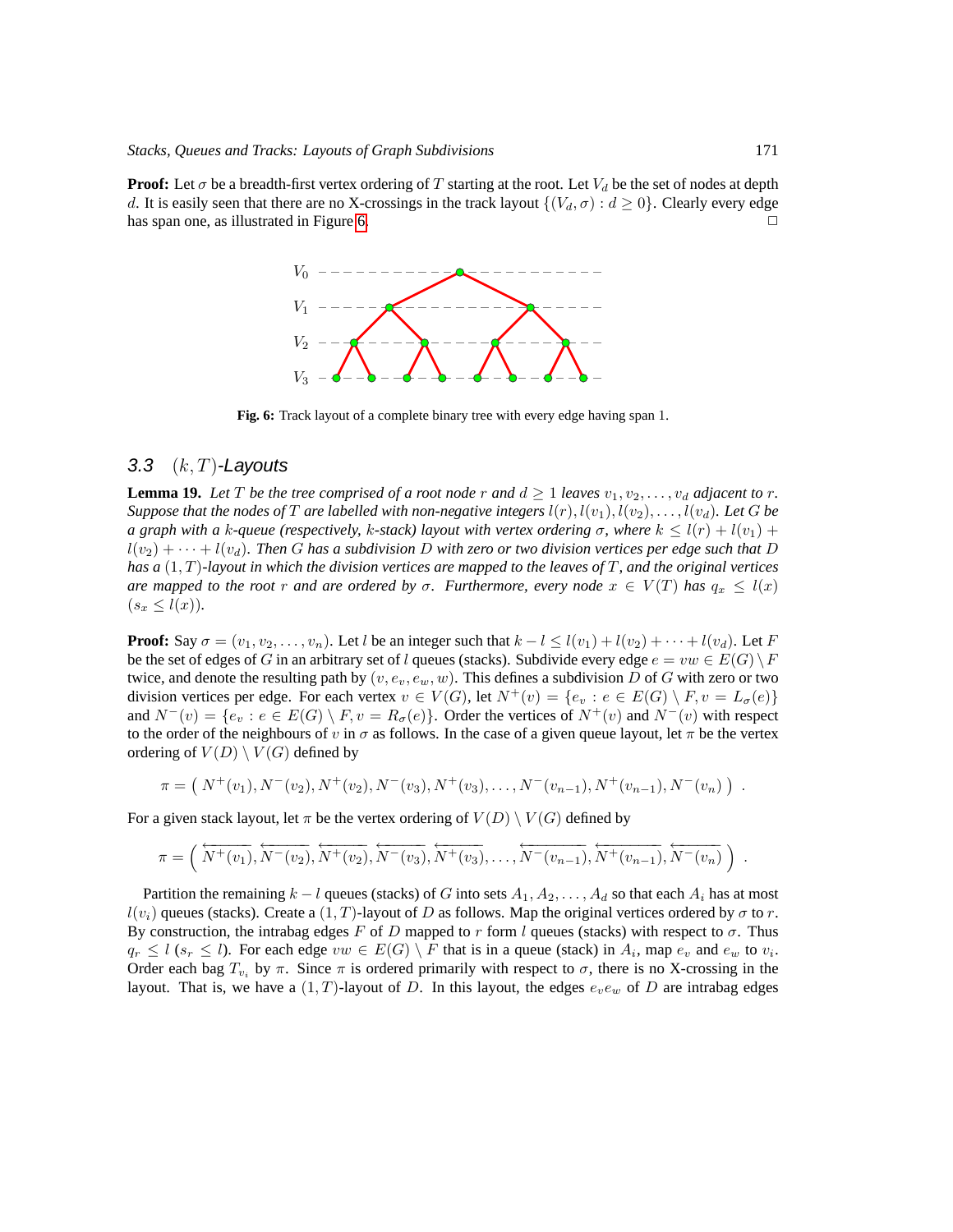mapped to the leaves of T. Consider each such edge  $e_{\nu}e_{\nu}$  to be assigned to the same queue (stack) as  $vw$ in the given layout of G. Consider two edges  $e = vw$  and  $f = xy$  in  $E(G) \setminus F$  that have no common endpoint. Since  $\pi$  is ordered primarily with respect to  $\sigma$ , the edges  $e_v e_w$  and  $f_x f_y$  nest/cross in  $\pi$  if and only if e and f nest/cross in  $\sigma$ . Now consider two edges  $e = vx$  and  $f = vy$  in  $E(G) \setminus F$  (that have a common endpoint). In the case of queues,  $e_v e_x$  and  $f_v f_y$  are either crossing or disjoint. For stacks,  $e_v e_x$ and  $f_v f_y$  are either nested or disjoint. Thus the queue (stack) assignment for intrabag edges is valid, and  $q_{v_i} \leq l(v_i)$  ( $s_{v_i} \leq l(v_i)$ ) for each  $1 \leq i \leq d$ .

For the next result we will need the following construction. Let G be a graph with a  $(k_1, T_1)$ -layout for some tree  $T_1$ . Let x be a node of  $T_1$ , and suppose that the subgraph  $G[T_{1_x}]$  has a subdivision  $D_x$ where  $D_x$  has a  $(k_2, T_2)$ -layout, for some tree  $T_2$  such that all the original vertices of  $D_x$  are mapped to the root r of  $T_2$  ordered by  $\lt_x$ . Let *merge-at-x* be a binary operation on the layouts  $(k_2, T_2)$  and  $(k_1, T_1)$ defined as follows. First replace  $(T_x, \langle x \rangle)$  by  $(T_r, \langle x \rangle)$ , and rename x to y. Delete r from  $T_2$  and make its children point to y. Each node  $z \neq y$  in the new tree  $T_3$  inherits  $(T_z, \langle z \rangle)$  from the node it originated from. It follows from the definition that merging  $(k_2, T_2)$  and  $(k_1, T_2)$  at x results in a  $(k_3, T_3)$ -layout of the subdivision D of G where  $k_3 \le \max\{k_1, k_2\}$  and where  $q_y = q_r$   $(s_y = s_r)$ , and each node  $z \ne y$  in  $V(T_3)$  has  $q_z$  (s<sub>z</sub>) equal to that of the node it originated from.

<span id="page-17-0"></span>**Lemma 20.** *Let* T be a rooted tree of height h. Suppose that each node  $x \in V(T)$  is labelled by a non $n$ egative integer  $l(v)$  such that  $\sum_{v\in V(T)} l(v) \geq k.$  Let  $G$  be a k-queue (respectively, k-stack) graph. Then G *has a subdivision* D *with an even number of division vertices per edge, such that* D *has a* (1, T)*-layout in which every node*  $x \in V(T)$  *has*  $q_x \leq l(x)$  ( $s_x \leq l(x)$ )*. Every edge of G has at most* 2*h division vertices in* D*, and if all the non-leaf nodes of* T *are labelled* 0 *and if all its leaves are at depth* h*, then every edge of* G *has exactly* 2h *division vertices in* D*.*

**Proof:** We proceed by induction on h. If  $h = 0$  then the result follows trivially. Assume the result holds for all trees with height less than  $h$ , and let  $T$  be a tree of height  $h$  rooted at  $r$ . Let  $T'$  be the subtree of T induced by the nodes at depth at most  $h - 1$ . Define a labeling on the nodes of T' as follows. For each node  $x \in V(T')$  at depth  $h-1$ , let  $l'(x) = l(x) + l(x_1) + l(x_2) + \cdots + l(x_d)$  where  $x_1, x_2, \ldots, x_d$  are the children of x in T. For all remaining nodes  $x \in V(T')$ , let  $l'(x) = l(x)$ . Now  $\sum_{x \in V(T')} l'(x) = \sum_{x \in V(T)} l(x) \ge k$ . Thus by induction, G has a subdivision D' with at most  $2(h-1)$ division vertices per edge, and D has a  $(1, T')$ -layout such that  $q_x \le l'(x)$   $(s_x \le l'(x))$  for all nodes  $x \in V(T')$ . For each node  $x \in V(T)$  at depth  $h - 1$ , let  $T(x)$  denote the subtree of T induced by x and its children, and let each node of  $T(x)$  inherit its label from T. For every leaf node  $x \in V(T')$  at depth  $h-1$ , apply Lemma [19](#page-16-2) to the  $l'(x)$ -queue (stack) layout  $(D'[T'_x], <_x)$  and the labelled tree  $T(x)$ . Merging(-at-x) the resulting  $(1, T(x))$ -layout of  $D'[T'_x]$  with the  $(1, T')$ -layout of  $D'$  (for every leaf node x) gives rise to the desired  $(1, T)$ -layout of a subdivision D of G. Since only the intrabag edges in the leaf nodes of  $T'$  are subdivided and they are subdivided either zero or two times,  $D$  is a subdivision of  $G$  with an even number of division vertices per edge. Moreover,  $D$  has at most  $2h$  division vertices per edge. The final claim of the lemma is immediate from the construction. Figure [7](#page-18-0) illustrates the main concepts of the  $\Box$ 

For all integers  $d_1, d_2 > 0$ , a *complete*  $(d_1, d_2)$ *-ary tree* is a rooted tree in which all the leaves are at the same depth, every non-leaf node at even depth has outdegree  $d_1$  and every non-leaf node at odd depth has outdegree  $d_2$ . If  $d_1 = d_2 = d$  then we speak of a *complete* d-ary tree. The following special case of Lemma [20](#page-17-0) will be useful.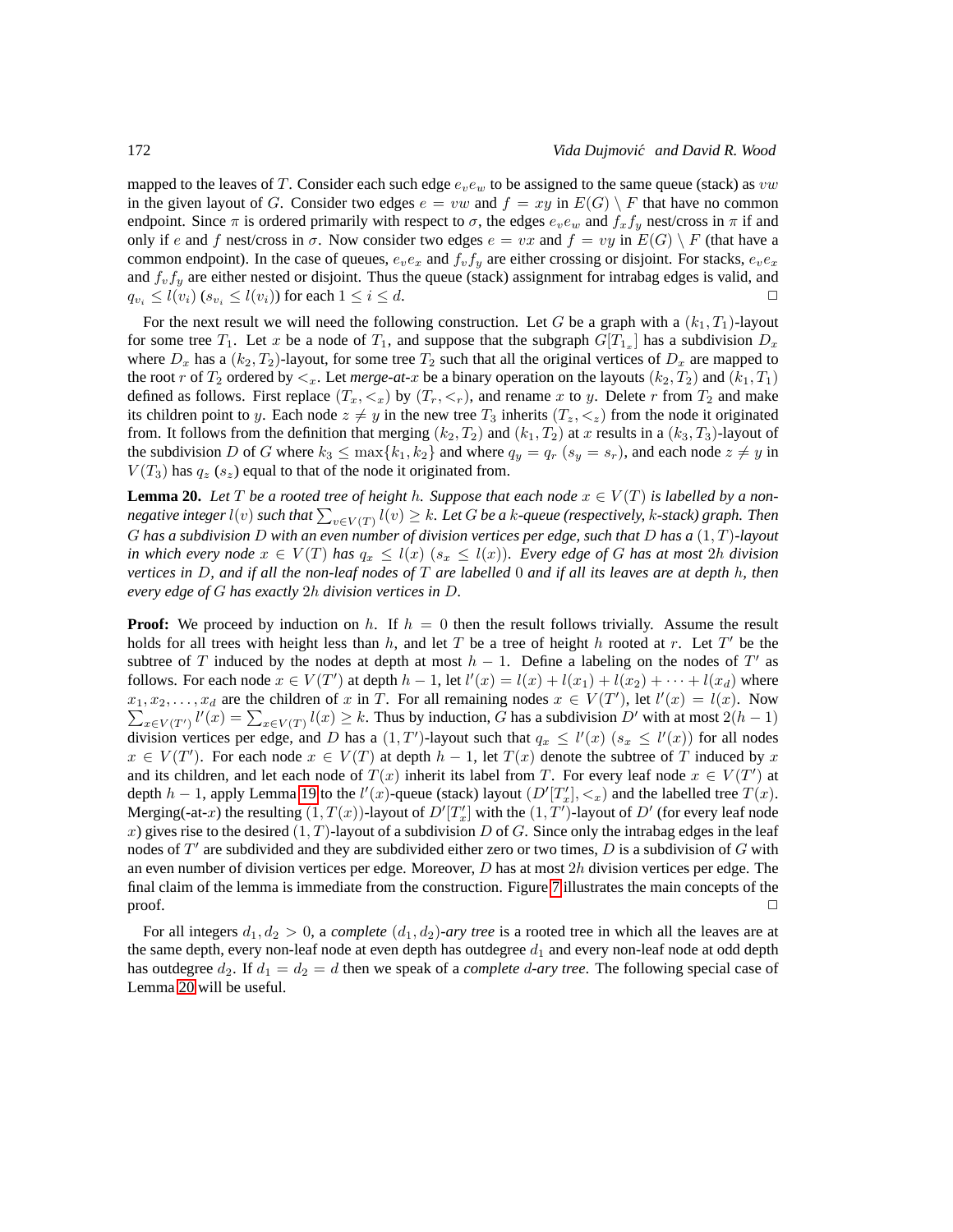

<span id="page-18-0"></span>**Fig. 7:** Illustration for Lemma [20.](#page-17-0) Given (a) a labelled tree T and (b) a 4-stack layout of G (that is also a 4-queue layout), the algorithm produces a  $(1, T)$ -layout of a subdivision of G with (c)  $s_x \le l(x)$  or (d)  $q_x \le l(x)$ .

We say a  $(k, T)$ -layout of G is *simple* if for every non-leaf node  $x \in V(T)$ , the set  $T_x$  is an independent set of G. Thus for simple layouts,  $q_x = s_x = 0$  for all non-leaf nodes.

<span id="page-18-1"></span>**Lemma 21.** Let T be a subdivision of the complete  $(d_1, d_2)$ -ary tree of height h. Let h' be the height of T. Let  $\alpha = (d_1)^{\lceil h/2 \rceil} (d_2)^{\lfloor h/2 \rfloor}$ . Then every k-queue (respectively, k-stack) graph G has a subdivision D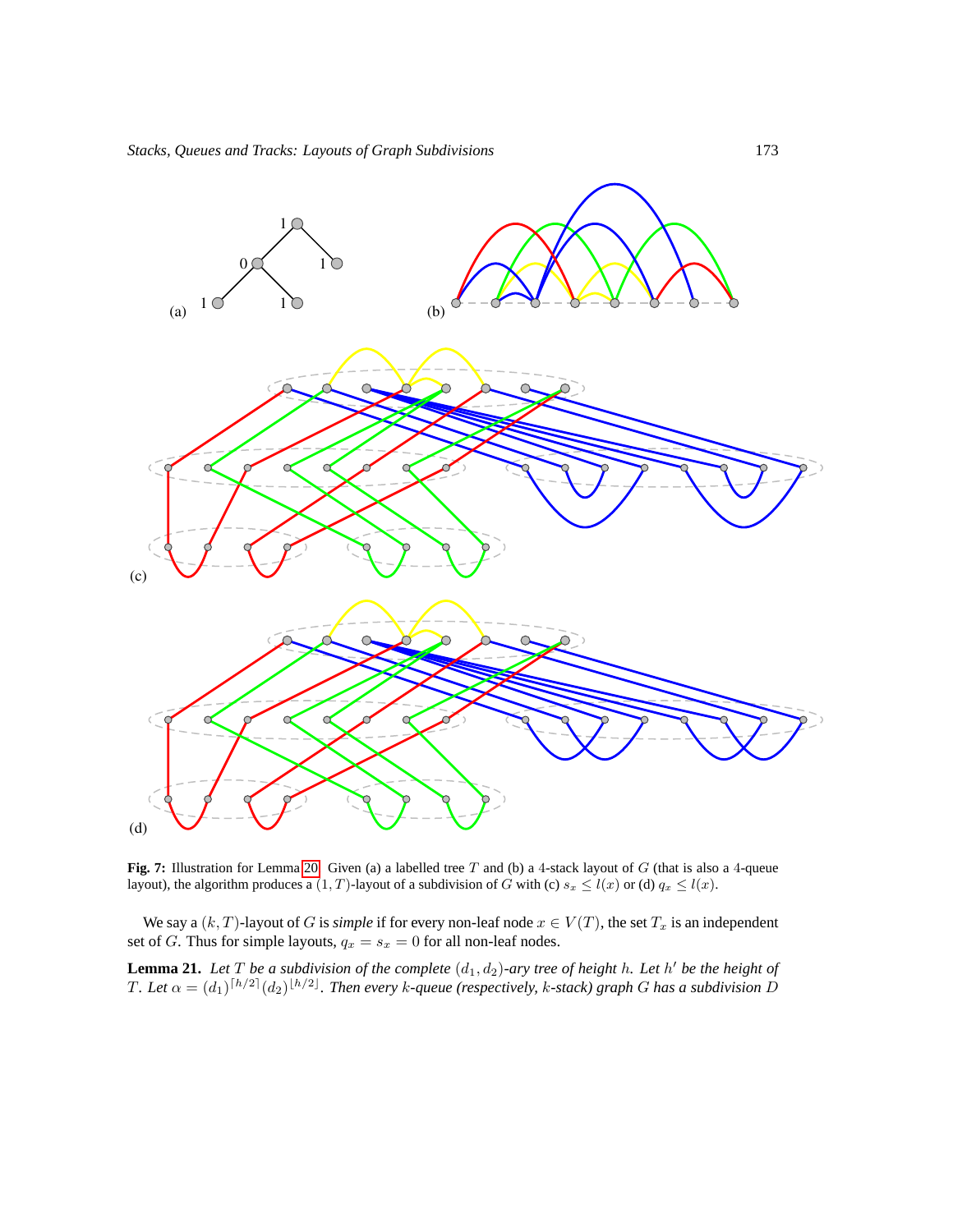*with an even number of division vertices per edge, and* D *has a simple*  $(1, T)$ *-layout in which*  $q_x \leq [k/\alpha]$  $(s_x \leq [k/\alpha])$  *for every node*  $x \in V(T)$ *. Moreover, the number of division vertices per edge is at most*  $2h'$ , or exactly  $2h'$  if all the leaves of  $T$  are at depth  $h'$ .

**Proof:** Let  $l(x) = 0$  for each non-leaf node  $x \in V(T)$ . Let  $l(x) = \lceil k/\alpha \rceil$  for each leaf node  $x \in V(T)$ . The number of leaves in the complete  $(d_1, d_2)$ -ary tree of height h is  $\alpha$ . Subdividing the edges of a tree does not change the number of leaves. Thus T also has  $\alpha$  leaves. Therefore  $\sum_{x \in V(T)} l(x) \geq k$ . Since the non-leaf nodes are labelled 0, by Lemma [20,](#page-17-0) G has a subdivision D with a  $(1, T)$ -layout such that for each leaf node  $x \in V(T)$ ,  $q_x \leq l(x) = \lceil k/\alpha \rceil$  ( $s_x \leq l(x) = \lceil k/\alpha \rceil$ ), and for each non-leaf node  $x \in V(T)$ ,  $q_x \le l(x) = 0$  ( $s_x \le l(x) = 0$ ). Thus the  $(1, T)$ -layout is simple. The claim about the number of division vertices per edge follows immediately from Lemma 20 number of division vertices per edge follows immediately from Lemma [20.](#page-17-0)

#### <span id="page-19-1"></span>3.4  $(k, H)$ -Layout  $\rightarrow$  Layout of G

For a graph G with a  $(k, H)$ -layout, we now show how to convert a layout of H into a layout of G. First consider a  $(k, T)$ -layout in which T is a rooted directed tree. We will often define a 2-colouring of the edges of  $T$  using colours red and black. The edges of  $G$  mapped to red edges of  $T$  will be associated with stacks, and those mapped to black edges of T will be associated with queues. Let  $E^r(T)$  and  $E^b(T)$ denote the sets of red and black edges of T.

<span id="page-19-2"></span>**Lemma 22.** *Let* G *be a graph with a* (k, T)*-layout for some rooted tree* T*. Suppose that each edge and node of* T *is coloured red or black such that* T *has a topological vertex ordering* σ *where the red edges form a stack and the black edges form a queue. For each node*  $x \in V(T)$ , let  $s'_x = s_x$  *if* x *is red, and*  $s'_x = 0$  *if* x *is black.* Similarly, let  $q'_x = q_x$  *if* x *is black, and*  $q'_x = 0$  *if* x *is red.* Let

$$
\lambda_s = \max_{x \in V(T)} \left\{ s'_x + \sum_{xy \in E^r(T)} k_{xy} + \sum_{yx \in E^r(T)} k_{yx} \right\} ,
$$

*and*

$$
\lambda_q = \max_{x \in V(T)} \left\{ q'_x + \max_{y \in V(T) : y \le \sigma^x} \sum_{yz \in E^b(T) : x \le \sigma^z} k_{yz} \right\} .
$$

*Then* G has an  $\lambda_s$ -stack  $\lambda_q$ -queue mixed layout, such that the edges of G that are mapped to red nodes or *edges of* T *are in stacks, and the edges of* G *that are mapped to black nodes or edges of* T *are in queues.*

To prove Lemma [22](#page-19-2) we need the following lemma due to Heath and Rosenberg [\[57\]](#page-43-13). (See our compan-ion paper [\[29\]](#page-42-0) for a simple proof.) Let  $\sigma$  be a vertex ordering of a graph G. A *rainbow* in  $\sigma$  is a matching  $\{v_iw_i \in E(G) : 1 \leq i \leq k\}$  such that  $v_1 <_{\sigma} v_2 <_{\sigma} \cdots <_{\sigma} v_k <_{\sigma} w_k <_{\sigma} w_{k-1} <_{\sigma} \cdots <_{\sigma} w_1$ .

<span id="page-19-0"></span>**Lemma 23. [\[57\]](#page-43-13)** *A vertex ordering of a graph* G *admits a* k*-queue layout of* G *if and only if it has no*  $(k + 1)$ -edge rainbow.

**Proof of Lemma [22:](#page-19-2)** First we label the nodes of T as *forward* or *backward*. Consider the nodes of T in the order of their appearance in  $\sigma$ . Label the root node as forward or backward arbitrarily. Now consider a non-root node x with incoming edge yx. Since  $\sigma$  is topological, y has already been labelled. If yx is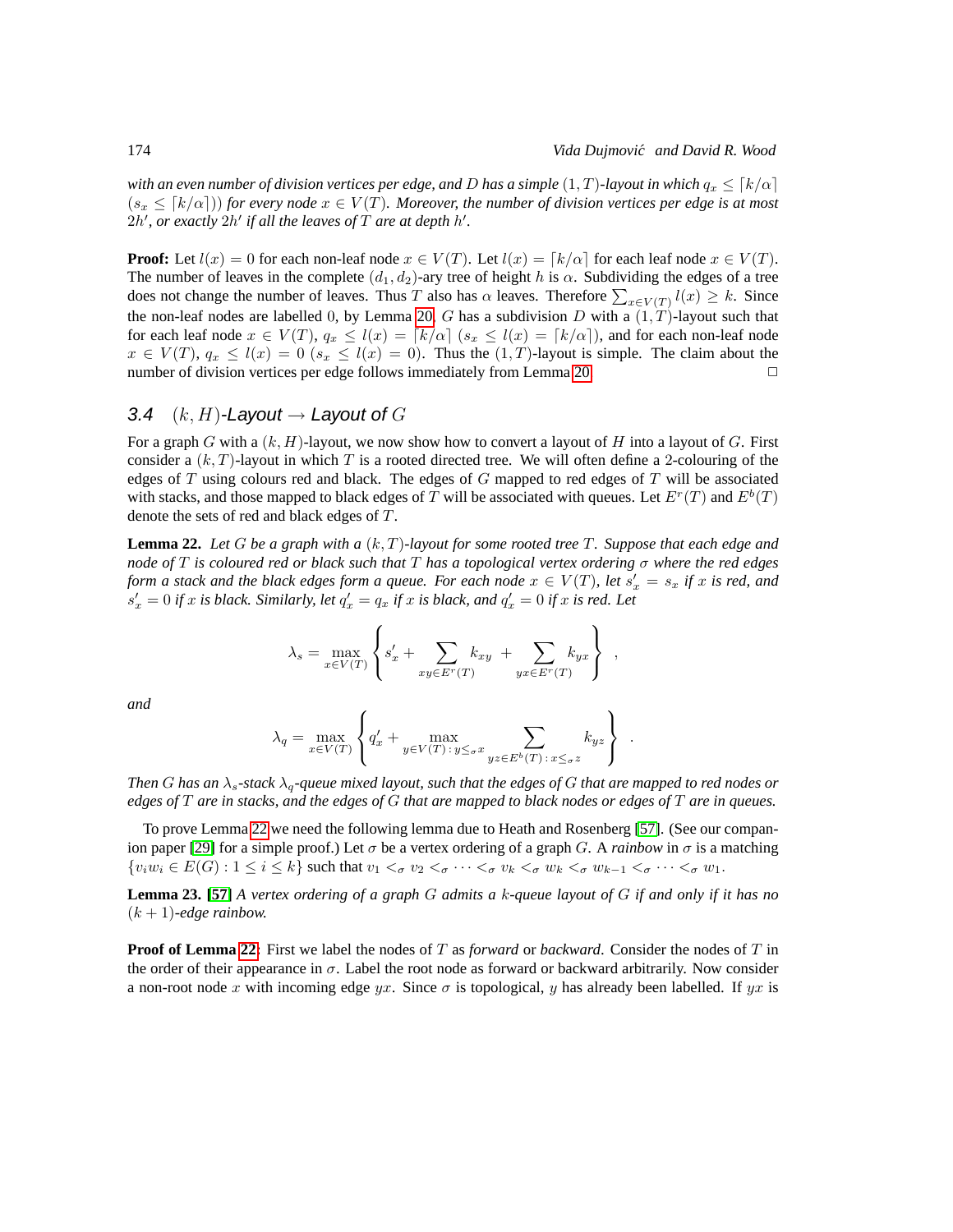black then label x with the same label as that given to y. If yx is red then label x with the opposite label to that given to y. Now create a vertex ordering  $\pi$  of G by replacing each node x in  $\sigma$  by  $T_x$  if x is forward, and by  $\overleftarrow{T}_x$  if x is backward. (Recall that  $\overleftarrow{T}_x$  is the reverse ordering of  $T_x$  to that in the given  $(k, T)$ -layout.)

Let  $E^r(G)$  and  $E^b(G)$  denote the sets of edges of G that are mapped to red edges/nodes and black edges/nodes of T, respectively. We first prove that there is an edge  $\lambda_q$ -colouring of  $E^b(G)$  such that no two monochromatic edges in  $E^b(G)$  are nested in  $\pi$ .

Let R be a rainbow in  $\pi$  formed from the edges of  $E^b(G)$  and with the maximum number of edges. Let the set of intrabag edges in R be denoted by  $R_{intra}$ , and the set of interbag edges be denoted by  $R_{inter}$ . Then  $|R| = |R_{\text{intra}}| + |R_{\text{inter}}|$ . Suppose the left endpoint of the innermost edge of R is mapped to node x. Then the right endpoint of each edge in R is mapped to a node z such that  $x \leq_{\sigma} z$ . Intrabag edges mapped to distinct nodes of T are not nested (and not crossing). Thus all the edges in  $R_{intra}$  are mapped to the same node of T. Hence all the edges of  $R_{intra}$  (if any) are mapped to x. Thus  $|R_{intra}| \le q'_x$ . At least one of the endpoints of each edge in  $R_{\text{inter}}$  is not mapped to x. Thus by the construction of  $\pi$ , such endpoints appear in  $\pi$  either before or after all the endpoints of the edges in  $R_{intra}$ . Therefore the edges of  $R_{intra}$  are all nested inside the innermost edge of  $R_{\text{inter}}$ . Since the black edges in T are not nested in  $\sigma$ , all the edges of  $R_{\text{inter}}$  have an endpoint mapped to the same node  $y \in T$ . Since the edges in  $R_{\text{intra}}$  are nested inside the edges of  $R_{\text{inter}}$ ,  $y \leq_{\sigma} x$ . Furthermore, since  $\sigma$  is a topological vertex-ordering of T, each edge of  $R_{\text{inter}}$ is mapped to some outgoing edge of y. If two edges of  $R_{inter}$  are mapped to the same edge incident to y, then by Lemma [1\(](#page-4-1)b) they may be nested only if their edge colours in the  $(k, T)$ -layout are different. Therefore,  $|R_{\text{inter}}| \leq \sum_{z \in V(T)} \sum_{x \leq \sigma z} k_{yz}$  and thus  $|R| \leq q'_x + \sum_{z \in V(T)} \sum_{x \leq \sigma z} k_{yz}$ . By considering all choices of x and  $y \leq_{\sigma} x$  in  $V(T)$ , we conclude that a rainbow in  $\pi$  formed by the edges of  $E^b(G)$  may have at most  $\lambda_q$  edges. By Lemma [23,](#page-19-0) the edges of  $E^b(G)$  can be coloured with  $\lambda_q$  colours such that no two monochromatic edges are nested.

We now define an edge  $\lambda_s$ -colouring of  $E^r(G)$ . We then prove that no two monochromatic edges in  $E^r(G)$  cross. Consider the nodes of T in the order of their appearance in  $\sigma$ . For each node x, colour the edges of  $G$  that are mapped to the red edges incident to  $x$  as follows. Two interbag edges of  $G$  that are mapped to the same outgoing red edge of  $x$  receive the same colour if and only if they belong to the same colour class  $E_i \in \{E_1, E_2, \ldots E_k\}$  in the  $(k, T)$ -layout of G. Two interbag edges of G mapped to two distinct red edges incident to  $x$  always receive distinct colours (regardless of whether they are incoming or outgoing). If  $x$  is red, colour the intrabag edges mapped to  $x$  with distinct colours to those used on the interbag edges mapped to the red edges incident to x, and so that  $\lt_x$  admits an  $s_x$ -stack layout of  $G[T_x]$ . We now show that  $\lambda_s$  colours suffices for such a colouring. If the incoming edge yx of x is red the edges of G mapped to yx use  $k_{yx}$  colours out of  $\lambda_s$  colours, otherwise 0 out of  $\lambda_s$  colours are used. Thus we have either  $\lambda_s - k_{yx}$  or  $\lambda_s$  colours available for colouring the edges of G mapped to x and the red outgoing edges  $xy_1, xy_2, \ldots, xy_p$  incident to x. Clearly we can colour the edges of G mapped to  $xy_1, xy_2, \ldots, xy_p$  and x as described above with  $k_{xy_1} + k_{xy_2} + \cdots + k_{xy_p} + s'_x$  distinct colours. Thus the number of colours used is at most  $\lambda_s$ .

We now show that no two monochromatic edges  $e_1, e_2 \in E^r(G)$  cross in  $\pi$ . That is, monochromatic edges in  $E^r(G)$  can be in the same stack. From the description of the edge colouring, it is clear that if either  $e_1$  or  $e_2$  is an intrabag edge then the pair does not form a monochromatic crossing. Thus it suffices to consider pairs of interbag edges. Since the red edges in T are not crossing in  $\sigma$ , the only pairs of interbag edges that can create a monochromatic crossing are those with endpoints in the same bag  $T_x$ . In that case, if  $e_1$  and  $e_2$  are mapped to the same edge incident to x then  $e_1$  and  $e_2$  do not cross by Lemma [1\(](#page-4-1)c). If  $e_1$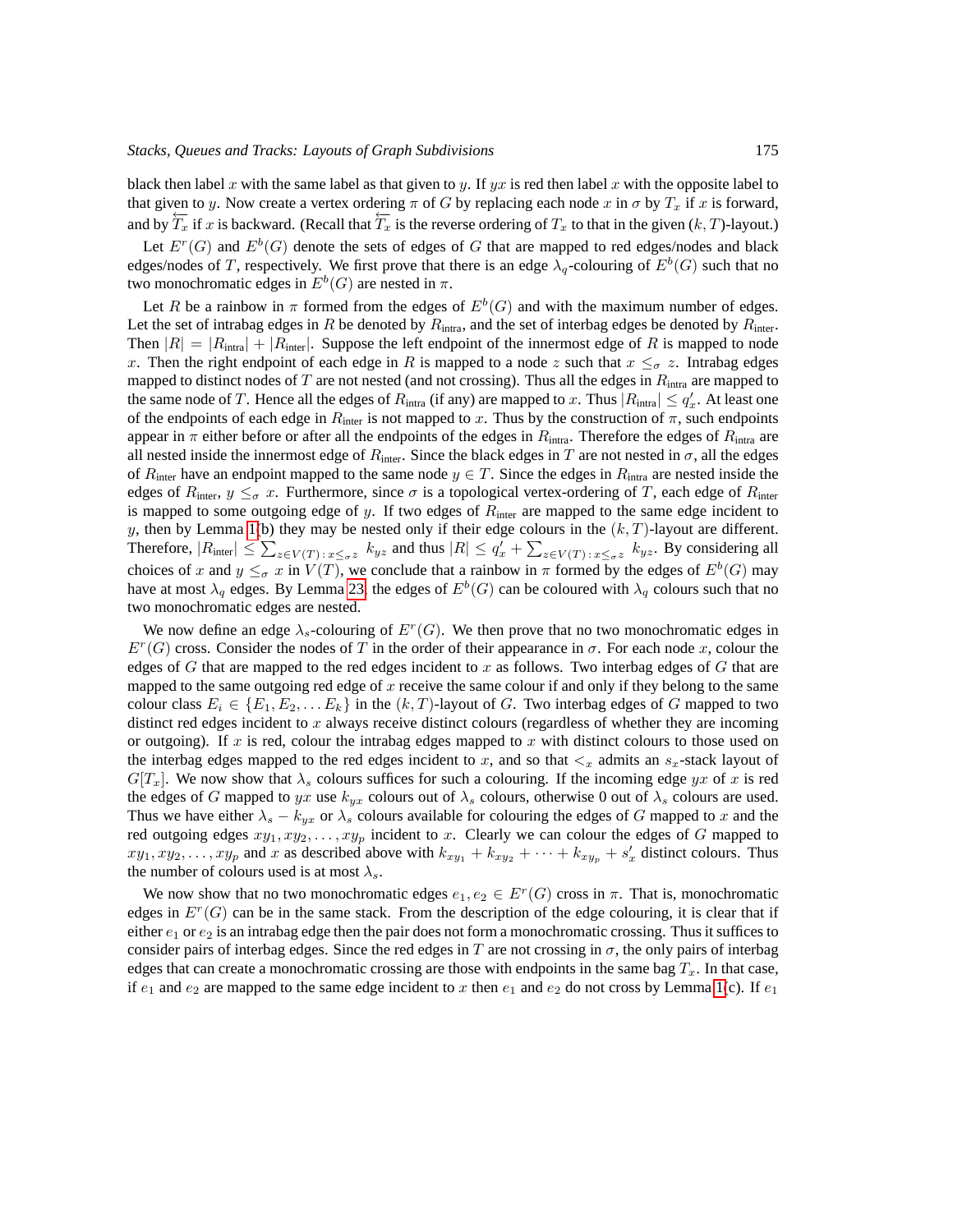<span id="page-21-3"></span>**Lemma 24.** Let H be a graph with a t-track layout  $\{V_i : 1 \leq i \leq t\}$  such that each node in track  $V_i$ ,  $1 \leq i \leq t$ , has at most one neighbour in each track  $V_j$ ,  $1 \leq j \leq i - 1$ . Let G be a graph with a (k, H)*-track layout. Let*

<span id="page-21-0"></span>
$$
p = \max_{x \in V(H)} \max_{1 \le \ell \le t} \sum_{xy \in E(H) \colon \mathbf{track}(y) = \ell} k_{xy}.\tag{4}
$$

*Then replacing each node* x *in the t-track layout of* H *by*  $(H_x, \langle x \rangle)$  *from the*  $(k, H)$ *-track layout of* G, *gives a* (p, t)*-track layout of* G*.*

**Proof:** Define an edge colouring of G as follows. For each node x of T in track  $V_i$ , and for each  $\ell$ ,  $i < \ell \leq t$ , consider the set of edges  $E_{\ell}$  incident to x that have their other endpoint in  $V_{\ell}$ . Colour the edges of G that are mapped to the edges of  $E_\ell$  with p colours such that any two edges  $e_1, e_2 \in E(G)$  receive the same colour if and only if they are mapped to the same edge  $xy \in E_\ell$  and they belong to the same colour class in the  $(k, H)$ -layout of G. This is possible with at most p colours by [\(4\)](#page-21-0).

We now prove that there are no monochromatic X-crossings with this edge p-colouring. Consider two monochromatic edges  $e_1, e_2 \in E(G)$ . If  $e_1$  and  $e_2$  are mapped to the same edge of H then by the above colouring procedure and by the properties of the edge colouring in the  $(k, H)$ -track layout of G, edges  $e_1$ and  $e_2$  do not form a monochromatic X-crossing. If  $e_1$  and  $e_2$  are mapped to two edges  $xy, zq \in E(H)$ that have no endpoint in common, then  $e_1$  and  $e_2$  do not form a monochromatic X-crossing since xy and  $zq$  do not form a monochromatic X-crossing in the t-track layout of H. Finally, if  $e_1$  and  $e_2$  are mapped to two edges  $xy, xz \in E(H)$  that share an endpoint x, then  $e_1$  and  $e_2$  can only form a monochromatic X-crossing if y and z are in the same track  $V_{\ell}$ . Say  $x \in V_i$ . Since x has at most one neighbour in  $V_1, V_2, \ldots, V_{i-1}$ , we have that  $\ell > i$ . Therefore, by the above colouring procedure  $e_1$  and  $e_2$  do not have the same colour.

<span id="page-21-2"></span>**Lemma 25.** Let  $d \geq 1$  be an integer. Let G be a graph with a simple  $(1, T_0)$ *-layout for some tree*  $T_0$ *, such that every leaf node* x *has*  $q_x \leq c$  *for some*  $c \geq 0$ *, and every non-leaf node* x *has*  $q_x = 0$  *and* deg<sup>+</sup>(x) = d*. Then there is a tree* T*, such that the subdivision* D *obtained from* G *by subdividing each intrabag edge once has a*  $(c + 1, T)$ -track layout in which every node  $x \in V(T)$  has

<span id="page-21-1"></span>
$$
\sum_{xy \in E(T)} k_{xy} + \sum_{yx \in E(T)} k_{yx} \le \max\{d+1, c+2\}, \text{ and } \sum_{xy \in E(T)} k_{xy} \le \max\{d, c+1\} . \tag{5}
$$

**Proof:** For every leaf node  $x \in V(T_0)$ , let  $D_x$  be the subdivision of  $G[T_0_x]$  obtained by subdividing each edge of  $G[T_{0x}]$  once. By the proof of Lemma [2,](#page-7-3)  $D_x$  has a  $(c+1, T^*)$ -track layout where  $T^*$  is a single edge comprised of a root node adjacent to one leaf, such that all the original vertices of  $G[T_{0x}]$  are mapped to the root and are ordered by  $\lt_x$ , and all the division vertices are mapped to the leaf node in  $T^*$ . For each leaf node  $x \in V(T_0)$ , merge-at-x the  $(1, T_0)$ -layout of G and the  $(c + 1, T^*)$ -track layout of  $G[T_{0x}]$ . In the resulting  $(c+1, T)$ -layout of D there are no intrabag edges. Thus we have a  $(c+1, T)$ -track layout, where T is the subdivision of  $T_0$  with each leaf-edge of  $T_0$  subdivided once. Let  $V_\ell$  be the set of leaves in T. Let  $E_\ell$  be the set of edges of T with an endpoint in  $V_\ell$ . All the interbag edges of D that are mapped to the edges in  $E_\ell$  are coloured with at most  $c + 1$  colours. All the interbag edges of D that are mapped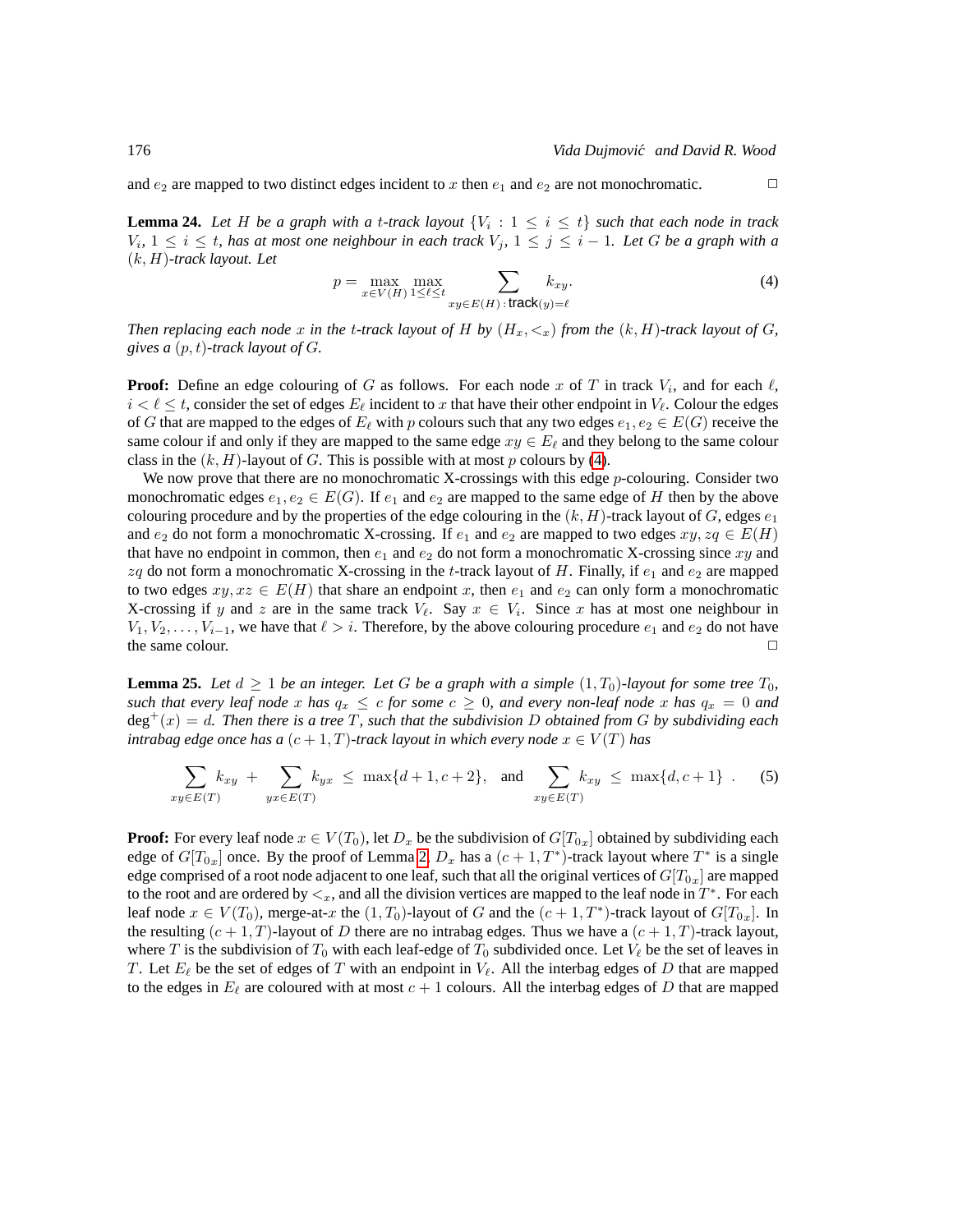to the edges in  $E \setminus E_\ell$  are coloured with one colour. Thus, each node  $x \in V(T)$  that has no neighbour in  $V_{\ell}$  satisfies [\(5\)](#page-21-1). Each node  $x \in V(T)$  that has a neighbour in  $V_{\ell}$  has degree at most 2. Since the incoming edge yx of x has  $k_{yx} \le 1$  and its outgoing edge xv has  $k_{xy} \le c + 1$ , x satisfies [\(5\)](#page-21-1). Finally, each leaf node x has  $k_{xx} \le c + 1$  where ux is the incoming edge of x. Thus x satisfies (5). node x has  $k_{yx} \leq c + 1$  where yx is the incoming edge of x. Thus x satisfies [\(5\)](#page-21-1).

#### <span id="page-22-1"></span>3.5 Queue Layouts

**Lemma 26.** For every graph G, G'' has queue-number  $\text{qn}(G'') \leq 2\lceil \sqrt{\text{qn}(G)} \rceil$ .

**Proof:** Let  $d = \lceil \sqrt{\text{qn}(G)} \rceil$ . Let T be the complete d-ary tree of height 1; that is, the d-ary star. By Lemma [21,](#page-18-1) G'' has a simple  $(1, T)$ -layout in which the root node r has deg<sup>+</sup> $(r) = d$  and  $q_r = 0$ , and every leaf node  $x \in V(T)$  has  $q_x \leq \lceil \mathsf{qn}(G)/d \rceil \leq d$ . Let all the edges and nodes of T be coloured black. Let  $\sigma$  be the vertex ordering of T starting with the root, followed by the leaves. Define  $\lambda_q$  as in Lemma [22.](#page-19-2) That is,  $\lambda_q$  is the maximum, taken over all nodes  $x \in V(T)$ , of

<span id="page-22-2"></span>
$$
q_x + \max_{y \in V(T) \,:\, y \leq_\sigma x} \sum_{yz \in E(T) \,:\, x \leq_\sigma z} k_{yz} \tag{6}
$$

For leaf nodes x, [\(6\)](#page-22-2) is  $d+d = 2d$ . For the root node r, (6) is  $0+d = d$ . Thus  $\lambda_q = 2d$ . By Lemma [22,](#page-19-2)  $G''$  has a 2 d-queue layout.

<span id="page-22-0"></span>**Theorem 4.** *For every integer*  $d \geq 2$ *, every graph* G *has a d-queue subdivision with*  $2\lceil \log_d \mathsf{qn}(G) \rceil + 1$ *division vertices per edge.*

**Proof:** Let  $T_0$  be the complete d-ary tree of height  $h = \lceil \log_d \text{qn}(G) \rceil$ . By Lemma [21](#page-18-1) with  $d_1 = d_2 = d$ , G has a subdivision  $D_0$  with 2h division vertices per edge, such that  $D_0$  has a simple  $(1, T_0)$ -layout in which every non-leaf node  $x \in V(T_0)$  has  $q_x = 0$ , and every leaf node  $x \in V(T_0)$  has  $q_x \leq 1$ . Let D be subdivision of G obtained from  $D_0$  by subdividing each intrabag edge (in the  $(1, T_0)$ -layout of  $D_0$ ) once. Clearly D has  $2\lceil \log_d \mathsf{qn}(G) \rceil + 1$  division vertices per edge of G. By Lemma [25](#page-21-2) with  $c = 1$  applied to  $D_0$ , there is a tree T such that D has a  $(2, T)$ -track layout in which every node  $x \in V(T)$  has

<span id="page-22-3"></span>
$$
\sum_{xy \in E(T)} k_{xy} \le \max\{d, 2\} \le d \tag{7}
$$

Let all the edges and nodes of  $T$  be coloured black. By Lemma [15,](#page-14-0)  $T$  has a topological vertex ordering  $\sigma$  that admits a 1-queue layout. Define  $\lambda_q$  as in Lemma [22.](#page-19-2) By [\(7\)](#page-22-3) and since every node x in T has  $q_x = 0$ , we have

$$
\lambda_q = \max_{x \in V(T)} \left\{ q_x + \max_{y \in V(T) : y \leq \sigma^x} \sum_{yz \in E(T) : x \leq \sigma^z} k_{yz} \right\} \leq \max_{x \in V(T)} \left\{ \sum_{xv \in E(T)} k_{xv} \right\} \leq d. \quad (8)
$$

Therefore, by Lemma [22,](#page-19-2) D has a d-queue layout, as illustrated in Figure [8](#page-23-1) for  $d = 2$ .

<span id="page-22-4"></span>We now prove that the number of division vertices per edge in Theorem [4](#page-22-0) is optimal up to a constant factor.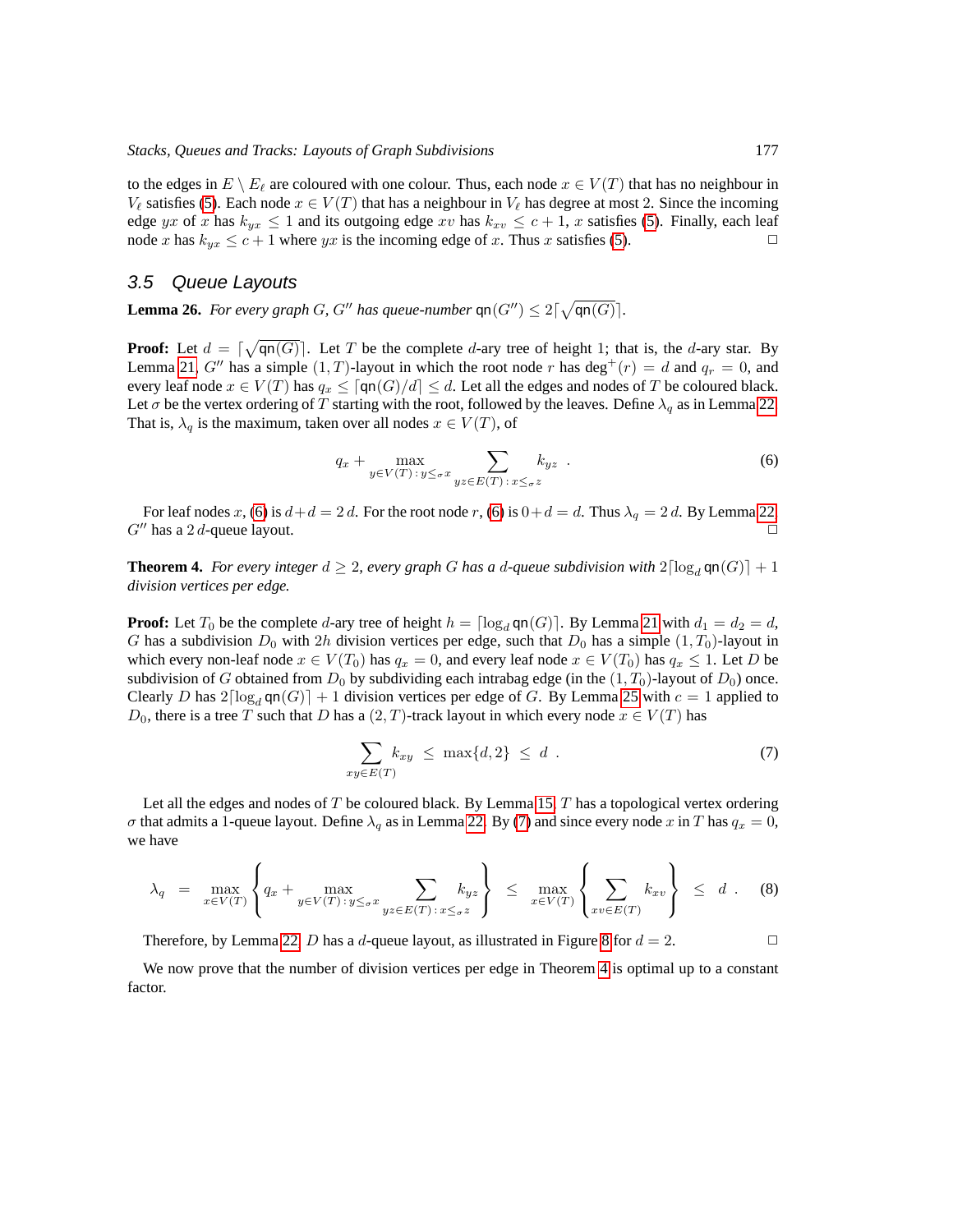

<span id="page-23-1"></span>**Fig. 8:** A 2-queue subdivision of an 8-queue graph.

**Lemma 27.** *Let* D *be a* q*-queue subdivision of a graph* G *with at most* k *division vertices per edge. Then* G has a  $(\frac{1}{2}(2q+2)^{2k}-1)$ -queue layout.

**Proof:** Let  $q_i = \frac{1}{2}(2q + 2)^{2^i} - 1$ , and  $k_i = k/2^i$ . We proceed by induction on  $i \ge 0$  with the hypothesis: *there exists a subdivision*  $D_i$  *of*  $G$  *with at most*  $k_i$  *division vertices per edge, and*  $D_i$  *has a*  $q_i$ *-queue layout.* Consider the base case with  $i = 0$ . Let  $D_0 = D$ . Then  $D_0$  is a subdivision of G with  $k_0 = k$  division vertices per edge, and  $D_0$  has a  $q_0$ -queue layout, since  $q_0 = q$ .

Suppose that there exists a subdivision  $D_i$  of G with at most  $k_i$  division vertices per edge, and  $D_i$  has a  $q_i$ -queue layout. By contracting every second division vertex on the path representing each edge of  $G$ in  $D_i$ , we obtain a graph  $D_{i+1}$  such that  $D_i$  is a subdivision of  $D_{i+1}$  with at most one division vertex per edge, and  $D_{i+1}$  is a subdivision of G with at most  $k_i/2$  division vertices per edge. By Lemma [11,](#page-11-3)  $D_{i+1}$  has a  $2q_i(q_i+1)$ -queue layout. Now  $k_i/2 = k_{i+1}$ , and  $2q_i(q_i+1) \leq 2(q_i+1)^2-1 = \frac{1}{2}(2q+2)^{2^{i+1}}-1 = q_{i+1}$ . Thus the inductive hypothesis holds for all  $i$ .

With  $i^* = \lfloor \log_2 k \rfloor + 1$ , we have  $k_{i^*} < 1$ . The only subdivision of G with less than one division vertex per edge is G itself. Thus G has a  $q_{i^*}$ -queue layout, and  $q_{i^*} = \frac{1}{2}(2q+2)^{(2^{\lfloor \log_2 k \rfloor + 1})} - 1 \le \frac{1}{2}(2q+2)^{(2^{1+\log_2 k})} - 1 \le \frac{1}{2}(2q+2)^{2k} - 1.$ 

<span id="page-23-0"></span>**Theorem 5.** Let D be a d-queue subdivision of a graph G for some  $d \geq 2$ . Then there is an edge of G with at least  $\frac{1}{6} \log_d \mathsf{qn}(G)$  division vertices in  $D$ .

**Proof:** Let k be the maximum number of division vertices in  $D$  in a single edge of  $G$ . By Lemma [27,](#page-22-4)  $G$ has  $(\frac{1}{2}(2d+2)^{2k}-1)$ -queue layout. Thus  $\varphi(n) \leq \frac{1}{2}(2d+2)^{2k}-1$ , and  $\varphi(n) \leq \frac{1}{2}(3d)^{2k}-1$  since  $d \geq 2$ . That is,  $k \geq \frac{1}{2} \log_{3d} 2(\text{qn}(G) + 1) = \frac{1}{2} (\log_{3d} d)(\log_d 2(\text{qn}(G) + 1)) \geq \frac{1}{6} \log_d 2(\text{qn}(G) + 1)$ since  $d \ge 2$ . Therefore  $k \ge \frac{1}{6} \log_d \text{qn}(G)$ , as claimed. Note that  $\log_{3d} d \to 1$  for large d, and the lower bound on  $k$  tends to  $\frac{1}{2}$  $\log_d 2(\mathsf{qn}(G) + 1).$ 

#### 3.5.1 Queue Layouts and Graph Embeddings

An *embedding* of a graph G into a connected 'host' graph H is an injection  $\phi : V(G) \to V(H)$ . The *dilation* of an edge  $vw \in E(G)$  is the distance between  $\phi(v)$  and  $\phi(w)$  in H. The *dilation* of  $\phi$  is the maximum dilation of an edge of G. For each edge  $vw \in E(G)$ , fix a path of minimum length from  $\phi(v)$  to  $\phi(w)$  in H, called the *vw-path* of  $\phi$ . Let X be the set of vertices of H that are internal on some *vw*-path. The *degree* of  $\phi$  is the maximum degree of a vertex in X. Of course, the degree of  $\phi$  is no more than the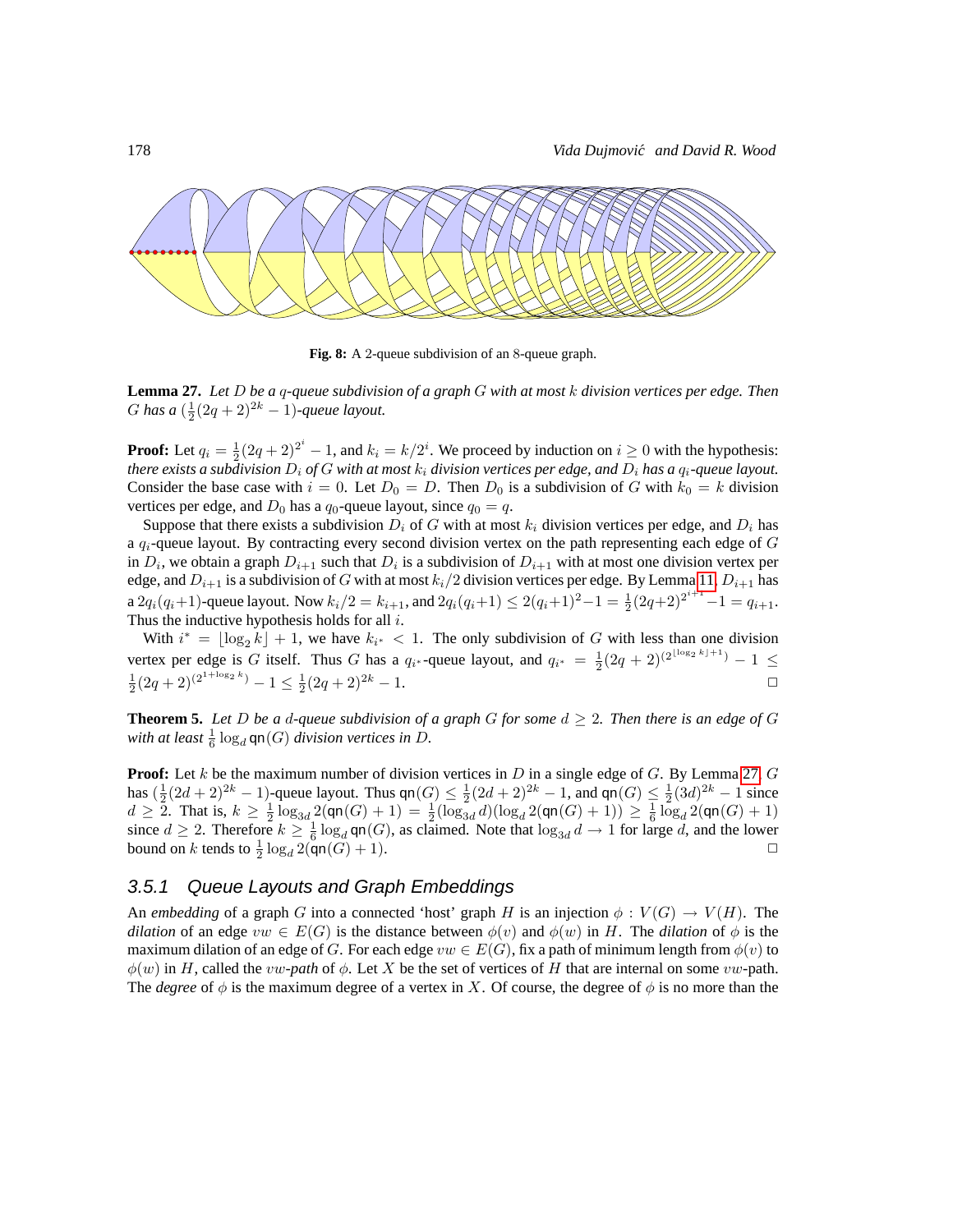maximum degree of H. For example, let H be a subdivision of a graph G with at most k division vertices per edge. Then there is an obvious embedding of G into H with dilation  $k + 1$  and degree 2. Thus the following result provides a generalisation of Lemma [27.](#page-22-4)

<span id="page-24-0"></span>**Theorem 6.** *If a graph* G *has an embedding*  $\phi$  *into a k-queue graph* H *with dilation* d *and degree*  $\Delta$ *, then* G *has queue-number*

$$
\operatorname{qn}(G) \ \leq \ \frac{2k(\Delta+1)\big((2k(\Delta+1))^d-1\big)}{2k(\Delta+1)-1} - k(2\Delta+1) \ .
$$

*Moreover, for every* ∆ ≥ 3 *and even* d ≥ 2*, there exists a graph* G*, a 1-queue graph* H*, and an embedding of* G *into* H *with dilation* d*, degree* ∆*, and*

$$
\mathsf{qn}(G) \ \geq \ \frac{\Delta((\Delta - 1)^{d/2} - 1)}{2(\Delta - 2)} \ \ .
$$

**Proof:** Let X be the set of vertices of H that are internal on some vw-path of  $\phi$ . Let D be a copy of H. Let X' be the set of vertices of D that are not internal on every vw-path of  $\phi$ . Now subdivide every edge of D that is incident to a vertex  $x \in X'$ , and then delete x from D. Clearly the maximum degree of D is  $\Delta$ . By Vizing's Theorem [\[92\]](#page-46-8), D has a proper edge colouring with  $\Delta + 1$  colours. Using the obvious bijection between edges of H and D, let col(xy) denote the colour assigned to each edge xy of H. Let  $\sigma$ be the vertex ordering in a k-queue layout of H. Let queue $(xy)$  denote the queue containing each edge  $xy$  of  $H$ .

Orient each edge vw of G from v to w, where  $\phi(v) <_{\sigma} \phi(w)$ . For each oriented edge vw of G, fix a path  $P(vw)$  from  $\phi(v)$  to  $\phi(w)$  in H consisting of at most d edges. Suppose  $P(vw) = x_0, x_1, \ldots, x_\ell$ , where  $\phi(v) = x_0$ ,  $\phi(w) = x_\ell$ , and  $\ell \le d$ . For each  $1 \le i \le \ell$ , let dir $(x_{i-1}x_i)$  be '+' if  $x_{i-1} < \sigma x_i$ , and '-' otherwise. If  $\ell = 1$  then let queue $(vw) = \text{queue}(x_0x_1)$ ; otherwise let queue $(vw)$  be the vector of triples

$$
\mathsf{queue}(vw) = \left[ \left( \mathsf{queue}(x_{i-1}x_i), \mathsf{col}(x_{i-1}x_i), \mathsf{dir}(x_{i-1}x_i) \right) : 1 \leq i \leq \ell \right] \ .
$$

We claim that this is a valid queue-assignment for G using the vertex ordering  $\sigma$  restricted to  $\{\phi(v):$  $v \in V(G)$ . Suppose that queue $(vw) =$  queue $(pq)$  for distinct edges vw and pq of G. Then  $|P(vw)| =$  $|P(pq)|$ . Let  $P(vw) = x_0, x_1, \ldots, x_\ell$  and  $P(pq) = y_0, y_1, \ldots, y_\ell$ . If  $\ell = 1$  then queue $(x_0x_1)$ queue( $y_0y_1$ ), and thus vw and pq are not nested. Now assume  $\ell \geq 2$ .

We have  $col(x_{i-1}x_i) = col(y_{i-1}y_i)$  for all  $1 \leq i \leq \ell$ . For each  $1 \leq i \leq \ell - 1$ ,  $x_i$  and  $y_i$  are internal vertices on  $P(vw)$  and  $P(pq)$  respectively, and thus  $x_i \in X$  and  $y_i \in X$ . Edges of H incident to a common vertex in X are coloured differently. Thus  $x_i \neq y_i$  for all  $1 \leq i \leq \ell - 1$ . Without loss of generality  $x_0 <_{\sigma} y_0$ , or  $x_0 = y_0$  and  $x_1 <_{\sigma} y_1$ . Since queue $(vw) = \text{queue}(pq)$ , we have that  $\text{dir}(x_0x_1) = \text{dir}(y_0y_1)$ , and  $x_0x_1$  and  $y_0y_1$  are not nested.

First suppose that  $\text{dir}(x_0x_1)$  is '+'. Then  $x_0 <_{\sigma} x_1$  and  $y_0 <_{\sigma} y_1$ . Since  $x_1 \neq y_1$ , and since  $x_0x_1$  and  $y_0y_1$  are not nested, either  $x_0 <_{\sigma} x_1 <_{\sigma} y_0 <_{\sigma} y_1$  or  $x_0 \le_{\sigma} y_0 <_{\sigma} x_1 <_{\sigma} y_1$ . In both cases,  $x_1 <_{\sigma} y_1$ . Now suppose that dir( $x_0x_1$ ) is '-'. Then  $x_1 <_{\sigma} x_0$  and  $y_1 <_{\sigma} y_0$ . Since  $x_1 \neq y_1$ , and since  $x_0x_1$  and  $y_0y_1$  are not nested, either  $x_1 <_{\sigma} x_0 <_{\sigma} y_1 <_{\sigma} y_0$  or  $x_1 <_{\sigma} y_1 <_{\sigma} x_0 \leq_{\sigma} y_0$ . In both cases,  $x_1 <_{\sigma} y_1$ .

Thus by induction, for all  $1 \leq i \leq \ell$ , we have that  $x_i <_{\sigma} y_i$  (or  $x_{\ell} = y_{\ell}$ ). Thus  $x_{\ell} \leq_{\sigma} y_{\ell}$ . Thus in G we have  $v \leq_{\sigma} p$  and  $w \leq_{\sigma} q$ . That is, vw and pq are not nested. Thus we have a valid queue-assignment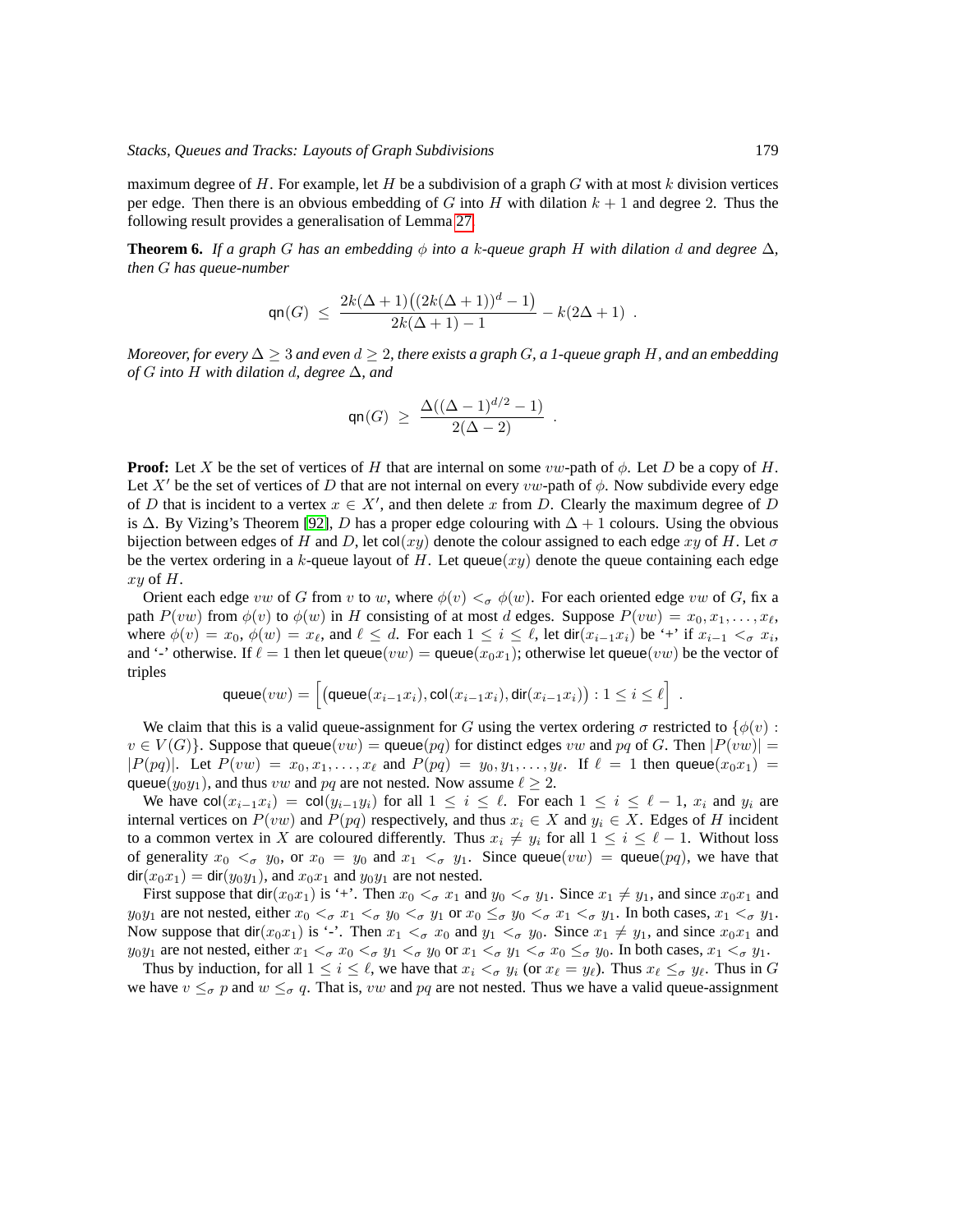for G. The number of queues is

$$
k + \sum_{\ell=2}^{d} (2k(\Delta+1))^{\ell} = k + \frac{2k(\Delta+1)((2k(\Delta+1))^d - 1)}{2k(\Delta+1) - 1} - 2k(\Delta+1)
$$

$$
= \frac{2k(\Delta+1)((2k(\Delta+1))^d - 1)}{2k(\Delta+1) - 1} - k(2\Delta+1) .
$$

Now for the lower bound. Let  $T_{\Delta,h}$  be the tree of height  $h \geq 1$  in which every non-leaf node has degree  $\Delta \geq 3$ , and every leaf node is at height h. Let n be the number of nodes in  $T_{\Delta,h}$ . Then

$$
n = 1 + \Delta \sum_{i=0}^{h-1} (\Delta - 1)^i = 1 + \Delta \left( \frac{(\Delta - 1)^h - 1}{\Delta - 2} \right) = \frac{\Delta (\Delta - 1)^h - 2}{\Delta - 2}.
$$

By Lemma [15,](#page-14-0) qn( $T_{\Delta,h}$ ) = 1. Any embedding of  $G = K_n$  into  $T_{\Delta,h}$  has dilation  $d = 2h$  and degree  $\Delta$ . Since  $\mathsf{qn}(K_n) = \lfloor \frac{n}{2} \rfloor$ , we have

$$
\mathsf{qn}(G) \ \geq \ \frac{n-1}{2} = \frac{\Delta(\Delta - 1)^h - \Delta}{2(\Delta - 2)} = \frac{\Delta((\Delta - 1)^{d/2} - 1)}{2(\Delta - 2)} \ .
$$

Theorem [6](#page-24-0) implies that to prove that a family of graphs  $\mathcal F$  has bounded queue-number, it suffices to demonstrate that every graph in  $\mathcal F$  has a bounded-dilation embedding into a graph with bounded degree and bounded queue-number.

We have the following example of Theorem [6,](#page-24-0) which will be of particular interest if Open Problem [4](#page-34-0) is solved in the affirmative. A *drawing* of a graph G represents the vertices by distinct points in the plane, and represents each edge by a simple Jordan curve between its endpoints. The only vertices that an edge may intersect are its own endpoints. At most two edges may cross at a single point, edges only cross properly, and no two edges may overlap.

**Corollary 1.** *Suppose that every planar graph has a* k*-queue layout. Let* G *be a graph admitting a drawing in the plane with each edge involved in at most* c *crossings. Then* G *has queue-number at most*

$$
\mathsf{qn}(G) \ \leq \ \frac{10k\big((10k)^{c+1}-1\big)}{10k-1} - 11k \ .
$$

**Proof:** Let H be the plane graph obtained from the drawing of G by replacing each crossing point by a vertex. Thus G has an embedding into H with dilation  $c + 1$  and degree 4. By assumption, H has a *k*-queue layout. The result follows from Theorem [6](#page-24-0) with  $\Delta = 4$  and  $d = c + 1$ .  $\Box$ 

#### 3.6 Stack Layouts

<span id="page-25-0"></span>**Theorem 7.** *For every integer*  $s \geq 3$ *, every graph* G *has an s*-stack subdivision with  $2\lceil \log_{s-1} \text{sn}(G) \rceil - 2$ *division vertices per edge.*

**Proof:** Let  $d = s - 1$  and  $k = \text{sn}(G)$ . Apply Lemma [21](#page-18-1) with T the complete d-ary tree of height  $h = \lceil \log_d k \rceil - 1$ . Then  $\alpha = d^{\lfloor h/2 \rfloor + \lceil h/2 \rceil} = d^h \geq d^{(\log_d k) - 1} = k/d$ . By Lemma [21,](#page-18-1) G has a subdivision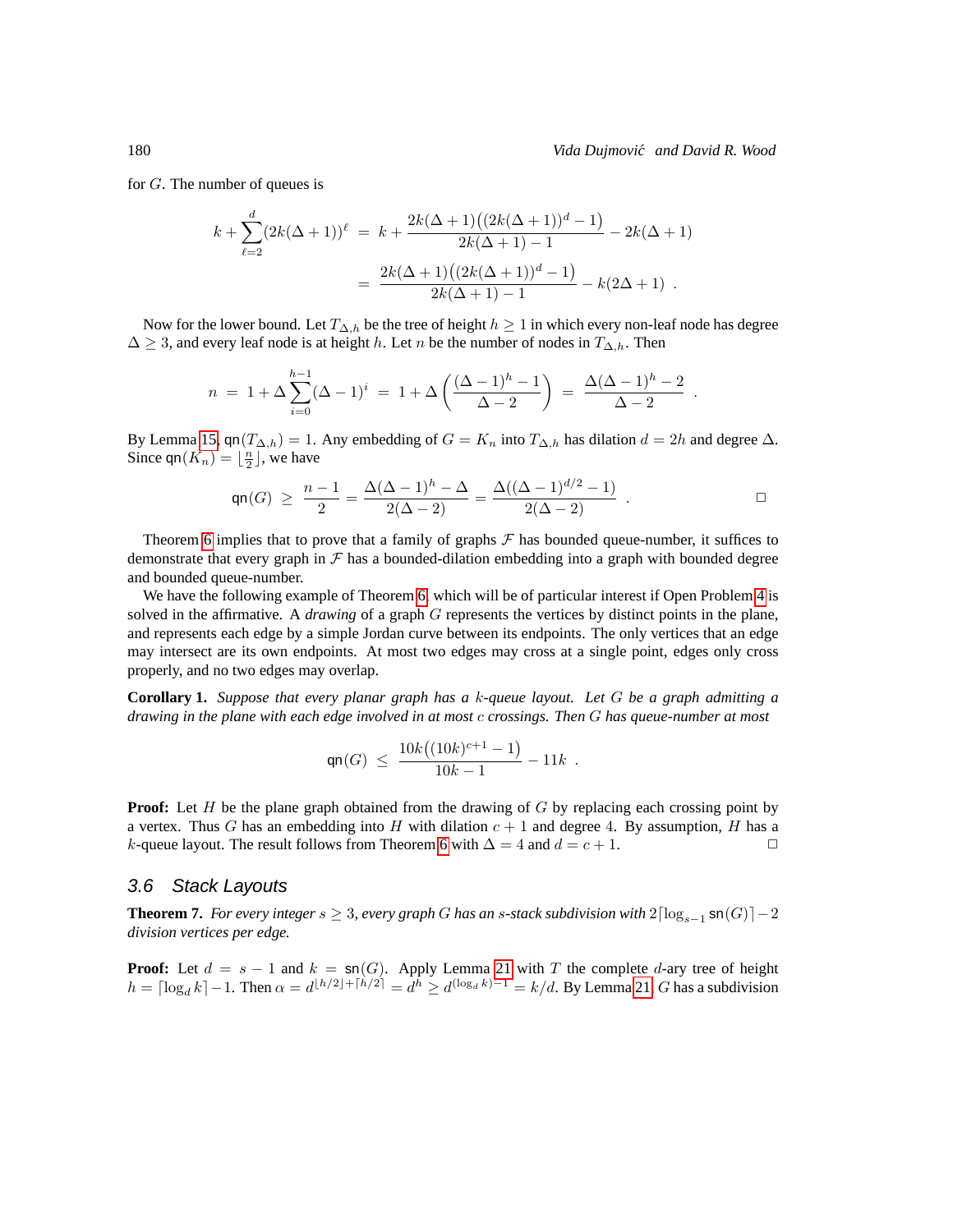D with 2h division vertices per edge, such that D has a simple  $(1, T)$ -layout in which every non-leaf node  $x \in V(T)$  has  $\deg^+(x) = d$  and  $s_x = 0$ , and every leaf node  $x \in V(T)$  has  $s_x \leq [k/\alpha] \leq d$ . Let all the edges and nodes of T be coloured red. Define  $\lambda_s$  as in Lemma [22.](#page-19-2) That is,  $\lambda_s$  is the maximum, taken over all nodes  $x \in V(T)$ , of

<span id="page-26-2"></span>
$$
s_x + \sum_{xy \in E(T)} k_{xy} + \sum_{yx \in E(T)} k_{yx} . \tag{9}
$$

For leaf nodes x, [\(9\)](#page-26-2) is at most  $d+0+1 = s$ . For non-leaf nodes x, [\(9\)](#page-26-2) is  $0+d+1 = s$ . Thus  $\lambda_s = s$ . By Lemma [16,](#page-14-1)  $T$  has a topological ordering that admits a 1-stack layout, and by Lemma [22,](#page-19-2)  $D$  has a  $s$ -stack layout. The stack layout of D is illustrated in Figure [9](#page-26-3) for  $s = 3$ .



<span id="page-26-3"></span>**Fig. 9:** 3-stack subdivision of a 16-stack graph.

<span id="page-26-0"></span>**Theorem 8.** *The following are equivalent:*

- (1) *queue-number is bounded by stack-number,*
- (2) *bipartite* 3*-stack graphs have bounded queue-number,*
- (3) *bipartite* 3*-stack graphs have bounded* 2*-track thickness.*

*Moreover, if queue-number is bounded by stack-number then queue-number is bounded by a polynomial function of stack-number.*

**Proof:** That (1) implies (2) is immediate. Theorem [2](#page-8-0) proves that (2) and (3) are equivalent. It remains to prove that (2) implies (1). Suppose that every bipartite 3-stack graph has queue-number at most some constant q. Consider an arbitrary graph G. By Lemma [13,](#page-12-0) G' has a  $(\text{sn}(G) + 1)$ -stack layout. Thus, by Theorem [7,](#page-25-0) G' has a 3-stack subdivision D with  $2\lceil \log_2(\text{sn}(G)+1) \rceil - 2$  division vertices per edge. That is, G has a 3-stack subdivision with  $2(2\lceil \log_2(\text{sn}(G)+1) \rceil-2)+1 = 4\lceil \log_2(\text{sn}(G)+1) \rceil-3$  division vertices per edge. Since every edge of  $G$  is subdivided an odd number of times,  $D$  is bipartite. By assumption,  $D$ has queue-number at most q. By Lemma [27,](#page-22-4) G has queue-number at most  $\frac{1}{2}(2q+2)^{8\lceil \log_2(\mathsf{Sn}(G)+1) \rceil-6}-1$ . Since  $q$  is constant, queue-number is bounded by a polynomial function of stack-number.

<span id="page-26-1"></span>**Theorem 9.** *For every integer*  $s \geq 3$ *, every graph G has an s*-stack subdivision with  $1+2\lceil \log_{s-1} \mathsf{q} \mathsf{n}(G) \rceil$ *division vertices per edge.*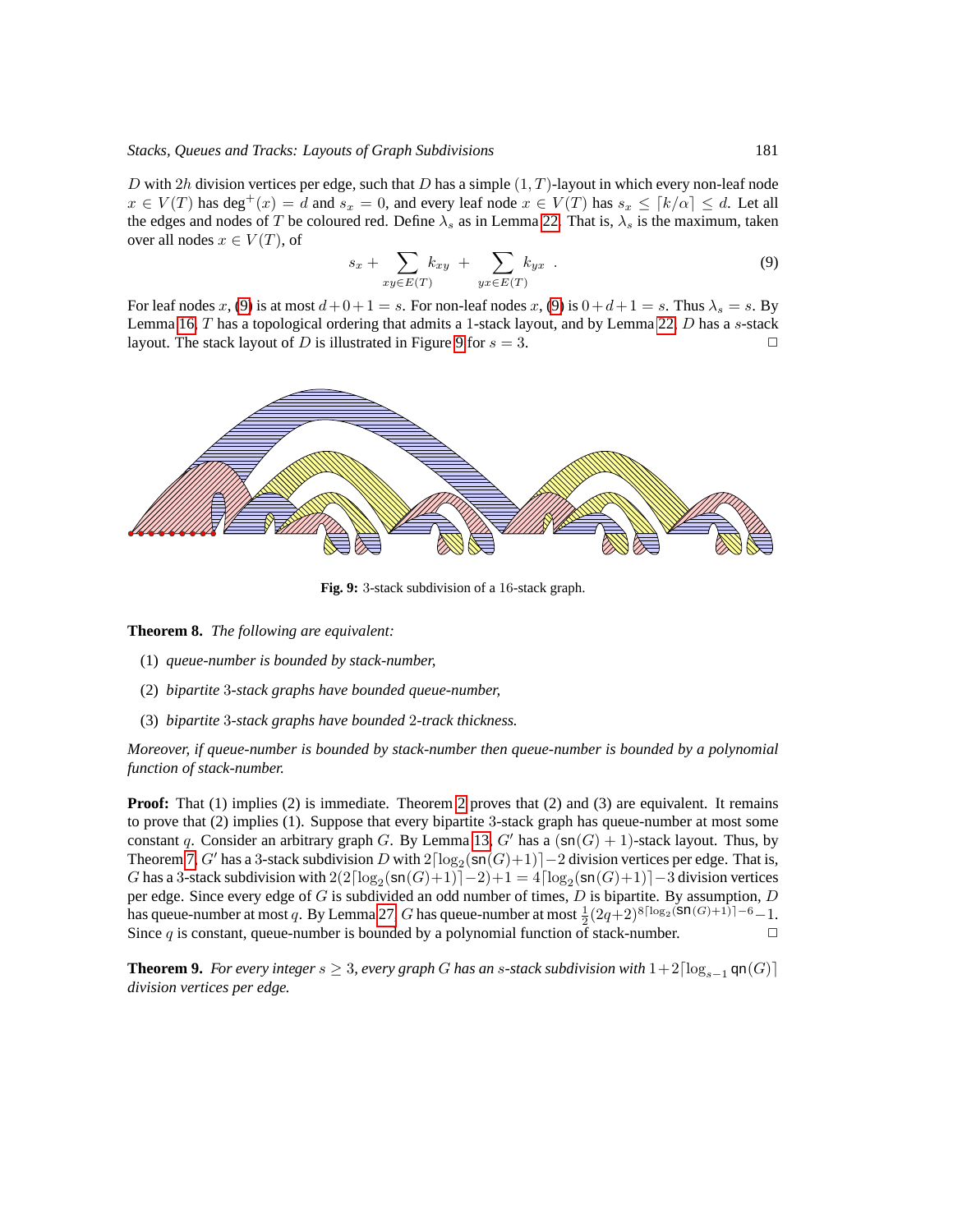**Proof:** Let  $d = s - 1$ . Apply Lemma [21](#page-18-1) with  $T_0$  the complete d-ary tree of height  $h = \lceil \log_d \mathsf{q} \mathsf{n}(G) \rceil$ . Then G has a subdivision  $D_0$  with  $2\lceil \log_d \mathsf{qn}(G) \rceil$  division vertices per edge such that  $D_0$  has a simple  $(1, T_0)$ -layout in which every non-leaf node  $x \in V(T)$  has  $s_x = 0$ , and every leaf node has  $x \in V(T)$ has  $q_x \leq 1$ . Let D be the subdivision of G obtained by subdividing each intrabag edge of  $D_0$  once. Thus D has  $1 + 2\lceil \log_{s-1} \text{qn}(G) \rceil$  division vertices per edge of G. By Lemma [25](#page-21-2) with  $c = 1$ , there exists a tree T such that D has a  $(2, T)$ -track layout, where

$$
\max_{x \in V(T)} \left\{ \sum_{xy \in E(T)} k_{xy} + \sum_{yx \in E(T)} k_{yx} \right\} \le \max\{d+1, 3\} \le d+1 \quad . \tag{10}
$$

Colour all the edges and nodes of T red. Define  $\lambda_s$  as in Lemma [22.](#page-19-2) That is,  $\lambda_s$  is the maximum, taken over all nodes  $x \in V(T)$ , of

<span id="page-27-4"></span><span id="page-27-3"></span>
$$
s_x + \sum_{xy \in E(T)} k_{xy} + \sum_{yx \in E(T)} k_{yx} \tag{11}
$$

Since every node  $x \in V(T)$  has  $s_x = 0$ , [\(11\)](#page-27-3) is at most  $d + 1$  by [\(10\)](#page-27-4). Thus  $\lambda_s \leq d + 1 = s$ . By Lemma [16,](#page-14-1)  $T$  has a 1-stack layout, and by Lemma [22,](#page-19-2)  $D$  has a  $s$ -stack layout.

Theorem [9](#page-26-1) has the following implication for Open Problem [1.](#page-2-1)

<span id="page-27-1"></span>**Theorem 10.** *If Conjecture [1](#page-6-0) is true then stack-number is bounded by queue-number.*

**Proof:** Conjecture [1](#page-6-0) states that there exists a function  $f$ , such that for every graph  $G$  and every  $s$ -stack subdivision H of G with at most one division vertex per edge, we have  $sn(G) \leq f(s)$ . Thus there exists a function  $f^*$  such that for any s-stack subdivision of a graph G with k division vertices per edge, G has a  $f^*(s, k)$ -stack layout. By Theorem [9,](#page-26-1) every graph G has a 3-stack subdivision with  $1 + 2\lceil \log_2 \text{qn}(G) \rceil$ division vertices per edge. Thus  $sn(G) \le f^*(3, 1 + 2\lceil logqn(G) \rceil)$ , and stack-number is bounded by  $q$ ueue-number.  $\Box$ 

#### <span id="page-27-2"></span>3.7 Mixed Layouts

<span id="page-27-0"></span>**Theorem 11.** *For all integers*  $s \geq 1$  *and*  $q \geq 1$ *, every graph* G *has an s-stack q-queue subdivision with*  $4\lceil\log_{(s+q)}$ <sub>g</sub>  $\mathsf{sn}(G)\rceil$  *division vertices per edge.* 

**Proof:** Apply Lemma [21](#page-18-1) with  $d_1 = s + q$ ,  $d_2 = q$ ,  $h = 2\lceil \log_{(s+q)q} \operatorname{sn}(G) \rceil$ , and T a complete  $(d_1, d_2)$ ary tree of height h. Then G has a subdivision D with  $4\lceil \log_{(s+q)} q \operatorname{sn}(G) \rceil$  division vertices per edge, and D has a simple  $(1, T)$ -layout where  $\max_{x \in V(T)} \{s_x\} \leq 1$  and where every node  $v \in V(T)$  at even depth has deg<sup>+</sup>(v)  $\leq$  s + q and every node  $v \in V(T)$  at odd depth has deg<sup>+</sup>(v)  $\leq$  q. Colour the edges of T as follows. For each non-leaf node  $v \in V(T)$  at even depth, colour its outgoing edges red or black so that at most s outgoing edges are red and at most q are black. For nodes  $v \in V(T)$  at odd depth, colour the outgoing edges of  $v$  black. Clearly this edge colouring is good. By Lemma [17,](#page-15-1)  $T$  has a topological ordering that admits a 1-queue layout of  $T[E^b]$  and a 1-stack layout of  $T[E^r]$ .

Colour all the vertices of T red. Consequently, every node x in T has  $q'_x = 0$ . (See Lemma [22](#page-19-2) to recall the definitions of  $q'_x$  and  $s'_x$ .) For each node  $x \in V(T)$ , let  $\text{deg}^+_{\text{black}}(x)$  denote the outdegree of x in  $T[E^b]$ .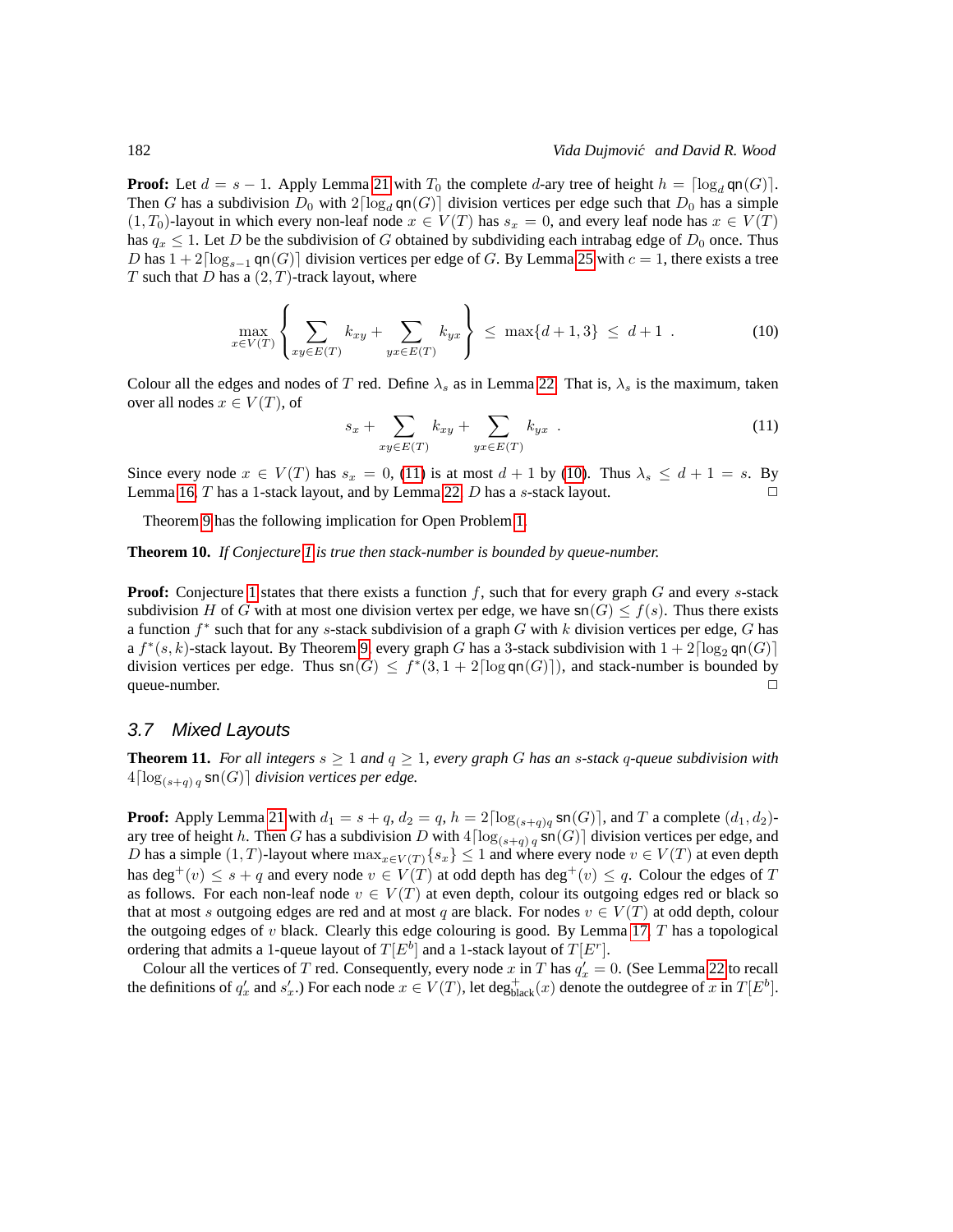Define  $\lambda_s$  and  $\lambda_q$  as in Lemma [22.](#page-19-2) Then

$$
\lambda_q = \max_{x \in V(T)} \left\{ q'_x + \max_{y \in V(T) : y \leq_\sigma x} \sum_{yz \in E^b(T) : x \leq_\sigma z} k_{yz} \right\}
$$
  
\n
$$
\leq \max_{x \in V(T)} \left\{ \sum_{xv \in E^b(T)} k_{xv} \right\}
$$
  
\n
$$
\leq \max_{x \in V(T)} \deg_{\text{black}}^+(x)
$$
  
\n
$$
\leq q.
$$

By the properties of the simple  $(1, T)$ -layout of D every non-leaf node x of T has  $s'_x = 0$  and every leaf node x of T has  $s'_x \leq 1$ . For a node x in T, let  $\deg_{\text{red}}(x)$  denote the degree of x in  $T[E^r]$ . Since h is even, the height of  $T$  is even and thus all the edges incident to leaves of  $T$  are black. For every leaf node  $x \in V(T)$  that implies that  $\deg_{\text{red}}(x) = 0$ . Therefore,

$$
\lambda_s = \max_{x \in V(T)} \left\{ s'_x + \sum_{xy \in E^r(T)} k_{xy} + \sum_{yx \in E^r(T)} k_{yx} \right\}
$$
  
\n
$$
\leq \max \left\{ \max_{x \in V(T) : \deg(x) = 1} s'_x, \max_{x \in V(T) : \deg(x) \neq 1} \deg_{\text{red}}(x) \right\}
$$
  
\n
$$
\leq s.
$$

By Lemma [22,](#page-19-2) the subdivision D of G has an s-stack q-queue mixed layout.  $\square$ 

<span id="page-28-0"></span>**Theorem 12.** *For all*  $s \geq 1$  *and*  $q \geq 1$ *, every graph* G *has an s*-stack q-queue subdivision with  $2 +$  $4\lceil \log_{(s+a)q} \mathsf{qn}(G) \rceil$  division vertices per edge.

**Proof:** Apply Lemma [21](#page-18-1) with  $d_1 = s + q$ ,  $d_2 = q$ ,  $h = 2\lceil \log_{(s+q)q} \text{qn}(G) \rceil$ , and T a tree obtained from a complete  $(d_1, d_2)$ -ary tree of height h by subdividing each leaf-edge once. The height of T is  $h + 1$  and all of its leaves are at depth  $h + 1$ . Then G has a subdivision D with  $2 + 4\lceil \log_{(s+q)} q \operatorname{cn}(G) \rceil$  division vertices per edge, and D has a simple  $(1, T)$ -layout in which every non-leaf node  $x \in V(T)$  has  $q_x = 0$ , and every leaf node  $x \in V(T)$  has  $q_x \leq 1$ .

Colour the edges of T as follows. For each node  $x \in V(T)$  at odd depth, colour all its outgoing edges black. For each node  $x \in V(T)$  at even depth, if depth $(x) < h$  colour each of its outgoing edges red or black such that s are red and q are black, otherwise, depth $(x) = h$ , colour its only outgoing edge red. Clearly this edge colouring of T is good. Thus by Lemma [17,](#page-15-1) T has a topological vertex ordering, such that the black edges form a queue, and the red edges form a stack.

Colour all the vertices of T black. Consequently, every node  $x \in V(T)$  has  $s'_x = 0$ . (See Lemma [22](#page-19-2)) to recall the definitions of  $q'_x$  and  $s'_x$ ). For each node  $x \in V(T)$ , let deg<sub>red</sub> $(x)$  denote the degree of x in  $T[E^r]$ . Define  $\lambda_s$  and  $\lambda_q$  as in Lemma [22.](#page-19-2) Then

$$
\lambda_s = \max_{x \in V(T)} \left\{ s'_x + \sum_{xy \in E^r(T)} k_{xy} + \sum_{yx \in E^r(T)} k_{yx} \right\} \le \max_{x \in V(T)} \left\{ \deg_{\text{red}}(x) \right\} \le s.
$$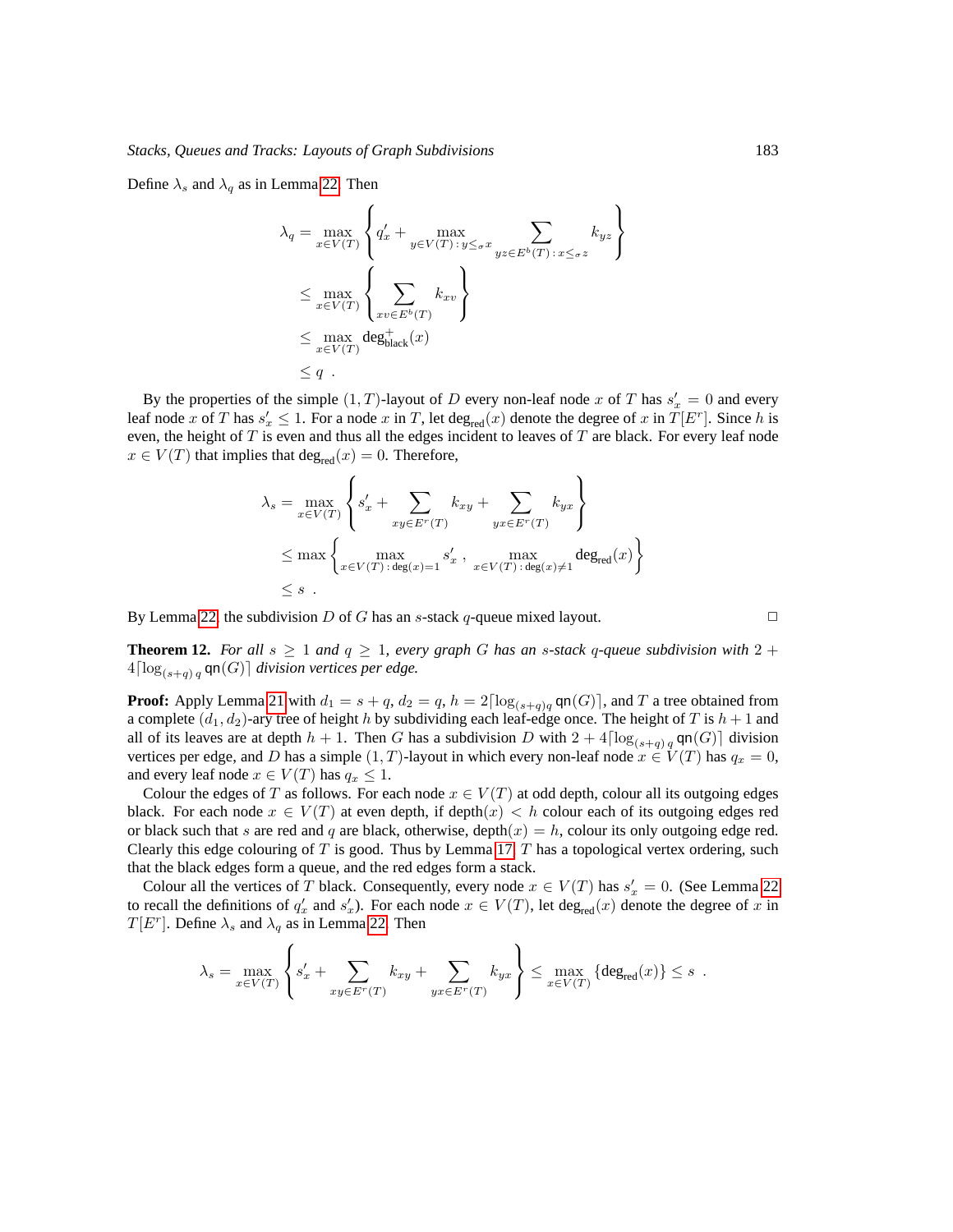By the properties of the simple  $(1, T)$ -layout of D every non-leaf node x of T has  $q'_x = 0$  and every leaf node x of T has  $q'_x \leq 1$ . By construction, the edges incident to leaves of T are red. Thus every leaf node  $x \in V(T)$  has degree zero in  $T[E^b]$ . Now  $\lambda_q$  is the maximum, taken over all nodes  $x \in V(T)$ , of

$$
q'_x + \max_{y \in V(T) \,:\, y \leq_\sigma x} \sum_{yz \in E^b(T) \,:\, x \leq_\sigma z} k_{yz} \tag{12}
$$

Since nodes of T appear in  $\sigma$  according to nondecreasing depth, for each node  $x \in V(T)$  at depth i, the summation in [\(12\)](#page-29-1) may be nonzero only for nodes  $y \in V(T)$  at depth  $i - 1$  and i. Since the nodes at depth h and  $h + 1$  have outdegrees zero in  $T[E^b]$ , for leaf nodes x, [\(12\)](#page-29-1) is  $1 + 0 = 1$ . Since the nodes at depth less than h have outdegrees q in  $T[E^b]$ , for non-leaf nodes x, [\(12\)](#page-29-1) is  $0 + \max\{q, 0\} = q$ . Since  $q \ge 1$ , by Lemma [22,](#page-19-2) the subdivision D of G has an s-stack q-queue mixed layout.

Theorems [11](#page-27-0) and [12](#page-28-0) with  $s = 1$  and  $q = 1$  imply the following.

<span id="page-29-5"></span>**Theorem 13.** *Every graph* G *has a* 1*-stack* 1*-queue subdivision with*

$$
\min\{4\lceil\log_2\mathsf{sn}(G)\rceil, 2+4\lceil\log_2\mathsf{qn}(G)\rceil\}
$$

*division vertices per edge.*  $□$ 

<span id="page-29-2"></span>**Corollary 2.** *Let* G *be a graph family with bounded stack-number and/or bounded queue-number. Then every graph in* G *has a* 1*-stack* 1*-queue subdivision with a bounded number of division vertices per edge.* □

Since the stack-number of a proper minor-closed graph family is bounded [\[6,](#page-40-10) [8\]](#page-40-11), Corollary [2](#page-29-2) implies that every graph from such a family has a 1-stack 1-queue subdivision with a bounded number of division vertices per edge.

#### <span id="page-29-0"></span>3.8 Track Layouts

In this section we consider layouts of subdivisions on few tracks. We will need the following lemma for wrapping a track layout from our companion paper [\[28\]](#page-41-3).

<span id="page-29-3"></span>**Lemma 28.** [\[28\]](#page-41-3) Let  $\{V_{i,j} : i \geq 0, 1 \leq j \leq b_i\}$  be a  $(k, t)$ -track layout of a graph G with maximum *partial span s (for some irrelevant value t). For each*  $0 \le \alpha \le s$ , *let*  $t_{\alpha} = \max\{b_i : i \equiv \alpha \pmod{s+1}\}.$ *For each*  $0 \le \alpha \le 2s$ *, let*  $t'_\alpha = \max\{b_i : i \equiv \alpha \pmod{2s+1}\}$ *. Then* 

(a) 
$$
\operatorname{tn}_{2k}(G) \le \sum_{\alpha=0}^{s} t_{\alpha}
$$
, and (b)  $\operatorname{tn}_k(G) \le \sum_{\alpha=0}^{2s} t'_{\alpha}$ .

The special case of Lemma [28](#page-29-3) with  $b_i = 1$  (for all  $i \ge 0$ ) will be useful.

<span id="page-29-4"></span>**Lemma 29.** [\[28\]](#page-41-3) *Let* G *be a*  $(k, t)$ -track graph with maximum span s. Then (a)  $\text{tn}_{2k}(G) \leq s + 1$ , and (b) tn<sub>k</sub> $(G) \leq 2s + 1$ .

First we consider layouts of subdivisions on two tracks.

**Lemma 30.** For every graph G, the subdivision G''' has 2-track thickness  $\theta_2(G''') \leq 1 + 2\lceil \sqrt{\varphi(n(G)} \rceil$ .

<span id="page-29-1"></span>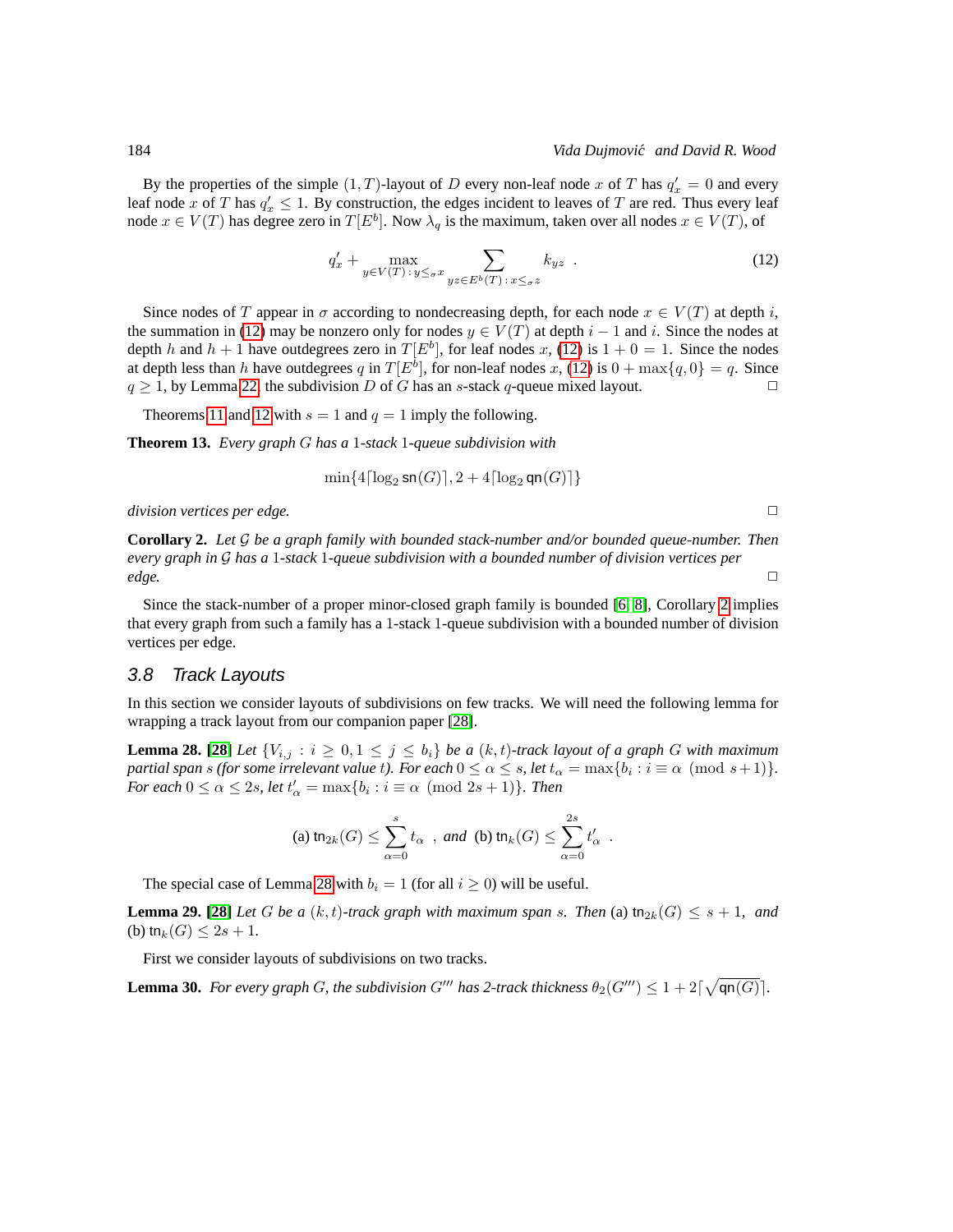**Proof:** Let  $d = \lceil \sqrt{\text{qn}(G)} \rceil$ . Let  $T_0$  be the complete d-ary tree of height 1; that is, the d-ary star. By Lemma [21,](#page-18-1) G'' has a simple  $(1, T_0)$ -layout in which the root node r has deg<sup>+</sup>(r) = d and  $q_r = 0$ , and every leaf node  $x \in V(T_0)$  has  $q_x \leq \lceil \mathsf{qn}(G)/d \rceil \leq d$ . Let T be the tree obtained by subdividing each edge of  $T_0$ . Let r be the root node of T. By Lemma [25](#page-21-2) with  $c = d$ , the subdivision G''' has a  $(d+1, T)$ track layout in which  $k_{rx} = 1$  for every edge rx incident to the root, and  $k_{xy} = d + 1$  for every leaf-edge xy. Consider the  $(2, 2)$ -track layout of T with the root preceding the leaf nodes on the first track, and the remaining nodes on the second track. Replace each node x of T by  $T_x$ . We obtain a  $(2d + 1, 2)$ -track layout of  $G'''$ . . And the contract of the contract of the contract of the contract of the contract of the contract of the contract of the contract of the contract of the contract of the contract of the contract of the contract of the con

<span id="page-30-0"></span>**Theorem 14.** *For every integer*  $d \geq 2$ *, every graph G has a*  $(d + 1, 2)$ *-track subdivision D with* 

 $4\lceil \log_d \mathsf{qn}(G) \rceil + 3$ 

*division vertices per edge. That is, D has 2-track thickness*  $\theta_2(D) \leq d+1$ .

**Proof:** By Theorem [4,](#page-22-0) G has a d-queue subdivision  $D_0$  with  $2\lceil \log_d \text{qn}(G) \rceil + 1$  division vertices per edge. By Lemma 2,  $D = D'_b$  has a  $(d+1, 2)$ -track layout edge. By Lemma [2,](#page-7-3)  $D = D'_0$  has a  $(d+1, 2)$ -track layout.

Now we consider 3-track layouts of subdivisions.

<span id="page-30-1"></span>**Theorem 15.** *For every integer*  $d \geq 2$ *, every graph* G *has a* (d, 3)*-track subdivision with*  $1+2\lceil \log_d \mathsf{qn}(G) \rceil$ *division vertices per edge.*

**Proof:** Let  $T_0$  be the complete d-ary tree of height  $h = \lceil \log_d \text{qn}(G) \rceil$ . By Lemma [21,](#page-18-1) G has a subdivision  $D_0$  with  $2\lceil \log_d \mathsf{qn}(G) \rceil$  division vertices per edge such that  $D_0$  has a simple  $(1, T_0)$ -layout in which every non-leaf node  $x \in V(T_0)$  has  $\deg^+(x) = d$  and  $q_x = 0$ , and every leaf node  $x \in V(T_0)$  has  $q_x \leq 1$ . By Lemma [25](#page-21-2) with  $c = 1$ , there is a tree T, such that the subdivision  $D = D'_0$  obtained by subdividing each intrabag edge of  $D_0$  once has a  $(2,T)$ -track layout in which every node  $x\in V(T)$  has  $\sum_{xy\in E(T)}k_{xy}\leq d$ and deg<sup>+</sup>(x)  $\leq d$ . Consider the (edge-monochromatic) track layout of T produced by Lemma [18.](#page-15-2) By Lemma [24](#page-21-3) with  $p = d$ , for some t, D has a  $(d, t)$ -track layout with every edge having span one, as illustrated in Figure [10](#page-31-0) for  $d = 2$ . By Lemma [29\(](#page-29-4)b) with  $s = 1$  and  $k = d$ , D has a  $(d, 3)$ -track layout.  $\Box$ 

Finally we consider layouts of subdivisions on four or more tracks, and with no X-crossings.

<span id="page-30-2"></span>**Theorem 16.** *For every integer*  $d \geq 2$ *, every graph* G *has a bipartite*  $(d + 2)$ *-track subdivision with at most*  $8\lceil \log_d \mathsf{qn}(G) \rceil + 1$  *division vertices per edge.* 

**Proof:** Let  $T_0$  be the complete d-ary tree of height  $h = \lceil \log_d \mathsf{qn}(G) \rceil$ . Let T be the subdivision of  $T_0$ obtained as follows. For each node  $x \in V(T_0)$  at depth at most  $h - 2$ , subdivide its rightmost outgoing edge twice, and subdivide the remaining  $d - 1$  outgoing edges three times. For each non-leaf node  $x \in V(T_0)$  that is incident to a leaf-edge, subdivide its rightmost outgoing edge once, and subdivide the remaining  $d-1$  outgoing edges twice. The resulting tree T has height  $h+3h-1=4\lceil \log_d \mathsf{qn}(G) \rceil-1$ . By Lemma [21,](#page-18-1) G has a subdivision  $D_0$  with at most  $8\lceil \log_d \text{qn}(G) \rceil - 2$  division vertices per edge and a simple  $(1, T)$ -layout, such that every non-leaf node  $x \in V(T)$  has  $q_x = 0$ , and every leaf node  $x \in V(T)$ has  $q_x \leq 1$ . Moreover, every edge of G has an even number of division vertices in D.

Let H the graph obtained from T by adding a 4-cycle  $(x, a_x, b_x, c_x)$  to each leaf node  $x \in V(T)$ , as illustrated in Figure [11.](#page-32-1) Now subdivide every intrabag edge  $vw$  of  $D_0$  three times. We obtain a subdivision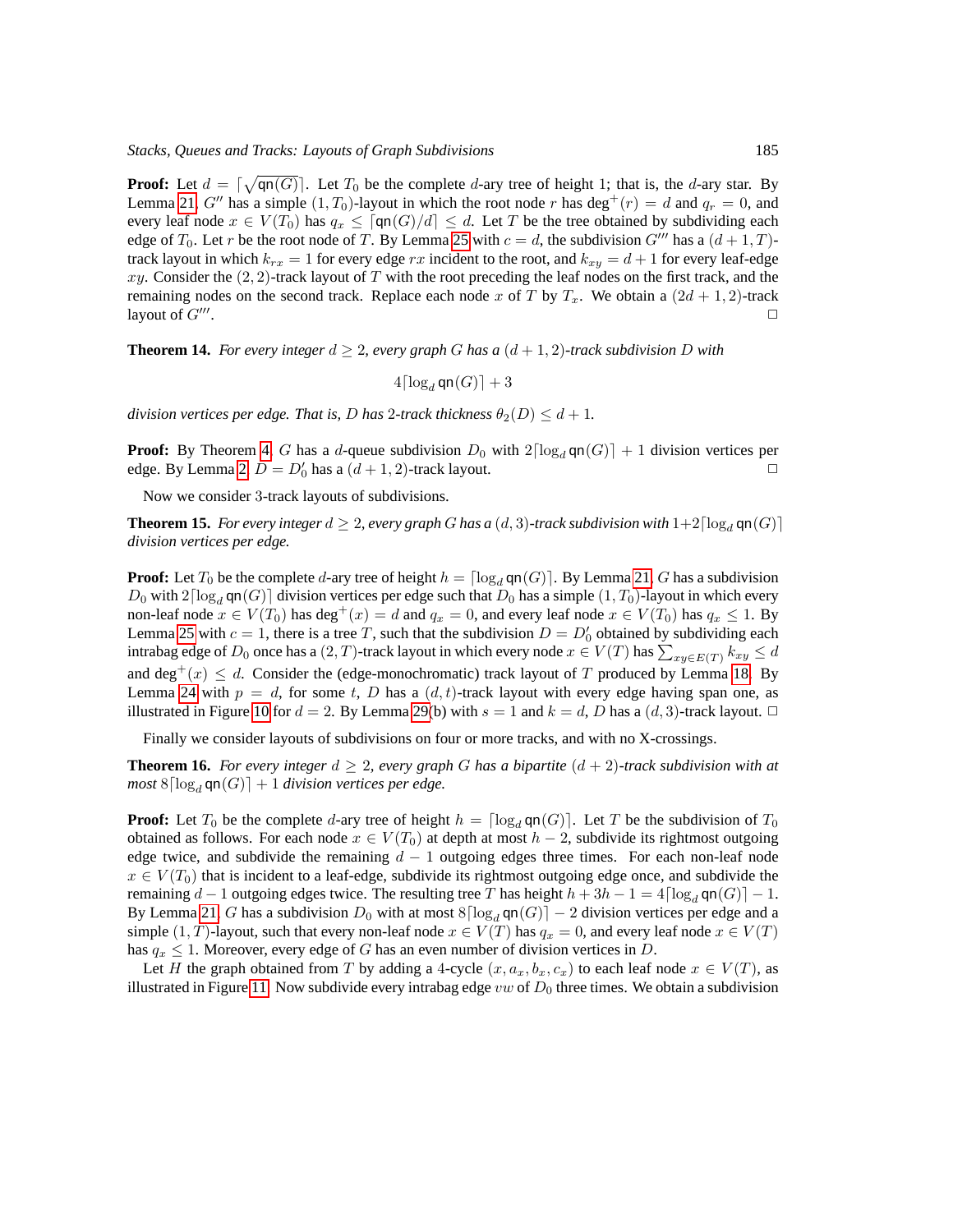

<span id="page-31-0"></span>Fig. 10: Track layout of a subdivision of  $K_8$  before wrapping.

D of G in which every edge of G has an odd number of division vertices in  $D$ . Thus  $D$  is bipartite, and has at most  $8\lceil \log_d \text{qn}(G) \rceil + 1$  division vertices per edge.

Create a  $(1, H)$ -layout of D from the simple  $(1, T)$ -layout of  $D_0$  as follows. For each intrabag edge  $vw \in E(D_0)$  mapped to a leaf node  $x \in E(T)$  such that  $v \leq x w$  in the  $(1, T)$ -layout, place the division vertex  $a_{vw}$  incident to v in the bag  $H_{a_x}$ , place the middle division vertex  $b_{vw}$  in the bag  $H_{b_x}$ , and place the division vertex  $c_{vw}$  incident to w in the bag  $H_{c_x}$ . Since the intrabag edges mapped to x in the  $(1, T)$ layout of  $D_0$  induce a 1-queue layout, we can order the division vertices in  $H_{a_x}$ ,  $H_{b_x}$  and  $H_{c_x}$  by the queue order of the edges they subdivide. As in Lemma [4\(](#page-8-2)c), there is no X-crossing in the resulting layout. Thus we have an  $H$ -track layout of  $D$ .

Now create a track layout of  $H$  indexed by

$$
\{(i,j): 0 \le i \le 3h, 1 \le j \le d\} \cup \{(3h+1,1)\} .
$$

Nodes are ordered in the obvious way so that there are no X-crossings, as illustrated in Figure [11.](#page-32-1)

Firstly, consider a node  $x \in V(H)$  that corresponds to a node of  $T_0$  at depth  $i \leq h-2$  in  $T_0$ . Recall that the first  $d-1$  outgoing edges of x in  $T_0$  are subdivided three times, and the rightmost outgoing edge in  $T_0$  is subdivided twice. Denote the d outgoing paths at x in H by

$$
(x, \alpha_1, \beta_1, \gamma_1), (x, \alpha_2, \beta_2, \gamma_2), \ldots, (x, \alpha_{d-1}, \beta_{d-1}, \gamma_{d-1}), (x, \beta_d, \gamma_d) \; .
$$

Position x in track  $(3i, 1)$ . For each  $1 \le j \le d-1$ , position  $\alpha_j$  in track  $(3i, j + 1)$ . For each  $1 \le j \le d$ , position  $\beta_i$  in track  $(3i + 1, 1)$ , and position  $\gamma_i$  in track  $(3i + 2, 1)$ .

Now consider a node  $x \in V(H)$  that corresponds to a node of  $T_0$  at depth  $h-1$  in  $T_0$ . Recall that the first  $d-1$  outgoing edges of x in  $T_0$  are subdivided twice, and the rightmost outgoing edge in  $T_0$  is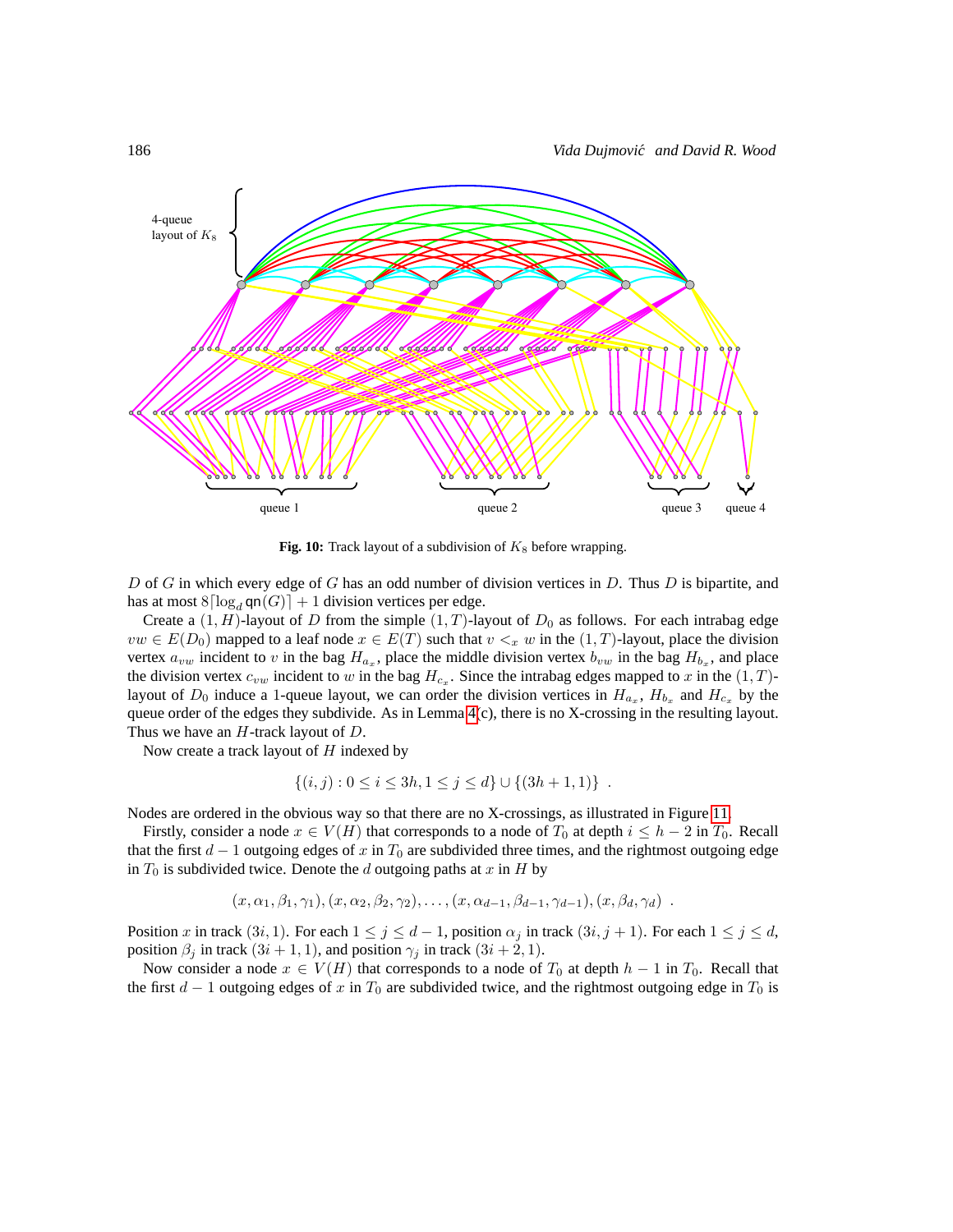

<span id="page-32-1"></span>**Fig. 11:** Track layout of H.

subdivided once. Denote the  $d$  outgoing paths at  $x$  in  $H$  by

$$
(x, \alpha_1, \beta_1), (x, \alpha_2, \beta_2), \ldots, (x, \alpha_{d-1}, \beta_{d-1}), (x, \beta_d)
$$
.

Position x in track  $(3h-3,1)$ . Position each node  $\alpha_j$ ,  $1 \leq j \leq d-1$ , in track  $(3h-3, j+1)$ . Position each node  $\beta_j$ ,  $1 \leq j \leq d$ , in track  $(3h - 2, 1)$ .

Finally consider a node  $x \in V(H)$  that corresponds to a leaf node of  $T_0$  (at depth h in  $T_0$ ). Position x in track  $(3h - 1, 1)$ , position  $a_x$  in track  $(3h, 1)$ , position  $b_x$  in track  $(3h + 1, 1)$ , and position  $c_x$  in track  $(3h, 2).$ 

Now wrap the track layout of H using Lemma [28\(](#page-29-3)b) with  $k = 1$ . The partial span  $s = 1$ , so we are wrapping modulo  $3 = 2s + 1$ . Observe that the track layout of H is indexed by:

$$
\{(i, j) : i \equiv 0 \pmod{3}, 0 \le i \le 3h, 1 \le j \le d\}
$$
  

$$
\cup \{(i, 1) : i \equiv 1 \pmod{3}, 0 \le i \le 3h + 1\}
$$
  

$$
\cup \{(i, 1) : i \equiv 2 \pmod{3}, 0 \le i \le 3h\}.
$$

Thus in Lemma [28\(](#page-29-3)b), we have  $t'_0 = d$ ,  $t'_1 = 1$ , and  $t'_2 = 1$ . Thus H has a  $(d + 2)$ -track layout. In Figure [11](#page-32-1) we indicate the new track assignment by  $A_1, \ldots, A_d, B, C$ , where for each  $0 \le i \le h$ , the tracks  $(3i, j)$  are mapped  $A_j$ , the track  $(3i + 1, 1)$  is mapped to B, and the track  $(3i + 2, 1)$  is mapped to C. Note that for  $i = 3h$  we use the assumption that  $d \geq 2$ .

It is easily seen that in the  $(d + 2)$ -track layout of H, every node has at most one neighbour on any other track. Thus replacing each node x in the track layout of H by  $H_x$ , we obtain a  $(d+2)$ -track layout of D, as in Lemma [24.](#page-21-3)  $\Box$ 

Note that the bound on the number of division vertices per edge in Theorem [16](#page-30-2) can be slightly improved, at the expense of  $D$  no longer being bipartite. We will need  $D$  to be bipartite in Section [5.](#page-36-1)

<span id="page-32-0"></span>The following result proves that in each of Theorems [14,](#page-30-0) [15](#page-30-1) and [16,](#page-30-2) the bound on the number of division vertices per edge is within a constant factor of optimal for all graphs.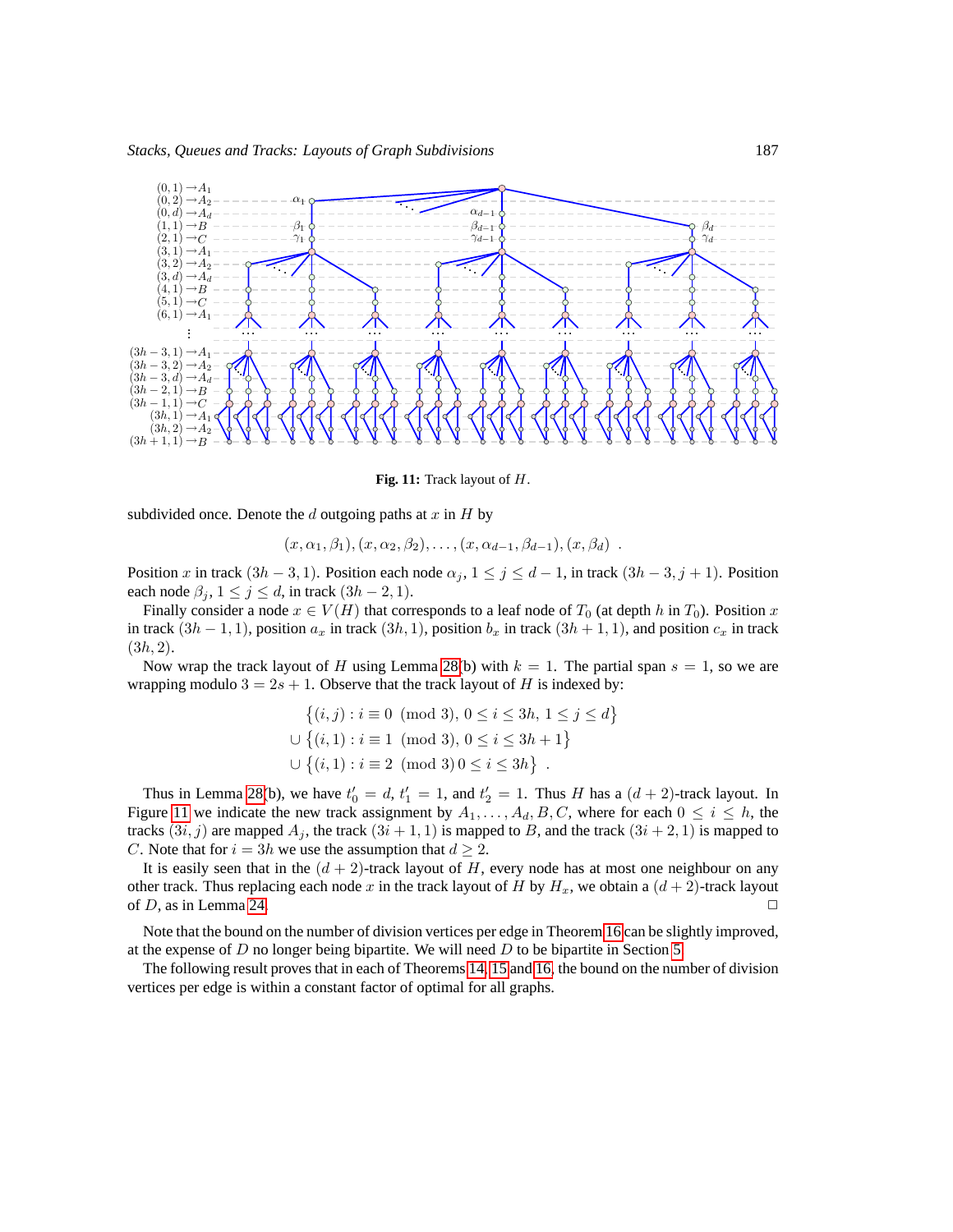**Theorem 17.** *In every* (k, t)*-track subdivision* D *of a graph* G *there is an edge with at least*  $\frac{1}{2} \log_{2kt} 2$  qn $(G)$  *division vertices.* 

**Proof:** Let r be the maximum number of division vertices in an edge of G in the subdivision D. By Lemma [5,](#page-9-1) D has  $k(t-1)$ -queue layout. By Lemma [27,](#page-22-4)  $\text{qn}(G) \leq \frac{1}{2}(2k(t-1)+2)^{2r} - 1 \leq \frac{1}{2}(2kt)^{2r}$ . Hence  $2 \operatorname{qn}(G) \leq (2kt)^{2r}$  and  $r \geq \frac{1}{2} \log_{2kt} 2 \operatorname{qn}(G)$ .

### <span id="page-33-1"></span>4 Planar Subdivisions

We have seen that every graph has a 3-stack subdivision, a 2-queue subdivision, a 4-track subdivision, and a subdivision with bipartite thickness at most 3. It is interesting to consider which graphs have s-stack subdivisions for each  $1 \leq s \leq 2$ ; which graphs have 1-queue subdivisions; which graphs have t-track subdivisions for  $2 \le t \le 3$ ; and which graphs have subdivisions with 2-track thickness at most t for  $1 \le t \le 2$ . In this section we completely answer these questions. As the section title suggests, planar graphs will play a leading role in the characterisations.

#### 4.1 Planar Stack Layouts

**Theorem 18.** *Every graph has a* 3*-stack subdivision. A graph has a* 2*-stack subdivision if and only if it is planar. A graph has a* 1*-stack subdivision if and only if it is outerplanar.*

**Proof:** By Theorem [1](#page-2-2) with  $d = 2$  every graph has a 3-stack subdivision. The 2-stack graphs are precisely the subgraphs of planar Hamiltonian graphs [\[5\]](#page-40-3). Thus a non-planar graph does not have a 2-stack subdivision. Many authors [\[49,](#page-43-5) [66,](#page-44-7) [81\]](#page-45-2) have observed that every planar graph has a subdivision that is a subgraph of a planar Hamiltonian graph (see Lemma [31](#page-33-0) below), and hence has a 2-stack layout. The 1-stack graphs are precisely the outerplanar graphs [\[5\]](#page-40-3). Thus, for any outerplanar graph, the graph itself is a 1-stack subdivision. Conversely, if a subdivision of a graph  $G$  is outerplanar then so is  $G$ . Thus only the outerplanar graphs have 1-stack subdivisions.

We now consider how many division vertices per edge are needed in a 2-stack subdivision of any planar graph. Pach and Wenger [\[81\]](#page-45-2) proved that the subdivision of a planar graph with two division vertices per edge is the subgraph of a Hamiltonian planar graph, and hence has a 2-stack layout. Kaufmann and Wiese [\[66\]](#page-44-7) and Giacomo *et al.* [\[49\]](#page-43-5) improved this result by showing that the subdivision G′ of a planar graph G with one division vertex per edge is the subgraph of a Hamiltonian planar graph, and hence has a 2 stack layout. (Note that Pach and Wenger [\[81\]](#page-45-2) were more interested in the total number of vertices in the Hamiltonian supergraph rather than the number of division vertices per edge. Giacomo *et al.* [\[49\]](#page-43-5) also prove that the division vertex x of each edge vw is between v and w in the 2-stack layout.) Here we give a new proof of the above result in [\[49,](#page-43-5) [66\]](#page-44-7), with the additional property that the Hamiltonian supergraph is bipartite.

<span id="page-33-0"></span>**Lemma 31.** *For every planar graph* G*, the subdivision* G′ *of* G *with one division vertex per edge is the subgraph of a bipartite Hamiltonian planar graph, and hence has a* 2*-stack layout.*

**Proof:** Without loss of generality  $G$  is a triangulation. Otherwise we can add edges to  $G$  so that every face is a 3-cycle. Let  $V = V(G)$ . Now subdivide every edge once. Let X be the set of these division vertices. Finally add a single vertex to each face adjacent to the six vertices on that face. Let  $Y$  be the set of these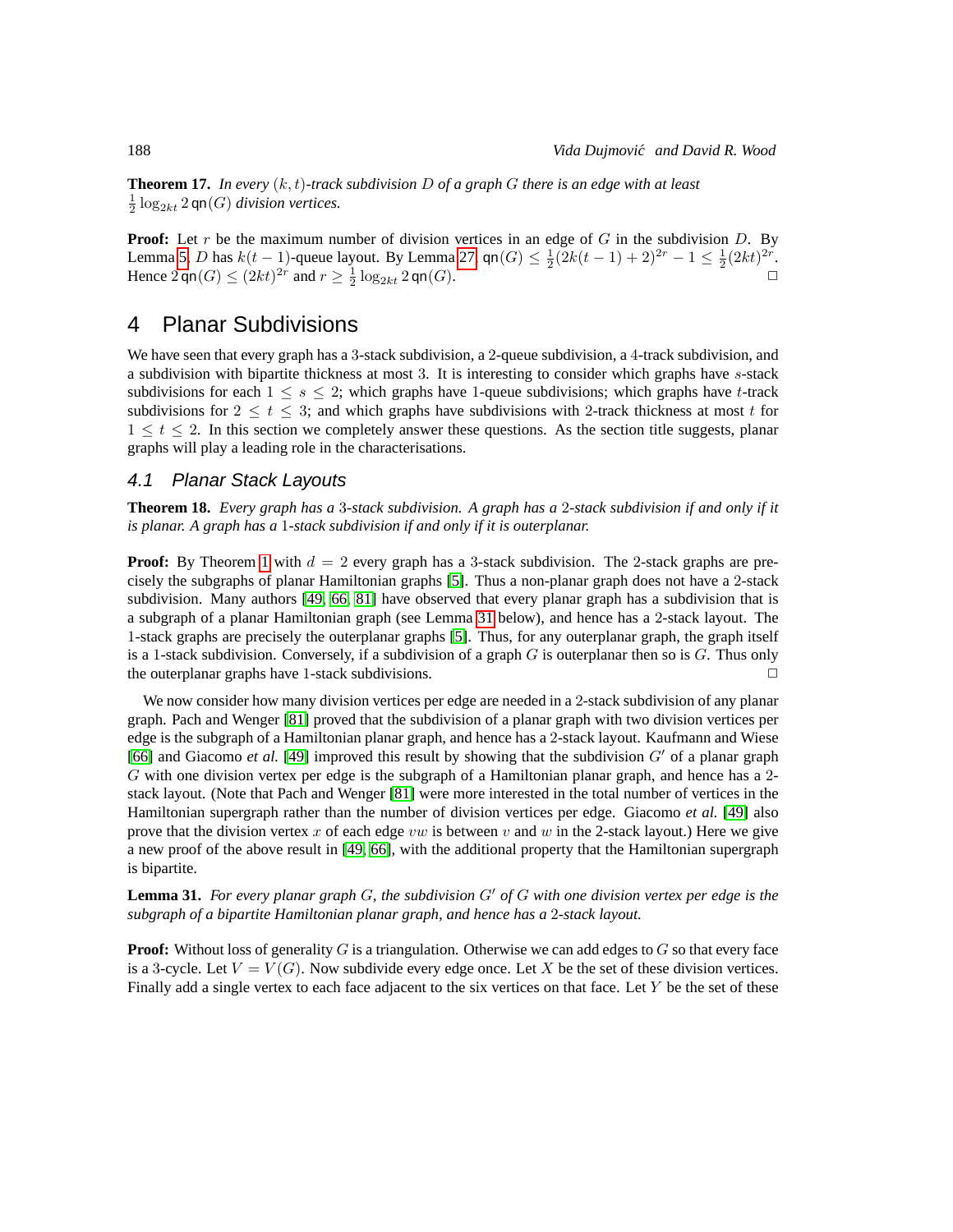vertices. We obtain a planar triangulation H. Observe that  $\{V, X, Y\}$  is a vertex 3-colouring of H. Thus every triangle of H contains one vertex from each of  $V$ ,  $X$  and  $Y$ . Every such triangle forms a face of  $H$ . Therefore every triangle in H is a face, and H has no separating triangles. Since H is a triangulation, by the classical result of Whitney [\[98\]](#page-46-9),  $H$  has a Hamiltonian cycle  $C$ .

The subgraph of H induced by  $V \cup X$  is  $G'$ . Thus H and  $G'$  are 2-stack graphs. We now construct a bipartite Hamiltonian planar graph W from H such that  $G'$  is a subgraph of W. Consider a face f of  $G'$ . Let x be the vertex adjacent to every vertex of f in H. Exactly two edges incident to x are in C. Say  $xv, xw \in C$ , where  $v, w \in f$ . Delete all the edges incident to x except xv and xw. Clearly the resulting graph remains Hamiltonian. In the case that the distance from  $v$  to  $w$  along the boundary of f is odd, subdivide the edge  $xv$ . The resulting graph W is clearly Hamiltonian. It is easily verified that each face of W is an even cycle. Thus W is bipartite.  $\Box$ 

#### 4.2 Planar Queue and Track Layouts

Felsner *et al.* [\[44\]](#page-43-7) asked the following question.

**Open Problem 3. [\[44\]](#page-43-7)** *Does every n-vertex planar graph have a 3D straight-line drawing with*  $\mathcal{O}(n)$ *volume?*

By Theorem [23](#page-36-2) below, this question has an affirmative answer if planar graphs have bounded tracknumber. Whether planar graphs have bounded track-number is an open problem due to Hubert de Fraysseix [private communication, 2000], and since queue-number is tied to track-number [\[28\]](#page-41-3), is equivalent to the following open problem due to Heath *et al.* [\[56,](#page-43-1) [57\]](#page-43-13).

<span id="page-34-0"></span>**Open Problem 4. [\[56,](#page-43-1) [57\]](#page-43-13)** *Do planar graphs have bounded queue-number?*

We make the following contribution to the study of this problem, which is analogous to Theorem [8](#page-26-0) for arbitrary graphs. Note that the best known upper bound on the queue-number of planar graphs is  $\mathcal{O}(\sqrt{n})$ .

**Theorem 19.** Let  $\mathcal{F}(n)$  be the family of functions  $\mathcal{O}(1)$  or  $\mathcal{O}(\text{polylog } n)$ . The following are equivalent:

- (1) *n*-vertex planar graphs have queue-number in  $\mathcal{F}(n)$ ,
- (2) *n*-vertex bipartite Hamiltonian planar graphs have queue-number in  $\mathcal{F}(n)$ ,
- (3) *n*-vertex bipartite Hamiltonian planar graphs have 2-track thickness in  $\mathcal{F}(n)$ .

**Proof:** That (1) implies (2) is immediate. Theorem [2](#page-8-0) proves that (2) and (3) are equivalent. It remains to prove that (3) implies (1). Suppose that every n-vertex bipartite Hamiltonian planar graph has 2-track thickness at most some function  $f(n) \in \mathcal{F}(n)$ . Let G be an *n*-vertex planar graph. By Lemma [31,](#page-33-0) there is a bipartite Hamiltonian planar graph W containing G' as a subgraph. Observe that W has  $n + (3n - 1)$  $6) + 2(2n - 4) < 8n$  vertices. By assumption, W has 2-track thickness  $\theta_2(W) \le f(8n)$ , and since G' is a subgraph of W, we have  $\theta_2(G') \le f(8n)$ . By Lemma [3,](#page-8-1) G has queue-number at most  $(f(8n))^2 \in \mathcal{F}(n).$ 

We now answer the questions discussed at the start of this section in the case of queue and track layouts.

<span id="page-34-1"></span>**Lemma 32.** *Every* n*-vertex planar graph* G *has a subdivision* D *such that every edge has at most* n − 2 *division vertices, and* D *admits an* n*-track layout with every edge having span one.*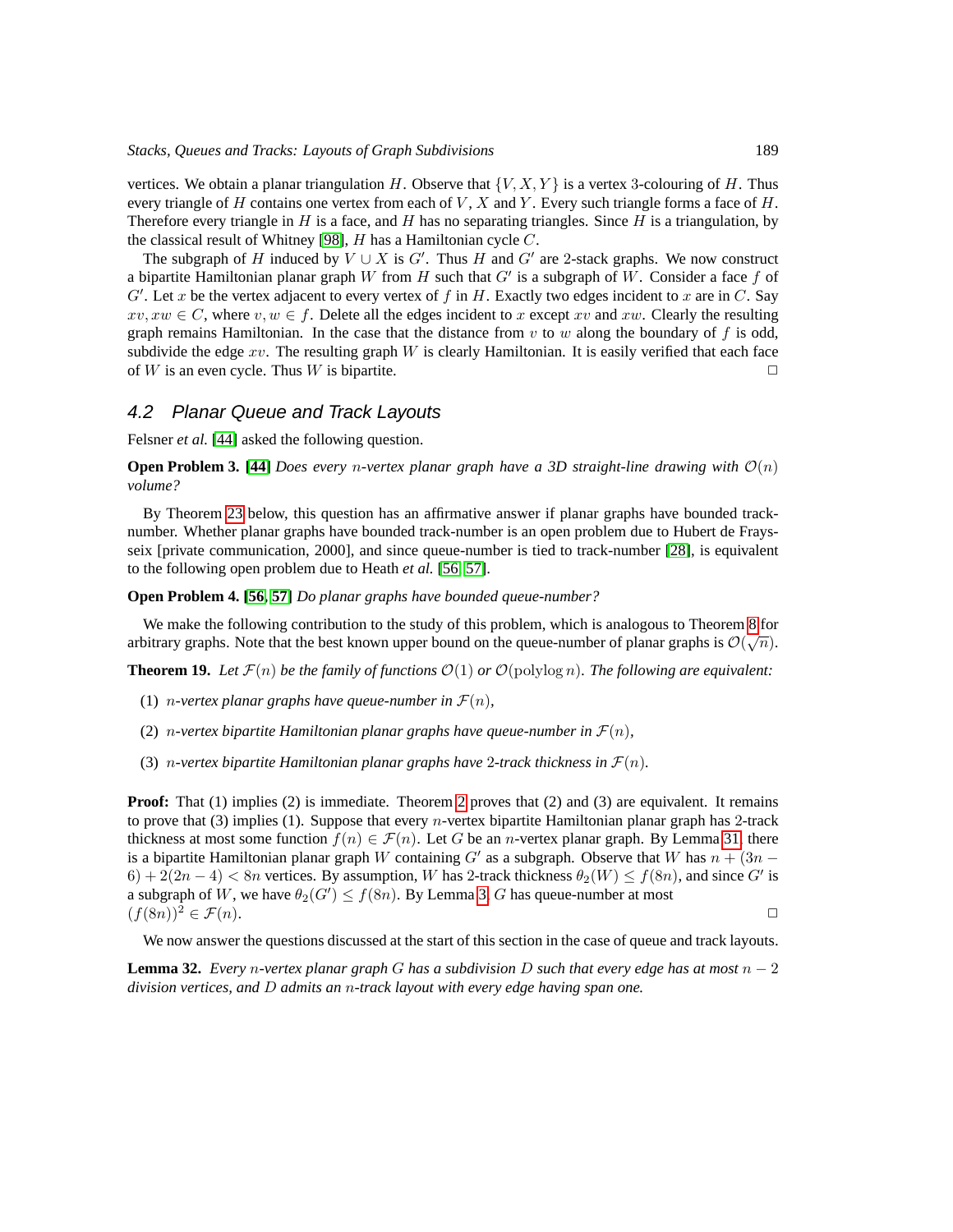**Proof:** By the classical result of Fáry [\[43\]](#page-42-13) and Wagner [\[93\]](#page-46-10), G has a straight-line plane drawing. Rotate such a drawing so that every vertex has a unique Y-coordinate. Draw  $n$  lines parallel to the X-axis, one through each vertex, and subdivide every edge at the point at which it crosses a line. The subdivision  $D$ obtained has at most  $n - 2$  division vertices per edge. Now consider each line to be a track. Since there are no crossings in the drawing, there are no X-crossings in the track assignment of  $D$ . Thus we have an n-track layout of D with every edge having span one.  $\Box$ 

<span id="page-35-0"></span>**Theorem 20.** *Every graph has a* 2*-queue subdivision. A graph has a* 1*-queue subdivision if and only if it is planar.*

**Proof:** By Theorem [4](#page-22-0) with  $d = 2$  every graph has a 2-queue subdivision. Since 1-queue graphs are planar [\[57\]](#page-43-13), non-planar graphs do not have 1-queue subdivisions. For any planar graph  $G$ , the subdivision  $D$ from Lemma [32](#page-34-1) has a 1-queue layout by Lemma [5.](#page-9-1) Note that this conclusion can also be reached by observing that D is arched levelled planar (see [\[57\]](#page-43-13)).  $\Box$ 

<span id="page-35-1"></span>**Theorem 21.** *Every graph has a* 4*-track subdivision. A graph has a* 3*-track subdivision if and only if it is planar. A graph has a* 2*-track subdivision if and only if it is a forest of caterpillars.*

**Proof:** By Theorem [16](#page-30-2) with  $d = 2$  every graph has a 4-track subdivision. By Lemma [35](#page-37-1) below, a 3-track graph is planar. Thus non-planar graphs do not have 3-track subdivisions. For any planar graph  $G$ , the subdivision of G from Lemma [32](#page-34-1) can be wrapped into a 3-track layout by Lemma [29\(](#page-29-4)b). It is easily seen that a graph has a 2-track layout if and only if it is a forest of caterpillars [\[54\]](#page-43-14). If a subdivision of a graph G is a forest of caterpillars then so is G. Thus a graph has a 2-track subdivision if and only if it is a forest of caterpillars.  $\Box$ 

We expect that the bound on the number of division vertices per edge in Lemma [32](#page-34-1) can be improved.

**Open Problem 5.** *Is there a function* f *such that every planar graph* G *has a subdivision* D *with* f(qn(G)) *division vertices per edge, and* D *has a* 1*-queue layout and/or a* 3*-track layout?*

<span id="page-35-2"></span>**Theorem 22.** *Every graph has a subdivision with* 2*-track thickness at most* 3*. A graph has a subdivision with* 2*-track thickness at most* 2 *if and only if it is planar. A graph has a subdivision with* 2*-track thickness at most* 1 *if and only if it is a forest of caterpillars.*

**Proof:** The first claim is Theorem [14](#page-30-0) with  $d = 2$ . If the 2-track thickness of a graph G is at most 2, then  $\mathsf{sn}(G) \leq 2$  by Lemma [1\(](#page-4-1)c), and thus G is planar [\[5\]](#page-40-3). Thus no non-planar graph has a subdivision with 2-track thickness at most 2. By Lemma [32,](#page-34-1) every planar graph has a subdivision  $D$  that admits an (edgemonochromatic) track layout with every edge having span one. By Lemma [29\(](#page-29-4)a), such a track layout can be wrapped into a (2, 2)-track layout. That is,  $\theta_2(D) \le 2$ . This proves the second claim. A graph has 2-track thickness at most 1 if and only if it is a forest of caterpillars [\[54\]](#page-43-14). If a subdivision of  $G$  is a forest of caterpillars then so is G. This proves the third claim.  $\Box$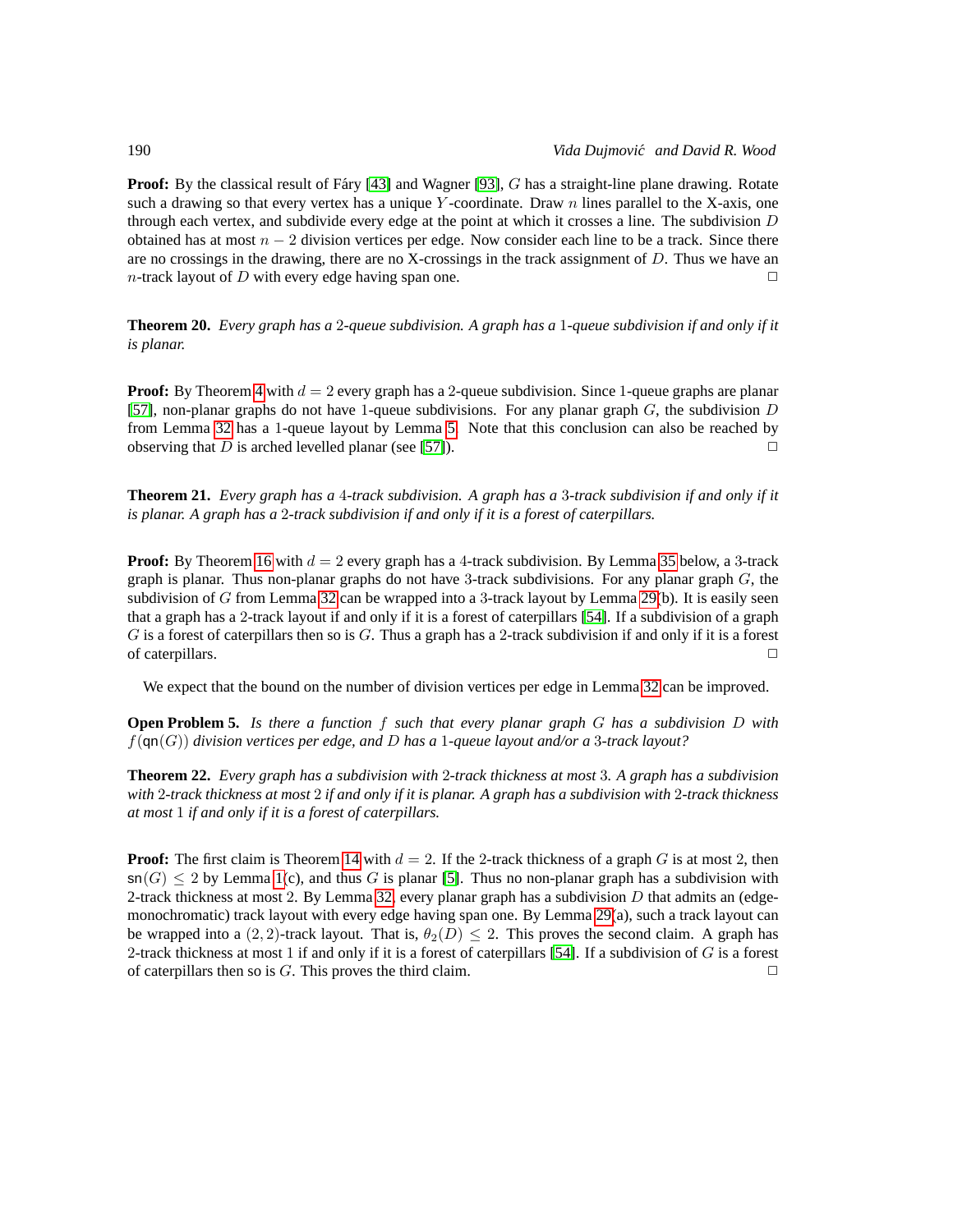#### 4.3 Planar Mixed Layouts

Since the stack-number of planar graphs is at most four [\[101\]](#page-46-11), Theorem [13](#page-29-5) implies that every planar graph has a 1-stack 1-queue subdivision with eight division vertices per edge. Although asymptotically much weaker than Theorem [11,](#page-27-0) the following result gives a better bound on the number of division vertices per edge for graphs with small stack-number.

<span id="page-36-3"></span>**Lemma 33.** For every integer  $s \geq 1$ , every graph G has a s-stack 1-queue subdivision with at most  $\lceil \text{sn}(G)/s \rceil$  division vertices.

**Proof:** Let  $k = \lceil \text{sn}(G)/s \rceil$ . Let  $h = \lfloor \frac{k}{2} \rfloor$ . Let T be the path on 2h edges rooted at the 'middle' vertex r. Thus T has height h. Label each node  $x \in V(T)$  by  $l(x) = s$ . Then  $\sum_{x} l(x) = (2h + 1)s$  $(2\lfloor \frac{k}{2} \rfloor + 1)s \ge ks = \lceil \mathsf{sn}(G)/s \rceil s \ge \mathsf{sn}(G)$ . By Lemma [20,](#page-17-0) G has a subdivision D with at most  $2h \le k$ division vertices per edge, and D has a  $(1, T)$ -layout such that  $s_x \leq s$  for all nodes  $x \in V(T)$ .

Change the root of  $T$  from  $r$  to one of the two leaves of  $T$  and redirect the edges accordingly. Now every node in  $T$  has at most one outgoing edge. Colour all the edges of  $T$  black and all the nodes of  $T$ red. Since all the edges are black, by Lemma [17,](#page-15-1) T has a topological ordering  $\sigma$  that admits a 1-queue layout of  $T$ . Furthermore, since there are no red edges in  $T$ ,

$$
\max_{x \in V(T)} \left\{ s'_x + \sum_{xy \in E^r(T)} k_{xy} + \sum_{yx \in E^r(T)} k_{yx} \right\} \leq s.
$$

 $\lambda$ 

Since there are no black nodes and since every node has at most one black outgoing edge

$$
\max_{x \in V(T)} \left\{ q'_x + \max_{y \in V(T) : y \leq \sigma x} \sum_{yz \in E^b(T) : x \leq \sigma z} k_{yz} \right\} \leq \max_{x \in V(T)} \sum_{xv \in E^b(T)} k_{xv} \leq 1.
$$

(See Lemma [22](#page-19-2) to recall the definitions of  $q'_x$  and  $s'_x$ ). Therefore by Lemma [22,](#page-19-2) D has an s-stack 1-queue mixed layout.  $\Box$ 

By Lemma [33](#page-36-3) with  $s = 1$  and since planar graphs have 4-stack layouts [\[101\]](#page-46-11) we have:

<span id="page-36-0"></span>**Lemma 34.** *Every planar graph has a* 1*-stack* 1*-queue subdivision with four division vertices per edge.*

This concludes the proof  $\Box$ 

Similar bounds can be be obtained for the number of division vertices per edge in a 1-stack 1-queue subdivision of a graph with small stack-number (see [\[29\]](#page-42-0)). Lemma [34](#page-36-0) provides a partial solution to the conjecture of Heath and Rosenberg [\[57\]](#page-43-13) that every planar graph has a 1-stack 1-queue mixed layout.

### <span id="page-36-1"></span>5 Three-Dimensional Polyline Drawings

Track layouts have previously been used to produce three-dimensional drawings with small volume. The principle idea in these constructions is to position the vertices in a single track so that they have the same X- and Y -coordinates. That is, each track is positioned on a vertical 'rod'. Since there are no X-crossings in the track layout, no edges between the same pair of tracks can cross.

<span id="page-36-2"></span>**Theorem 23. [\[27,](#page-41-1) [30\]](#page-42-9)** *Let* G *be a* c*-colourable* t*-track graph. Then*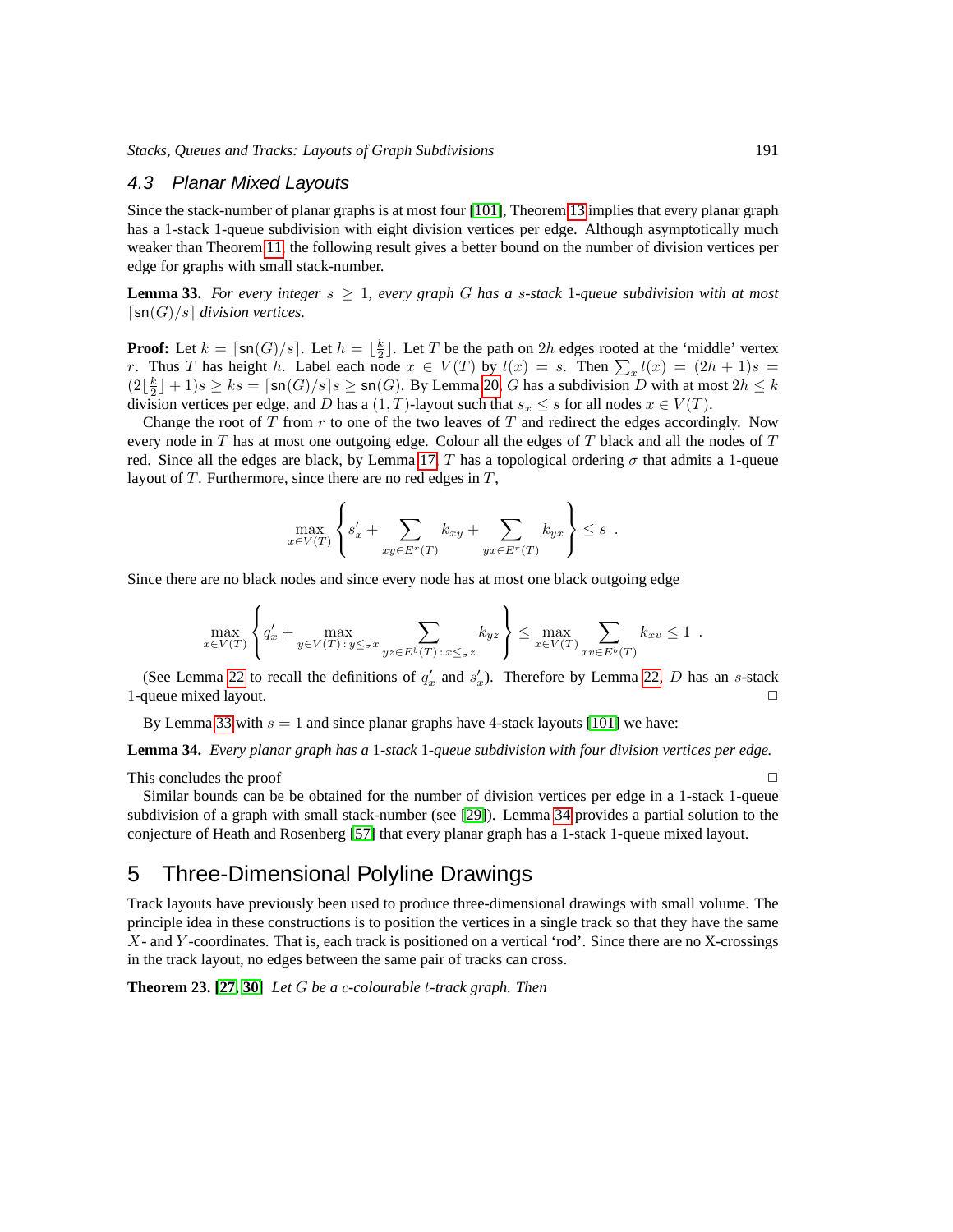- (a)  $G$  *has a*  $\mathcal{O}(t) \times \mathcal{O}(t) \times \mathcal{O}(n)$  *straight-line drawing with*  $\mathcal{O}(t^2n)$  *volume, and*
- (b) *G* has a  $\mathcal{O}(c) \times \mathcal{O}(c^2 t) \times \mathcal{O}(c^4 n)$  straight-line drawing with  $\mathcal{O}(c^7 t n)$  volume.

*Moreover, if* G has an  $X \times Y \times Z$  straight-line drawing then G has track-number tn $(G) \leq 2XY$ .

The constants in Theorem [23](#page-36-2) can be significantly improved in the case of 3-track and 4-track layouts. Here the vertices are positioned on the edges of a triangular or rectangular prism. These models of graph drawing were introduced by Felsner *et al.* [\[44\]](#page-43-7).

<span id="page-37-1"></span>**Lemma 35.** *Let*  $\{V_1, V_2, V_3\}$  *be a* 3*-track layout of a graph G. Let*  $n' = \max\{|V_1|, |V_2|, |V_3|\}$ *. Then G has a* 2×2×n ′ *straight-line drawing with the vertices on a triangular prism. In this case,* G *is necessarily planar.*

**Proof:** Position the *i*-th vertex in  $V_1$  at  $(0, 0, i)$ . Position the *i*-th vertex in  $V_2$  at  $(1, 0, i)$ . Position the *i*-th vertex in  $V_3$  at  $(0, 1, i)$ . Since there is no X-crossing in the track layout, no two edges cross. Since G is embedded in a surface homeomorphic to the sphere,  $G$  is planar.

<span id="page-37-3"></span>**Lemma 36.** *Let*  $\{V_1, V_2, V_3, V_4\}$  *be a 4-track layout of a graph G. Let*  $n' = \max\{|V_1|, |V_2|, |V_3|, |V_4|\}.$ Then G has a  $2 \times 2 \times 2n'$  straight-line drawing with the vertices on a rectangular prism.

**Proof:** Position the *i*-th vertex in  $V_1$  at  $(0, 0, 2i)$ . Position the *i*-th vertex in  $V_2$  at  $(1, 0, 2i)$ . Position the *i*-th vertex in  $V_3$  at  $(0, 1, 2i)$ . Position the *i*-th vertex in  $V_4$  at  $(1, 1, 2i + 1)$ . Clearly the only possible crossing is between edges vw and xy with  $v \in V_1$ ,  $w \in V_4$ ,  $x \in V_2$ , and  $y \in V_3$ . Such a crossing point is on the line  $L = \{(\frac{1}{2}, \frac{1}{2}, z) : z \in \mathbb{R}\}.$  However, vw intersects L at  $(\frac{1}{2}, \frac{1}{2}, \alpha + \frac{1}{2})$  for some integer  $\alpha$ , and xy intersects L at  $(\frac{1}{2}, \frac{1}{2}, \beta)$  for some integer  $\beta$ . Thus vw and xy do not intersect.

Di Giacomo and Meijer [\[22\]](#page-41-9) proved that a 4-track graph with n vertices has a  $2 \times 2 \times n$  drawing. When  $n' < \frac{n}{2}$  the above construction has less volume.

In the case of bipartite graphs, the authors [\[30\]](#page-42-9) gave a simple proof of Theorem [23\(](#page-36-2)b) with improved constants, which we include for completeness. The construction is illustrated in Figure [12.](#page-38-2)

<span id="page-37-2"></span>**Lemma 37.** [\[30\]](#page-42-9) *Every t-track bipartite graph* G *with bipartition*  $\{A, B\}$  *has a* 2  $\times$  t  $\times$  max $\{|A|, |B|\}$ *straight-line drawing.*

**Proof:** Let  $\{T_i : 1 \leq i \leq t\}$  be a t-track layout of G. For each  $1 \leq i \leq t$ , let  $A_i = T_i \cap A$  and  $B_i = T_i \cap B$ . Order each  $A_i$  and  $B_i$  as in  $T_i$ . Place the j-th vertex in  $A_i$  at  $(0, t - i + 1, j + \sum_{k=1}^{i-1} |A_k|)$ . Place the j-th vertex in  $B_i$  at  $(1, i, j + \sum_{k=1}^{i-1} |B_k|)$ . The drawing is thus  $2 \times t \times \max\{|A|, |B|\}$ . There is no crossing between edges in  $G[A_i, B_j]$  and  $G[A_i, B_j]$  as otherwise there would be an X-crossing in the track layout. Clearly there is no crossing between edges in  $G[A_i, B_j]$  and  $G[A_i, B_k]$  for  $j \neq k$ . Suppose there is a crossing between edges in  $G[A_i, B_j]$  and  $G[A_k, B_\ell]$  with  $i \neq k$  and  $j \neq \ell$ . Without loss of generality  $i < k$ . Then the projections of the edges in the XY-plane also cross, and thus  $\ell < j$ . This implies that the projections of the edges in the  $XZ$ -plane do not cross, and thus the edges do not cross.  $\Box$ 

We now prove results for 3D 1-bend drawings.

<span id="page-37-0"></span>**Theorem 24.** *Every c-colourable q-queue graph* G *with* n *vertices and* m *edges has a*  $2 \times c(q + 1) \times$  $(n + m)$  *polyline drawing with one bend per edge. The volume is*  $2c(q + 1)(n + m)$ *.*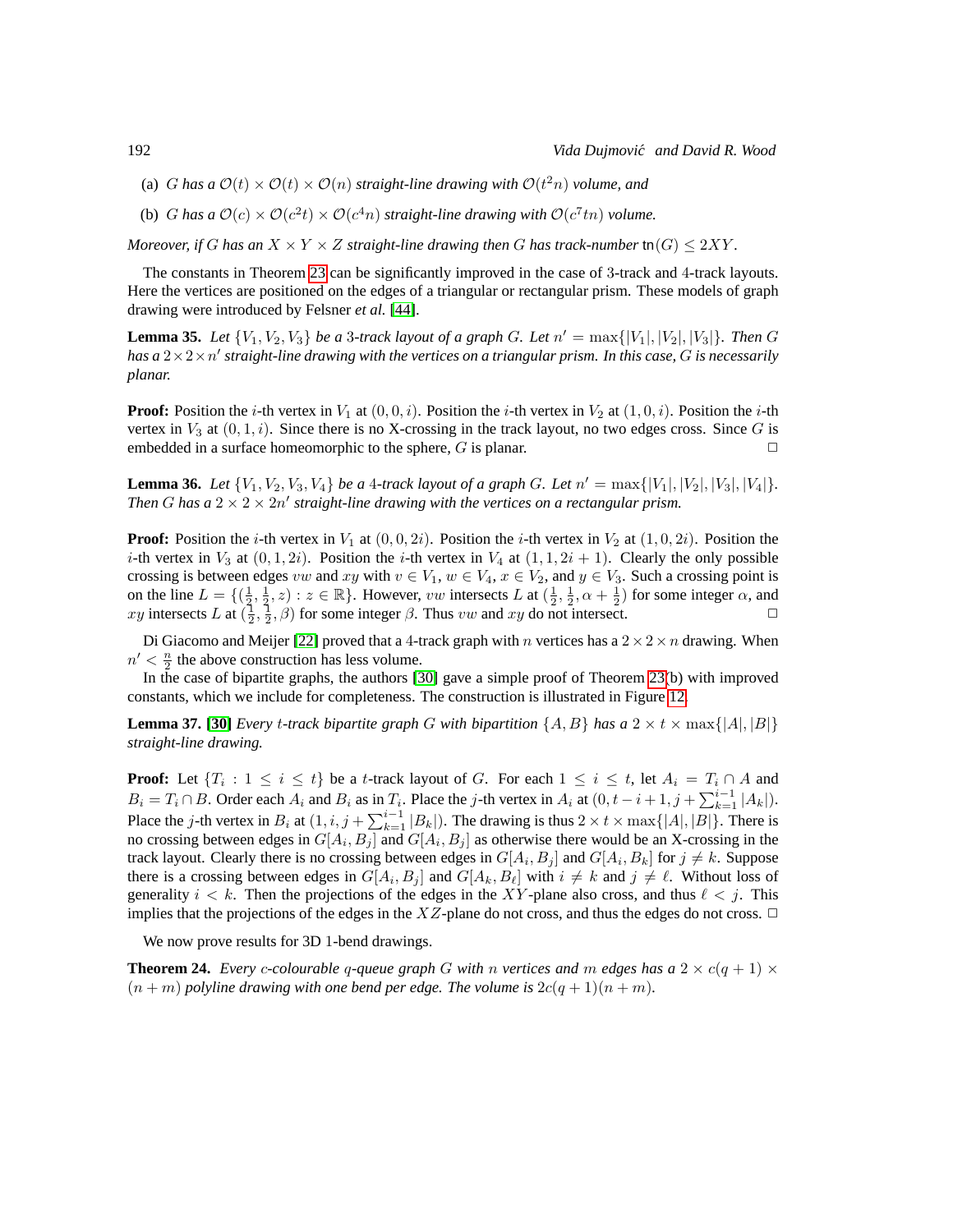

<span id="page-38-2"></span>**Fig. 12:** 3D straight-line drawing of a 6-track bipartite graph.

**Proof:** The subdivision G' of G with one division vertex per edge is bipartite and has  $n + m$  vertices. By Lemma [4\(](#page-8-2)b), tn $(G') \le c(q+1)$ . Thus by Lemma [37,](#page-37-2) G' has a  $2 \times c(q+1) \times (n+m)$  straight-line drawing, which is the desired 3D polyline drawing of  $G$ .

The next result applies a construction of Calamoneri and Sterbini [\[13\]](#page-40-5).

<span id="page-38-0"></span>**Theorem 25.** *Every n*-vertex *m*-edge graph G has an  $n \times m \times 2$  polyline drawing with one bend per *edge.*

**Proof:** Let  $(v_1, v_2, \ldots, v_n)$  be an arbitrary vertex ordering of G. Let  $(x_1, x_2, \ldots, x_m)$  be an arbitrary ordering of the division vertices of G'. Place each  $v_i$  at  $(i, 0, 0)$  and each  $x_j$  at  $(0, j, 1)$ . Clearly the endpoints of any two disjoint edges of  $G'$  are not coplanar (see [\[13\]](#page-40-5)). Thus no two edges cross, and we have an  $n \times m \times 2$  straight-line drawing of G', which is a 3D 1-bend drawing of G.

Subsequent to this research, Morin and Wood [\[75\]](#page-44-14) studied 3D 1-bend drawings. They showed that if the vertices are required to be collinear, then the minimum volume of a 3D 1-bend drawing of any n-vertex graph with cutwidth c is  $\Theta(cn)$ . Moreover, they proved that every graph has a 3D 1-bend drawing with  $\mathcal{O}(n^3/\log^2 n)$  volume.

Now consider 3D 2-bend drawings. For every q-queue graph G, the subdivision  $G''$  is obviously 3-colourable. Thus by Lemma [4\(](#page-8-2)c) and Theorem [23\(](#page-36-2)b), G has a  $\mathcal{O}(1)\times\mathcal{O}(q)\times\mathcal{O}(n+m)$  polyline drawing with two bends per edge. This result can be improved as follows.

<span id="page-38-1"></span>**Theorem 26.** *Every n*-vertex m-edge q-queue graph G has a  $2 \times 2q \times (2n - 3)$  polyline drawing with *two bends per edge. The volume is at most*  $8qn \in \mathcal{O}(n\sqrt{m})$ *.*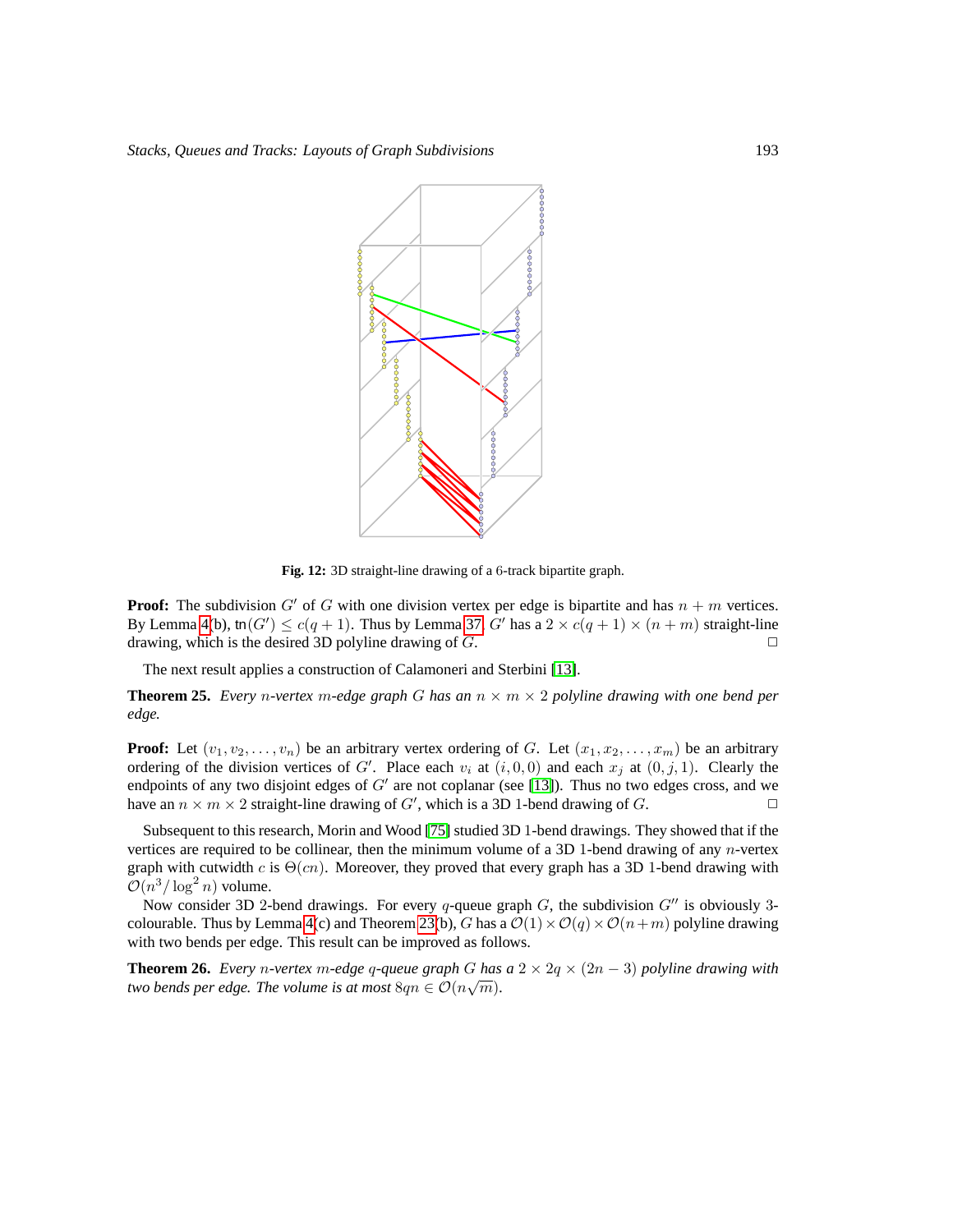**Proof:** Let  $\sigma = (v_1, v_2, \dots, v_n)$  be the vertex ordering in a q-queue layout of G. Let  $\{E_\ell : 1 \leq \ell \leq q\}$ be the queues. Order the edges in each queue  $E_{\ell}$  according to the queue order (see Eq. [\(1\)](#page-1-0)). Denote by  $(L(e), X(e), Y(e), R(e))$  the path replacing e in G'', where  $L(e) <_{\sigma} R(e)$ . Put each vertex  $v_i$  at  $(0, 0, i)$ . If e is the j-th edge in the ordering of  $E_{\ell}$ , put the division vertices  $X(e)$  at  $(1, 2\ell, j)$  and  $Y(e)$  at  $(1, 2\ell + 1, j)$ . Observe that the projection of the drawing onto the XY-plane is planar. Thus the only possible crossings occur between edges contained in a plane parallel with the  $Z$ -axis. Thus an X-crossing could only occur between pairs of edges  $\{L(e)X(e), L(f)X(f)\}, \{X(e)Y(e), X(f)Y(f)\},$ or  ${Y(e)R(e), Y(f)R(f)}$ , where e and f are in a single queue  $E_{\ell}$ . Suppose  $e \leq_{\ell} f$ . Then the Zcoordinates satisfy:  $Z(L(e)) \leq Z(L(f))$ ,  $Z(R(e)) \leq Z(R(f))$ ,  $Z(X(e)) < Z(X(f))$ , and  $Z(Y(e)) <$  $Z(Y(f))$ . Thus there is no crossing. The drawing is at most  $2 \times 2q \times (2n-3)$  since each queue has at most  $2n-3$  edges [29, 57, 83]. The volume is at most  $8an$ , which is  $\mathcal{O}(n\sqrt{m})$  [29, 57, 89]. most 2*n* − 3 edges [\[29,](#page-42-0) [57,](#page-43-13) [83\]](#page-45-11). The volume is at most 8qn, which is  $\mathcal{O}(n\sqrt{m})$  [\[29,](#page-42-0) 57, [89\]](#page-45-12).  $\Box$ 

Heath and Rosenberg [\[57\]](#page-43-13) observed that the complete graph  $K_n$  has a  $\lfloor \frac{n}{2} \rfloor$ -queue layout. Thus Theo-rem [26](#page-38-1) gives a  $2 \times n \times (2n-3)$  polyline drawing of  $K_n$  with two bends per edge. Independent of this research, Dyck *et al.* [\[32\]](#page-42-14) also proved that  $K_n$  has a 3D 2-bend drawing with  $\mathcal{O}(n^2)$  volume.

<span id="page-39-0"></span>**Theorem 27.** Let G be a q-queue graph with n vertices and m edges. For every  $\epsilon > 0$ , G has a

$$
2 \times \left(\lceil q^\epsilon \rceil + 2\right) \times \left(n + (8\left\lceil\frac{1}{\epsilon}\right\rceil + 1)m\right)
$$

polyline drawing with at most  $8\left[\frac{1}{\epsilon}\right]+1$  bends per edge. The volume is  $\mathcal{O}(q^{\epsilon}(n+\frac{m}{\epsilon}))$ . For constant  $\epsilon$ *there are*  $\mathcal{O}(1)$  *bends per edge and the volume is*  $\mathcal{O}(q^{\epsilon}(n+m))$ *, which is in*  $\mathcal{O}(n^{\epsilon}(n+m))$ *.* 

**Proof:** Let  $d = \lceil q^{\epsilon} \rceil$ . By Theorem [16,](#page-30-2) G has a bipartite subdivision D with at most  $8 \lceil \log_d q \rceil + 1$  division vertices per edge such that the track-number  $\text{tn}(D) \leq d + 2$ . Now  $\log_d q \leq \frac{1}{\epsilon}$ . Thus D has at most  $8\lceil \frac{1}{\epsilon} \rceil + 1$  division vertices per edge, and tn(D)  $\leq \lceil q^{\epsilon} \rceil + 2$ . The number of vertices of D is at most  $n + (8\lceil \frac{1}{\epsilon} \rceil + 1)m$ . By Lemma [37,](#page-37-2) D has a  $2 \times (\lceil q^{\epsilon} \rceil + 2) \times (n + (8\lceil \frac{1}{\epsilon} \rceil + 1)m)$  straight-line drawing, which is the desired 3D polyline drawing of G. The other claims immediately follow since  $q \leq n$ .  $\Box$ 

<span id="page-39-1"></span>**Theorem 28.** *Every* q*-queue graph* G *with* n *vertices and* m *edges has a*

$$
2 \times 2 \times \left( n + (8 \lceil \log_2 q \rceil + 1)m \right)
$$

*polyline drawing on a rectangular prism. There are*  $\mathcal{O}(\log q)$  *bends per edge, and the volume is*  $\mathcal{O}(n +$  $m \log q$ *), which is in*  $\mathcal{O}(n + m \log n)$ *.* 

**Proof:** By Theorem [16,](#page-30-2) G has a 4-track subdivision D with at most  $8\left[\log_2 q\right] + 1$  division vertices per edge. The number of vertices of D is at most  $n + (8\lceil \log_2 q \rceil + 1)m$ . By Lemma [36,](#page-37-3) D has a  $2 \times 2 \times (n + (8 \log_2 q) + 1)m)$  straight-line drawing, which is the desired polyline drawing of G. The volume is  $\mathcal{O}(n + m \log n)$  since  $q \leq n$ .

Since the queue-number of an *n*-vertex graph is at most *n* we have the following corollary of Theorem [28.](#page-39-1)

**Corollary 3.** *Every graph with* n *vertices and* m *edges has a polyline drawing with*  $\mathcal{O}(n + m \log n)$  *volume and*  $\mathcal{O}(\log n)$  *bends ner edge. volume and*  $\mathcal{O}(\log n)$  *bends per edge.*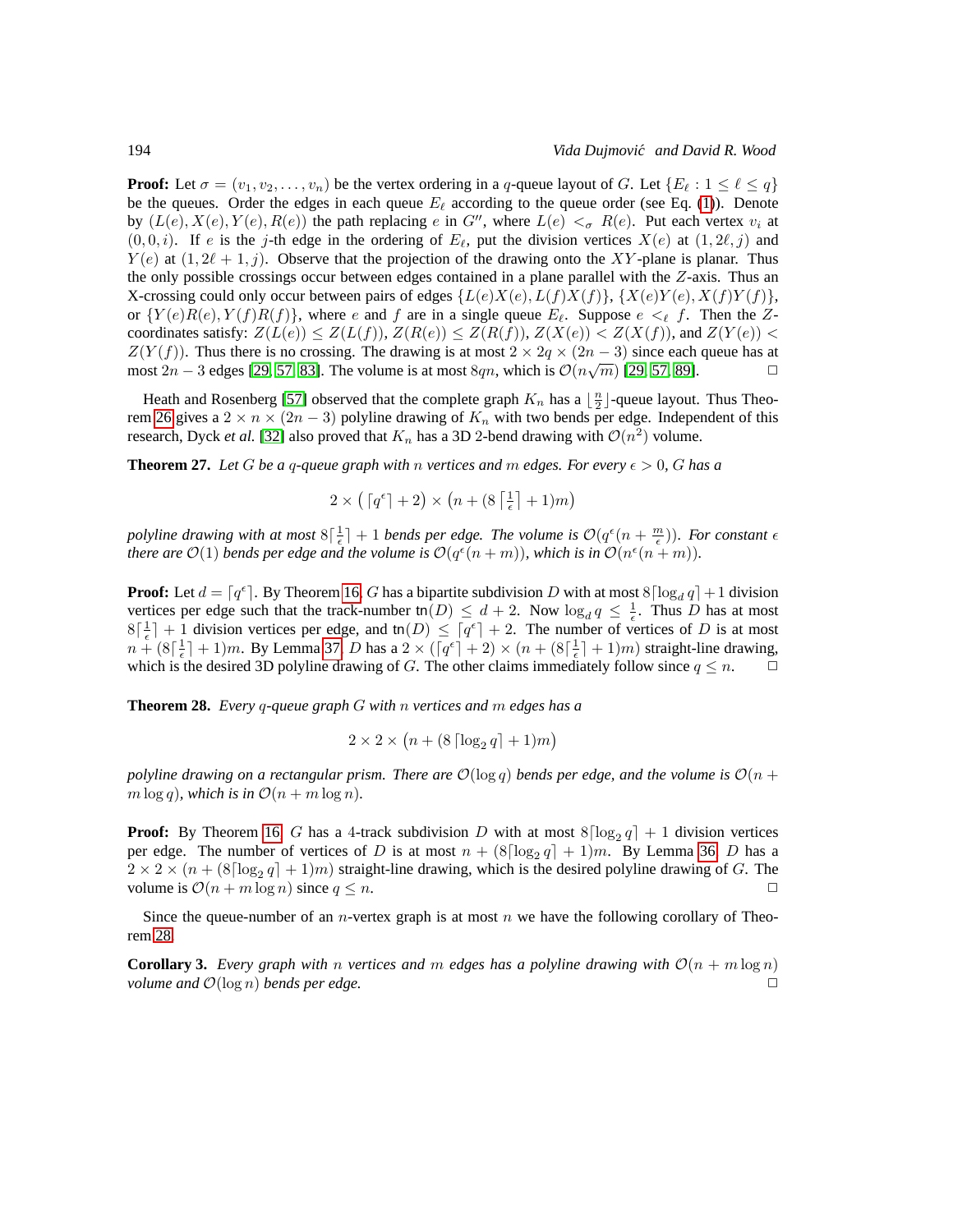### Acknowledgements

Thanks to Stefan Langerman for stimulating discussions on 3D polyline drawings. Thanks to Franz Brandenburg and Ulrik Brandes for pointing out the connection to double-ended queues. Thanks to Ferran Hurtado and Prosenjit Bose for graciously hosting the second author.

### References

- <span id="page-40-7"></span>[1] MOKHTAR A. ABOELAZE AND BENJAMIN W. WAH. Complexities of layouts in threedimensional VLSI circuits. *Inform. Sci.*, 55(1-3):167–188, 1991.
- <span id="page-40-8"></span>[2] ALOK AGGARWAL, MARIA KLAWE, AND PETER SHOR. Multilayer grid embeddings for VLSI. *Algorithmica*, 6(1):129–151, 1991.
- <span id="page-40-1"></span>[3] GAIL H. ATNEOSEN. *On the embeddability of compacta in* n*-books: intrinsic and extrinsic properties*. Ph.D. thesis, Michigan State University, U.S.A., 1968.
- <span id="page-40-2"></span>[4] LOWELL W. BEINEKE. Biplanar graphs: a survey. *Comput. Math. Appl.*, 34(11):1–8, 1997.
- <span id="page-40-3"></span>[5] FRANK R. BERNHART AND PAUL C. KAINEN. The book thickness of a graph. *J. Combin. Theory Ser. B*, 27(3):320–331, 1979.
- <span id="page-40-10"></span>[6] ROBIN BLANKENSHIP. *Book Embeddings of Graphs*. Ph.D. thesis, Department of Mathematics, Louisiana State University, U.S.A., 2003.
- <span id="page-40-0"></span>[7] ROBIN BLANKENSHIP AND BOGDAN OPOROWSKI. Drawing subdivisions of complete and complete bipartite graphs on books. Tech. Rep. 1999-4, Department of Mathematics, Louisiana State University, 1999.
- <span id="page-40-11"></span>[8] ROBIN BLANKENSHIP AND BOGDAN OPOROWSKI. Book embeddings of graphs and minorclosed classes. In *Proc. 32nd Southeastern International Conf. on Combinatorics, Graph Theory and Computing*. Department of Mathematics, Louisiana State University, 2001.
- <span id="page-40-9"></span>[9] HANS L. BODLAENDER AND JOOST ENGELFRIET. Domino treewidth. *J. Algorithms*, 24(1):94– 123, 1997.
- <span id="page-40-4"></span>[10] PROSENJIT BOSE, JUREK CZYZOWICZ, PAT MORIN, AND DAVID R. WOOD. The maximum number of edges in a three-dimensional grid-drawing. *J. Graph Algorithms Appl.*, 8(1):21–26, 2004.
- <span id="page-40-12"></span>[11] FRANZ J. BRANDENBURG, ed. *Proc. International Symp. on Graph Drawing* (GD '95), vol. 1027 of *Lecture Notes in Comput. Sci.* Springer, 1996.
- <span id="page-40-6"></span>[12] INGO BRUß AND ARNE FRICK. Fast interactive 3-D graph visualization. In [\[11\]](#page-40-12), pp. 99–110.
- <span id="page-40-5"></span>[13] TIZIANA CALAMONERI AND ANDREA STERBINI. 3D straight-line grid drawing of 4-colorable graphs. *Inform. Process. Lett.*, 63(2):97–102, 1997.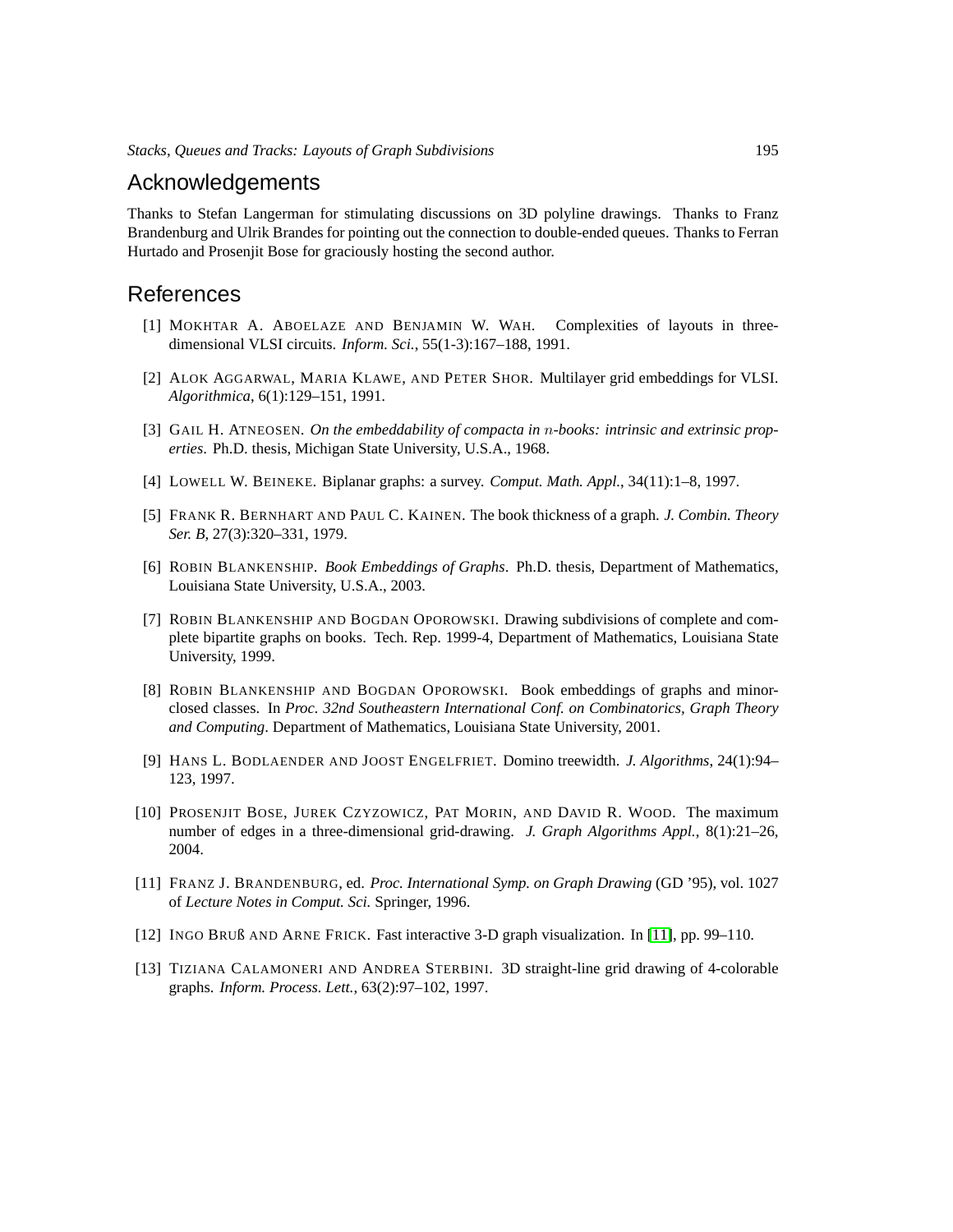- <span id="page-41-10"></span>[14] KIRAN B. CHILAKAMARRI, NATHANIEL DEAN, AND MICHAEL LITTMAN. Three-dimensional Tutte embedding. In *Proc. 26th Southeastern International Conf. on Combinatorics, Graph Theory and Computing*, vol. 107 of *Cong. Numer.*, pp. 129–140. 1995.
- <span id="page-41-11"></span>[15] MAREK CHROBAK, MICHAEL GOODRICH, AND ROBERTO TAMASSIA. Convex drawings of graphs in two and three dimensions. In *Proc. 12th Annual ACM Symp. on Comput. Geom.*, pp. 319–328. 1996.
- <span id="page-41-0"></span>[16] FAN R. K. CHUNG, F. THOMSON LEIGHTON, AND ARNOLD L. ROSENBERG. Embedding graphs in books: a layout problem with applications to VLSI design. *SIAM J. Algebraic Discrete Methods*, 8(1):33–58, 1987.
- <span id="page-41-6"></span>[17] ROBERT F. COHEN, PETER EADES, TAO LIN, AND FRANK RUSKEY. Three-dimensional graph drawing. *Algorithmica*, 17(2):199–208, 1996.
- <span id="page-41-2"></span>[18] PETER R. CROMWELL AND IAN J. NUTT. Embedding knots and links in an open book. II. Bounds on arc index. *Math. Proc. Cambridge Philos. Soc.*, 119(2):309–319, 1996.
- <span id="page-41-12"></span>[19] ISABEL F. CRUZ AND JOSEPH P. TWAROG. 3D graph drawing with simulated annealing. In [\[11\]](#page-40-12), pp. 162–165.
- <span id="page-41-7"></span>[20] EMILIO DI GIACOMO. Drawing series-parallel graphs on restricted integer 3D grids. In [\[69\]](#page-44-15), pp. 238–246.
- <span id="page-41-8"></span>[21] EMILIO DI GIACOMO, GIUSEPPE LIOTTA, AND STEPHEN K. WISMATH. Drawing series-parallel graphs on a box. In *Proc. 14th Canadian Conf. on Computational Geometry* (CCCG '02), pp. 149– 153. The University of Lethbridge, Canada, 2002.
- <span id="page-41-9"></span>[22] EMILIO DI GIACOMO AND HENK MEIJER. Track drawings of graphs with constant queue number. In [\[69\]](#page-44-15), pp. 214–225.
- <span id="page-41-4"></span>[23] REINHARD DIESTEL. *Graph theory*, vol. 173 of *Graduate Texts in Mathematics*. Springer, 2nd edn., 2000.
- <span id="page-41-5"></span>[24] MICHAEL B. DILLENCOURT, DAVID EPPSTEIN, AND DANIEL S. HIRSCHBERG. Geometric thickness of complete graphs. *J. Graph Algorithms Appl.*, 4(3):5–17, 2000.
- <span id="page-41-13"></span>[25] GUOLI DING AND BOGDAN OPOROWSKI. Some results on tree decomposition of graphs. *J. Graph Theory*, 20(4):481–499, 1995.
- <span id="page-41-14"></span>[26] GUOLI DING AND BOGDAN OPOROWSKI. On tree-partitions of graphs. *Discrete Math.*, 149(1- 3):45–58, 1996.
- <span id="page-41-1"></span>[27] VIDA DUJMOVIC´, PAT MORIN, AND DAVID R. WOOD. Layout of graphs with bounded treewidth. *SIAM J. Comput.*, 34(3):553–579, 2005.
- <span id="page-41-3"></span>[28] VIDA DUJMOVIĆ, ATTILA PÓR, AND DAVID R. WOOD. Track layouts of graphs. *Discrete Math. Theor. Comput. Sci.*, 6(2):497–522, 2004.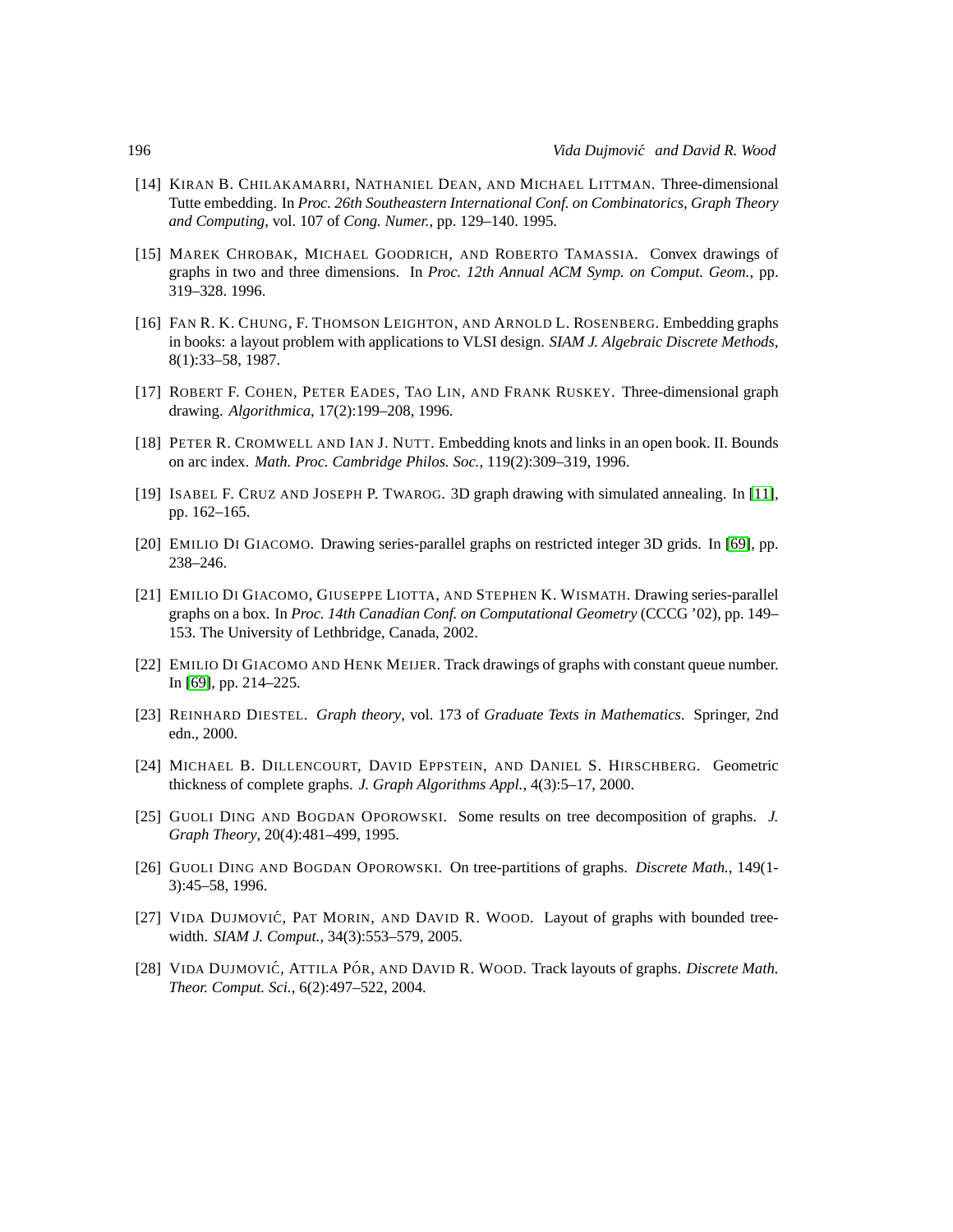- <span id="page-42-0"></span>[29] VIDA DUJMOVIĆ AND DAVID R. WOOD. On linear layouts of graphs. *Discrete Math. Theor. Comput. Sci.*, 6(2):339–358, 2004.
- <span id="page-42-9"></span>[30] VIDA DUJMOVIĆ AND DAVID R. WOOD. Three-dimensional grid drawings with sub-quadratic volume. In JÁNOS PACH, ed., *Towards a Theory of Geometric Graphs*, vol. 342 of *Contemporary Mathematics*, pp. 55–66. Amer. Math. Soc., 2004.
- <span id="page-42-11"></span>[31] TIM DWYER. Three dimensional UML using force directed layout. In PETER EADES AND TIM PATTISON, eds., *Australian Symp. on Information Visualisation* (INVIS.AU '01). ACS, Sydney, Australia, 2001.
- <span id="page-42-14"></span>[32] B. DYCK, J. JOEVENAZZO, E. NICKLE, J. WILSDON, AND STEPHEN K. WISMATH. Drawing  $K_n$  in three dimensions with two bends per edge. Tech. Rep. TR-CS-01-04, Department of Mathematics and Computer Science, University of Lethbridge, 2004.
- <span id="page-42-2"></span>[33] IVAN A. DYNNIKOV. Three-page representation of links. *Uspekhi Mat. Nauk*, 53(5(323)):237– 238, 1998.
- <span id="page-42-3"></span>[34] IVAN A. DYNNIKOV. Three-page approach to knot theory. Coding and local motions. *Funktsional. Anal. i Prilozhen.*, 33(4):25–37, 96, 1999.
- <span id="page-42-4"></span>[35] IVAN A. DYNNIKOV. A three-page approach to knot theory. The universal semigroup. *Funktsional. Anal. i Prilozhen.*, 34(1):29–40, 96, 2000.
- <span id="page-42-5"></span>[36] IVAN A. DYNNIKOV. A new way to represent links, one-dimensional formalism and untangling technology. *Acta Appl. Math.*, 69(3):243–283, 2001.
- <span id="page-42-10"></span>[37] PETER EADES AND P. GARVAN. Drawing stressed planar graphs in three dimensions. In [\[11\]](#page-40-12), pp. 212–223.
- <span id="page-42-8"></span>[38] PETER EADES, ANTONIOS SYMVONIS, AND SUE WHITESIDES. Three dimensional orthogonal graph drawing algorithms. *Discrete Appl. Math.*, 103:55–87, 2000.
- <span id="page-42-1"></span>[39] HIKOE ENOMOTO AND MIKI SHIMABARA MIYAUCHI. Embedding graphs into a three page book with  $O(M \log N)$  crossings of edges over the spine. *SIAM J. Discrete Math.*, 12(3):337–341, 1999.
- <span id="page-42-6"></span>[40] HIKOE ENOMOTO, MIKI SHIMABARA MIYAUCHI, AND KATSUHIRO OTA. Lower bounds for the number of edge-crossings over the spine in a topological book embedding of a graph. *Discrete Appl. Math.*, 92(2-3):149–155, 1999.
- <span id="page-42-7"></span>[41] DAVID EPPSTEIN. Separating thickness from geometric thickness. In [\[50\]](#page-43-15), pp. 150–161.
- <span id="page-42-12"></span>[42] PAUL ERDŐS AND GEORGE SZEKERES. A combinatorial problem in geometry. *Composito Math.*, 2:464–470, 1935.
- <span id="page-42-13"></span>[43] ISTVÁN FÁRY. On straight line representation of planar graphs. *Acta Univ. Szeged. Sect. Sci. Math.*, 11:229–233, 1948.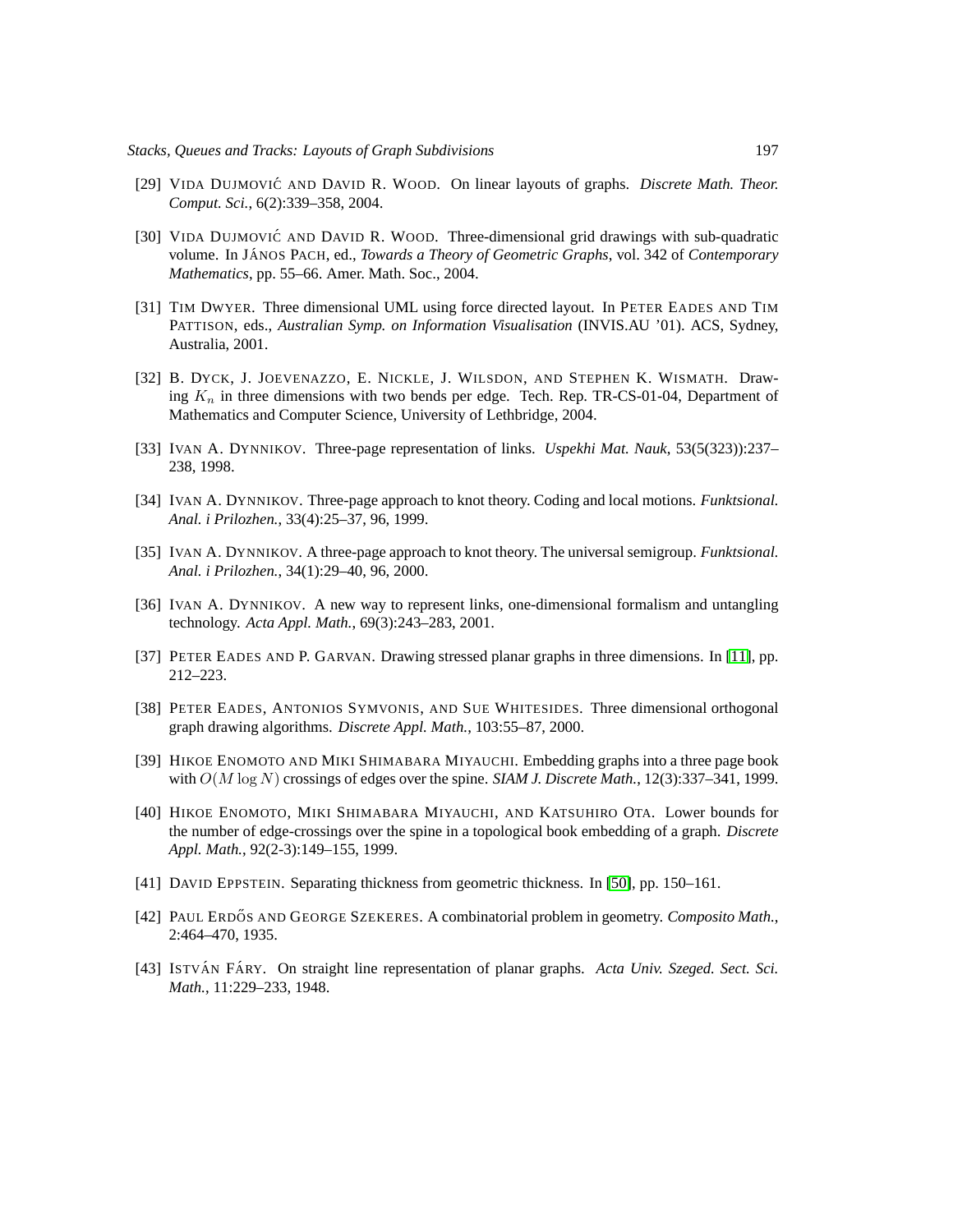- <span id="page-43-7"></span>[44] STEFAN FELSNER, GIUSSEPE LIOTTA, AND STEPHEN K. WISMATH. Straight-line drawings on restricted integer grids in two and three dimensions. *J. Graph Algorithms Appl.*, 7(4):363–398, 2003.
- <span id="page-43-3"></span>[45] ZVI GALIL, RAVI KANNAN, AND ENDRE SZEMERÉDI. On 3-pushdown graphs with large separators. *Combinatorica*, 9(1):9–19, 1989.
- <span id="page-43-4"></span>[46] ZVI GALIL, RAVI KANNAN, AND ENDRE SZEMERÉDI. On nontrivial separators for  $k$ -page graphs and simulations by nondeterministic one-tape Turing machines. *J. Comput. System Sci.*, 38(1):134–149, 1989.
- <span id="page-43-2"></span>[47] JOSEPH L. GANLEY AND LENWOOD S. HEATH. The pagenumber of  $k$ -trees is  $O(k)$ . *Discrete Appl. Math.*, 109(3):215–221, 2001.
- <span id="page-43-9"></span>[48] ASHIM GARG, ROBERTO TAMASSIA, AND P. VOCCA. Drawing with colors. In J. DIAZ AND M. SERNA, eds., *Proc. 4th Annual European Symp. on Algorithms* (ESA '96), vol. 1136 of *Lecture Notes in Comput. Sci.*, pp. 12–26. Springer, 1996.
- <span id="page-43-5"></span>[49] EMILIO DI GIACOMO, WALTER DIDIMO, GIUSEPPE LIOTTA, AND STEPHEN K. WISMATH. Curve-constrained drawings of planar graphs. *Comput. Geom.*, 30(1):1–23, 2005.
- <span id="page-43-15"></span>[50] MICHAEL T. GOODRICH AND STEPHEN G. KOBOUROV, eds. *Proc. 10th International Symp. on Graph Drawing* (GD '02), vol. 2528 of *Lecture Notes in Comput. Sci.* Springer, 2002.
- <span id="page-43-0"></span>[51] ANDRÁS GYÁRFÁS. Problems from the world surrounding perfect graphs. *Zastos. Mat.*, 19(3-4):413–441, 1987.
- <span id="page-43-12"></span>[52] RUDOLF HALIN. Tree-partitions of infinite graphs. *Discrete Math.*, 97:203–217, 1991.
- <span id="page-43-6"></span>[53] JOHN H. HALTON. On the thickness of graphs of given degree. *Inform. Sci.*, 54(3):219–238, 1991.
- <span id="page-43-14"></span>[54] FRANK HARARY AND ALLEN SCHWENK. A new crossing number for bipartite graphs. *Utilitas Math.*, 1:203–209, 1972.
- <span id="page-43-8"></span>[55] TORU HASUNUMA. Laying out iterated line digraphs using queues. In [\[69\]](#page-44-15), pp. 202–213.
- <span id="page-43-1"></span>[56] LENWOOD S. HEATH, F. THOMSON LEIGHTON, AND ARNOLD L. ROSENBERG. Comparing queues and stacks as mechanisms for laying out graphs. *SIAM J. Discrete Math.*, 5(3):398–412, 1992.
- <span id="page-43-13"></span>[57] LENWOOD S. HEATH AND ARNOLD L. ROSENBERG. Laying out graphs using queues. *SIAM J. Comput.*, 21(5):927–958, 1992.
- <span id="page-43-10"></span>[58] SEOK-HEE HONG. Drawing graphs symmetrically in three dimensions. In [\[77\]](#page-45-13), pp. 189–204.
- <span id="page-43-11"></span>[59] SEOK-HEE HONG AND PETER EADES. An algorithm for finding three dimensional symmetry in series parallel digraphs. In D. T. LEE AND S.-H. TENG, eds., *Proc. 11th International Conf. on Algorithms and Computation* (ISAAC '00), vol. 1969 of *Lecture Notes in Comput. Sci.*, pp. 266–277. Springer, 2000.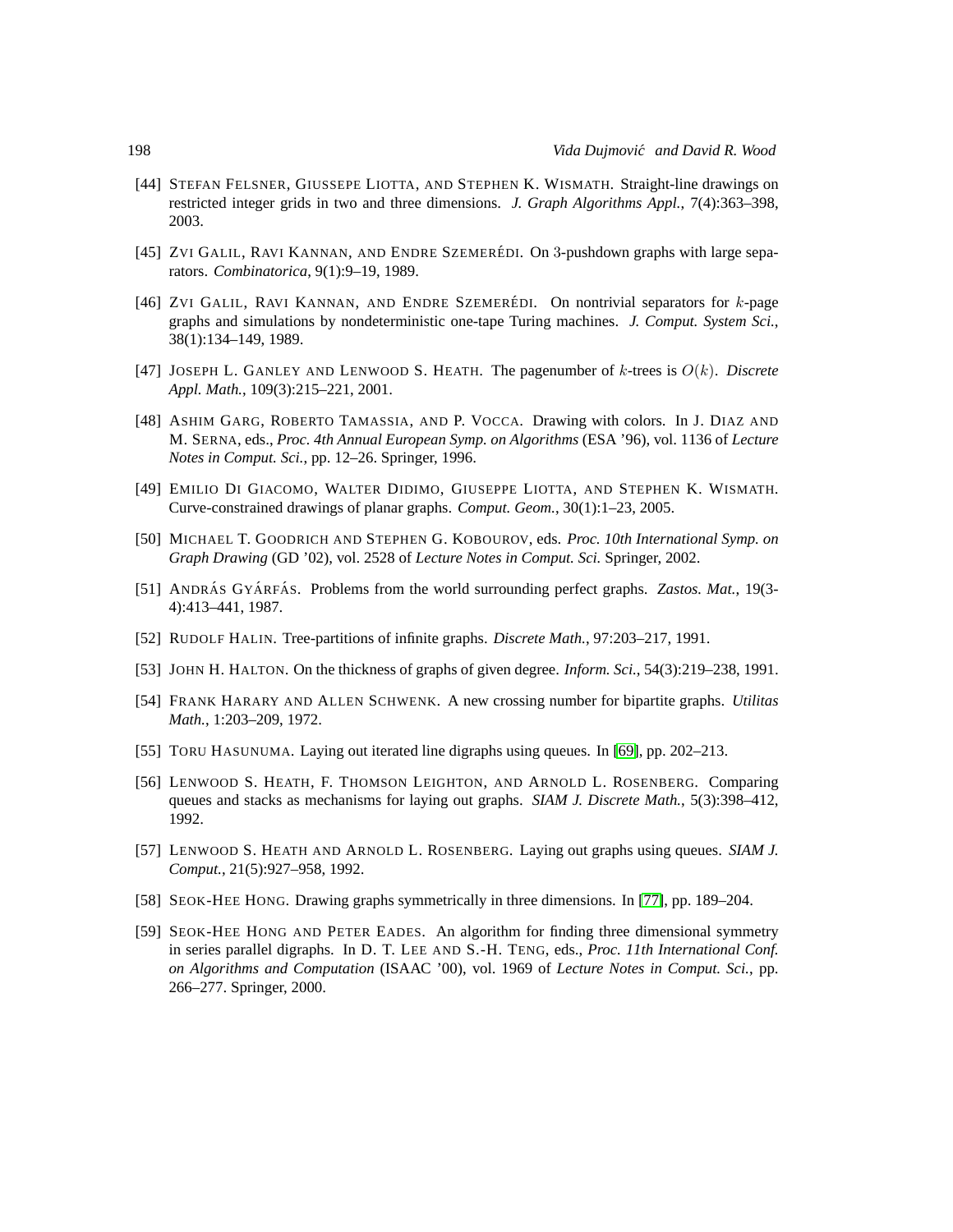- <span id="page-44-9"></span>[60] SEOK-HEE HONG AND PETER EADES. Drawing trees symmetrically in three dimensions. *Algorithmica*, 36(2):153–178, 2003.
- <span id="page-44-10"></span>[61] SEOK-HEE HONG, PETER EADES, AND JONATHAN HILLMAN. Linkless symmetric drawings of series parallel digraphs. *Comput. Geom.*, 29(3):191–221, 2004.
- <span id="page-44-11"></span>[62] SEOK-HEE HONG, PETER EADES, AARON QUIGLEY, AND SANG-HO LEE. Drawing algorithms for series-parallel digraphs in two and three dimensions. In SUE WHITESIDES, ed., *Proc. 6th International Symp. on Graph Drawing* (GD '98), vol. 1547 of *Lecture Notes in Comput. Sci.*, pp. 198–209. Springer, 1998.
- <span id="page-44-8"></span>[63] PAUL C. KAINEN. Thickness and coarseness of graphs. *Abh. Math. Sem. Univ. Hamburg*, 39:88– 95, 1973.
- <span id="page-44-2"></span>[64] PAUL C. KAINEN AND SHANNON OVERBAY. Book embeddings of graphs and a theorem of Whitney. 2003. Submitted.
- <span id="page-44-3"></span>[65] RAVI KANNAN. Unraveling k-page graphs. *Inform. and Control*, 66(1-2):1–5, 1985.
- <span id="page-44-7"></span>[66] MICHAEL KAUFMANN AND ROLAND WIESE. Embedding vertices at points: Few bends suffice for planar graphs. In JAN KRATOCHVIL, ed., *Proc. 7th International Symp. on Graph Drawing* (GD '99), vol. 1731 of *Lecture Notes in Comput. Sci.*, pp. 165–174. Springer, 1999.
- <span id="page-44-4"></span>[67] V. A. KURLIN. Three-page Dynnikov diagrams of linked 3-valent graphs. *Funktsional. Anal. i Prilozhen.*, 35(3):84–88, 2001.
- <span id="page-44-13"></span>[68] F. THOMSON LEIGHTON AND ARNOLD L. ROSENBERG. Three-dimensional circuit layouts. *SIAM J. Comput.*, 15(3):793–813, 1986.
- <span id="page-44-15"></span>[69] GUISEPPE LIOTTA, ed. *Proc. 11th International Symp. on Graph Drawing* (GD '03), vol. 2912 of *Lecture Notes in Comput. Sci.* Springer, 2004.
- <span id="page-44-0"></span>[70] MIKI SHIMABARA MIYAUCHI. An  $O(nm)$  algorithm for embedding graphs into a 3-page book. *Trans. IEICE*, E77-A(3):521–526, 1994.
- <span id="page-44-5"></span>[71] MIKI SHIMABARA MIYAUCHI. Trade off between page number and number of edge-crossings on the spine of book embeddings of graphs. *Trans. IEICE*, E83-A(8):1732–1734, 2000.
- <span id="page-44-6"></span>[72] MIKI SHIMABARA MIYAUCHI. Book embeddings of bipartite graphs. In *Abstracts of Japanese Conf. on Discrete and Computational Geometry* (JCDCG '04), p. 101. 2004.
- <span id="page-44-1"></span>[73] MIKI SHIMABARA MIYAUCHI. Embedding a graph into a  $d+1$ -page book with  $\lceil m \log_d n \rceil$  edgecrossings over the spine. *IEICE Trans. Fundamentals*, to appear.
- <span id="page-44-12"></span>[74] BURKHARD MONIEN, FRIEDHELM RAMME, AND HELMUT SALMEN. A parallel simulated annealing algorithm for generating 3D layouts of undirected graphs. In [\[11\]](#page-40-12), pp. 396–408.
- <span id="page-44-14"></span>[75] PAT MORIN AND DAVID R. WOOD. Three-dimensional 1-bend graph drawings. *J. Graph Algorithms Appl.*, to appear. Also in *Proc. 16th Canadian Conf. on Computational Geometry* (CCCG '04), pp. 40–43. Concordia University, Montréal, Canada, 2004.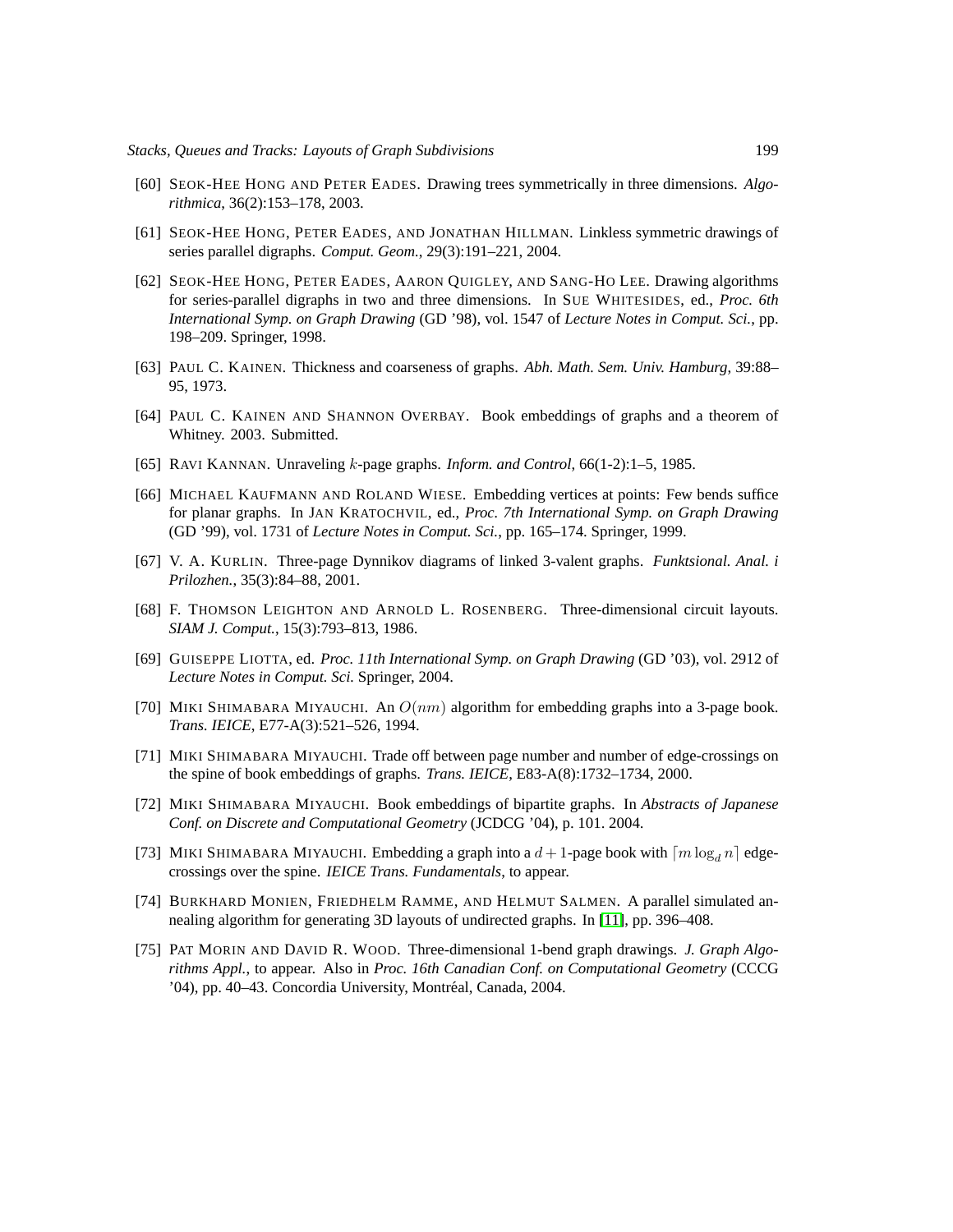- <span id="page-45-1"></span>[76] HUGH R. MORTON AND ELISABETTA BELTRAMI. Arc index and the Kauffman polynomial. *Math. Proc. Cambridge Philos. Soc.*, 123(1):41–48, 1998.
- <span id="page-45-13"></span>[77] PETRA MUTZEL, MICHAEL JÜNGER, AND SEBASTIAN LEIPERT, eds. *Proc. 9th International Symp. on Graph Drawing* (GD '01), vol. 2265 of *Lecture Notes in Comput. Sci.* Springer, 2002.
- <span id="page-45-7"></span>[78] I. NISHIOKA, T. KURIMOTO, H. NISHIDA, S. YAMAMOTO, T. CHIBA, T. NAGAKAWA, T. FU-JIOKA, AND T. UCHINO. An automatic routing system for high density multilayer printed wiring boards. In *17th Design Automation Conf.*, pp. 520–527. IEEE, 1980.
- <span id="page-45-5"></span>[79] DIETHELM IRONI OSTRY. *Some Three-Dimensional Graph Drawing Algorithms*. Master's thesis, Department of Computer Science and Software Engineering, The University of Newcastle, Australia, 1996.
- <span id="page-45-3"></span>[80] JÁNOS PACH, TORSTEN THIELE, AND GÉZA TÓTH. Three-dimensional grid drawings of graphs. In BERNARD CHAZELLE, JACOB E. GOODMAN, AND RICHARD POLLACK, eds., *Advances in discrete and computational geometry*, vol. 223 of *Contemporary Mathematics*, pp. 251–255. Amer. Math. Soc., 1999.
- <span id="page-45-2"></span>[81] JÁNOS PACH AND REPHAEL WENGER. Embedding planar graphs at fixed vertex locations. *Graphs Combin.*, 17(4):717–728, 2001.
- <span id="page-45-6"></span>[82] GREG PARKER, GLENN FRANCK, AND COLIN WARE. Visualization of large nested graphs in 3D: Navigation and interaction. *J. Visual Languages and Computing*, 9(3):299–317, 1998.
- <span id="page-45-11"></span>[83] SRIRAM V. PEMMARAJU. *Exploring the Powers of Stacks and Queues via Graph Layouts*. Ph.D. thesis, Virginia Polytechnic Institute and State University, U.S.A., 1992.
- <span id="page-45-4"></span>[84] TIMO PORANEN. A new algorithm for drawing series-parallel digraphs in 3D. Tech. Rep. A-2000- 16, Dept. of Computer and Information Sciences, University of Tampere, Finland, 2000.
- <span id="page-45-8"></span>[85] FRANCO P. PREPARATA. Optimal three-dimensional VLSI layouts. *Math. Systems Theory*, 16:1–8, 1983.
- <span id="page-45-0"></span>[86] S. RENGARAJAN AND C. E. VENI MADHAVAN. Stack and queue number of 2-trees. In DING-ZHU DU AND MING LI, eds., *Proc. 1st Annual International Conf. on Computing and Combinatorics* (COCOON '95), vol. 959 of *Lecture Notes in Comput. Sci.*, pp. 203–212. Springer, 1995.
- <span id="page-45-9"></span>[87] ARNOLD L. ROSENBERG. Three-dimensional VLSI: A case study. *J. Assoc. Comput. Mach.*, 30(2):397–416, 1983.
- <span id="page-45-10"></span>[88] DETLEF SEESE. Tree-partite graphs and the complexity of algorithms. In LOTHAR BUDACH, ed., *Proc. International Conf. on Fundamentals of Computation Theory*, vol. 199 of *Lecture Notes in Comput. Sci.*, pp. 412–421. Springer, 1985.
- <span id="page-45-12"></span>[89] FARHAD SHAHROKHI AND WEIPING SHI. On crossing sets, disjoint sets, and pagenumber. *J. Algorithms*, 34(1):40–53, 2000.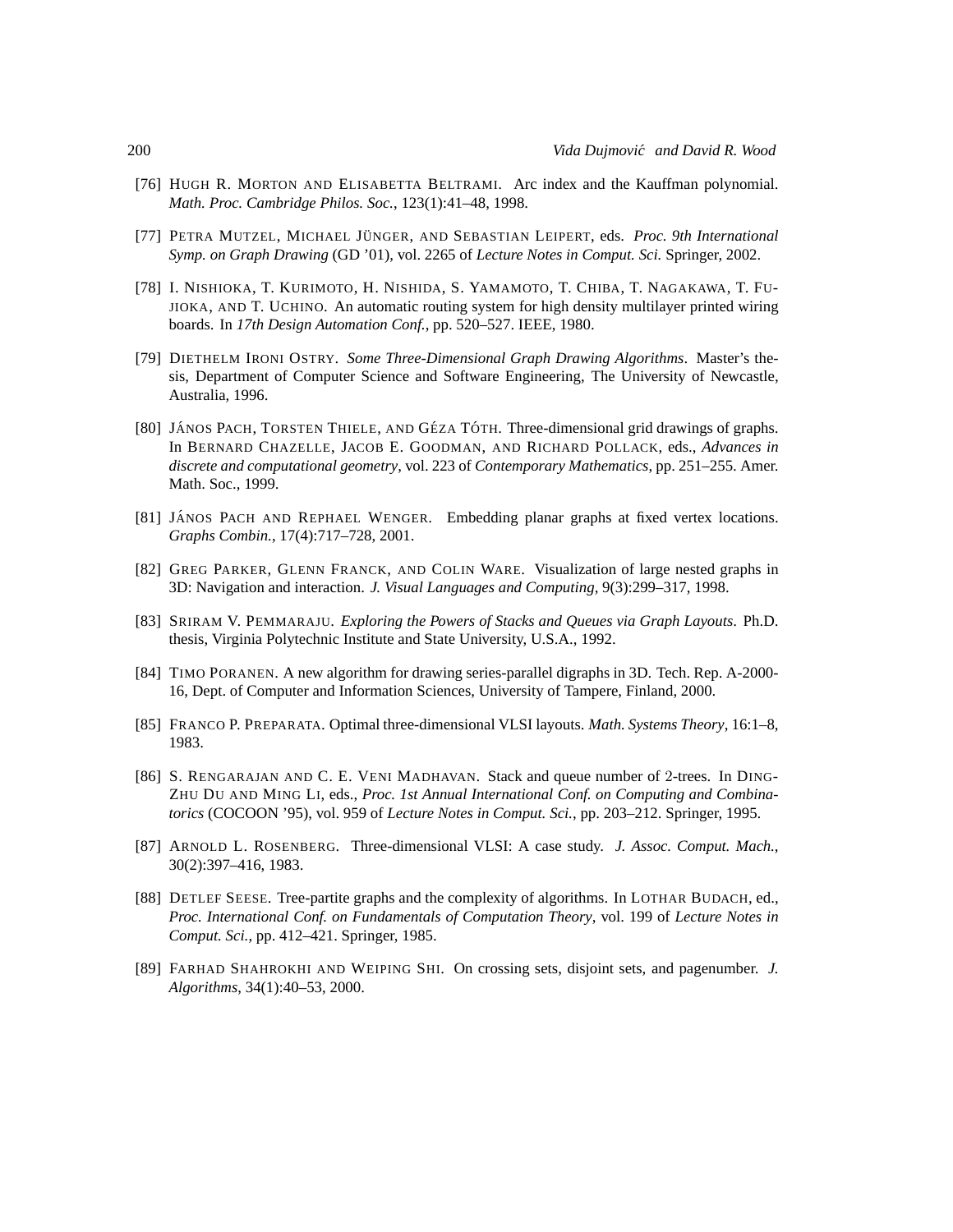- <span id="page-46-6"></span>[90] H. C. SO. Some theoretical results on the routing of multilayer printed-wiring boards. In *Proc. IEEE Intl. Symp. on Circuits and Systems*, pp. 296–303. 1974.
- <span id="page-46-0"></span>[91] VLADIMIR V. VERSHININ AND V. A. KURLIN. Three-page embeddings of singular knots. *Funktsional. Anal. i Prilozhen.*, 38(1):16–33, 2004.
- <span id="page-46-8"></span>[92] VADIM G. VIZING. On an estimate of the chromatic class of a p-graph. *Diskret. Analiz No.*, 3:25–30, 1964.
- <span id="page-46-10"></span>[93] KLAUS WAGNER. Bemerkung zum Vierfarbenproblem. *Jber. Deutsch. Math.-Verein.*, 46:26–32, 1936.
- <span id="page-46-2"></span>[94] COLIN WARE AND GLENN FRANCK. Viewing a graph in a virtual reality display is three times as good as a 2D diagram. In ALLEN L. AMBLER AND TAKYUKI D. KIMURA, eds., *Proc. IEEE Symp. Visual Languages* (VL '94), pp. 182–183. IEEE, 1994.
- <span id="page-46-3"></span>[95] COLIN WARE AND GLENN FRANCK. Evaluating stereo and motion cues for visualizing information nets in three dimensions. *ACM Trans. Graphics*, 15(2):121–140, 1996.
- <span id="page-46-4"></span>[96] COLIN WARE, GLENN FRANCK, MONICA PARKHI, AND TIM DUDLEY. Layout for visualizing large software structures in 3D. In *Proc. 2nd International Conf. on Visual Information Systems* (VISUAL '97), pp. 215–223. 1997.
- <span id="page-46-5"></span>[97] COLIN WARE, DAVID HUI, AND GLENN FRANCK. Visualizing object oriented software in three dimensions. In *Proc. IBM Centre for Advanced Studies Conf.* (CASCON '93), pp. 1–11. 1993.
- <span id="page-46-9"></span>[98] HASSLER WHITNEY. A theorem on graphs. *Ann. of Math.* (2), 32(2):378–390, 1931.
- <span id="page-46-7"></span>[99] DAVID R. WOOD. Bounded degree book embeddings and three-dimensional orthogonal graph drawing. In [\[77\]](#page-45-13), pp. 312–327.
- <span id="page-46-1"></span>[100] DAVID R. WOOD. Optimal three-dimensional orthogonal graph drawing in the general position model. *Theoret. Comput. Sci.*, 299(1-3):151–178, 2003.
- <span id="page-46-11"></span>[101] MIHALIS YANNAKAKIS. Embedding planar graphs in four pages. *J. Comput. System Sci.*, 38:36– 67, 1986.